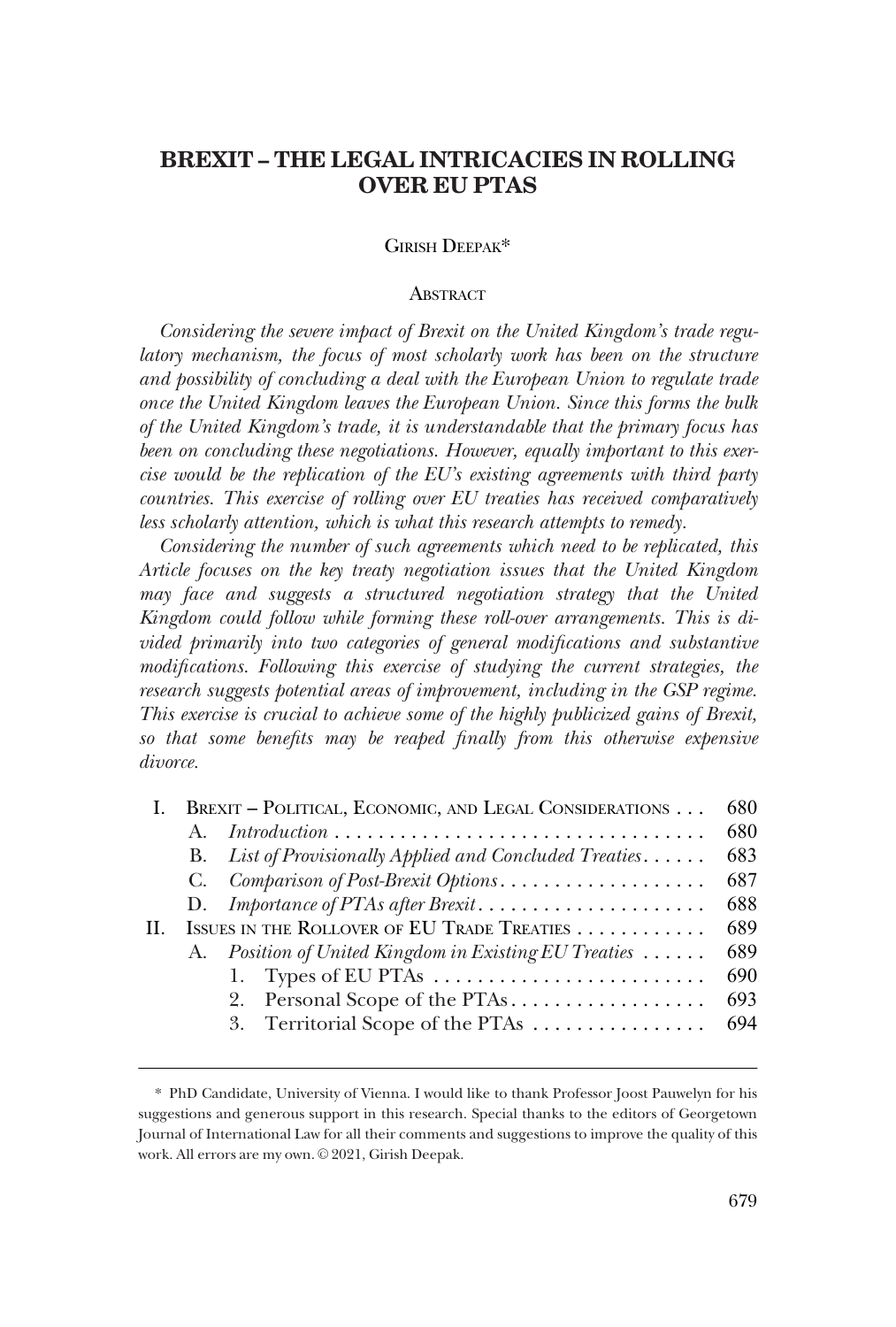<span id="page-1-0"></span>

|     |           | 4. |                                                                                                    | 696 |
|-----|-----------|----|----------------------------------------------------------------------------------------------------|-----|
|     |           | 5. | Unforeseen Change in Circumstances                                                                 | 697 |
|     |           | 6. |                                                                                                    | 698 |
| HI. |           |    | MODIFICATION OF ROLLED-OVER TREATIES                                                               | 699 |
|     | A.        |    | General Modifications                                                                              | 701 |
|     |           | 1. | Replacing EU References                                                                            | 701 |
|     |           | 2. | Territorial Scope of the Treaty                                                                    | 701 |
|     |           | 3. | Temporal Scope of the Treaty                                                                       | 702 |
|     |           | 4. | Provisions for Amendment of the Treaty                                                             | 703 |
|     | <b>B.</b> |    |                                                                                                    | 703 |
|     |           | 1. |                                                                                                    | 703 |
|     |           | 2. | Rules of Origin and Cumulation                                                                     | 709 |
|     |           | 3. | Mutual Recognition of Standards and Conformity                                                     |     |
|     |           |    | $\overline{\mathrm{Assessment}} \dots \dots \dots \dots \dots \dots \dots \dots \dots \dots \dots$ | 715 |
|     |           | 4. |                                                                                                    | 719 |
|     |           |    | Benefits of Services Chapters in PTAs<br>$\mathfrak{a}.$                                           | 719 |
|     |           |    | MFN Clauses<br>b.                                                                                  | 721 |
|     |           | 5. | Generalized System of Preferences - Opportunities                                                  |     |
|     |           |    |                                                                                                    | 724 |
|     |           |    | Extended Product Coverage<br>$\mathfrak{a}.$                                                       | 728 |
|     |           |    | Improved Eligibility Criteria for Countries<br>b.                                                  | 729 |
|     |           |    | Improving Rules of Origin in GSP Schemes                                                           | 730 |
| IV. |           |    |                                                                                                    | 731 |

### I. BREXIT – POLITICAL, ECONOMIC, AND LEGAL CONSIDERATIONS

### A. *Introduction*

The exit of Britain from the European Union ("Brexit") has come at the time of extensive unrest within the trade regime. With the restructuring of the World Trade Organization ("WTO") Appellate Body on the one side and the withdrawal of the United Kingdom from the European Union on the other, trade lawyers are faced with a host of issues that have never been anticipated or legally analyzed. The trade debate on the latter controversial decision to leave the EU rages between naysayers who warn of economic havoc, $^1$  and those pointing to

<sup>1.</sup> Holly Williams, *No Deal Would Bring Economic Havoc Like Collapse of Lehman Brothers, Warns UK Fiscal Watchdog*, INDEPENDENT (Mar. 20, 2019), [https://www.independent.ie/business/brexit/no](https://www.independent.ie/business/brexit/no-deal-would-bring-economic-havoc-like-collapse-of-lehman-brothers-warns-uk-fiscal-watchdog-37932559.html)[deal-would-bring-economic-havoc-like-collapse-of-lehman-brothers-warns-uk-fiscal-watchdog-37932559.](https://www.independent.ie/business/brexit/no-deal-would-bring-economic-havoc-like-collapse-of-lehman-brothers-warns-uk-fiscal-watchdog-37932559.html) [html;](https://www.independent.ie/business/brexit/no-deal-would-bring-economic-havoc-like-collapse-of-lehman-brothers-warns-uk-fiscal-watchdog-37932559.html) David Goodman & Larry Meakin, *Brexit Havoc Adds to Misery for Nation Battling with Debt*, BLOOMBERG (Mar. 22, 2019), [https://www.bloomberg.com/news/articles/2019-03-22/brexit-cliff](https://www.bloomberg.com/news/articles/2019-03-22/brexit-cliff-edge-is-already-real-for-some-people)[edge-is-already-real-for-some-people](https://www.bloomberg.com/news/articles/2019-03-22/brexit-cliff-edge-is-already-real-for-some-people).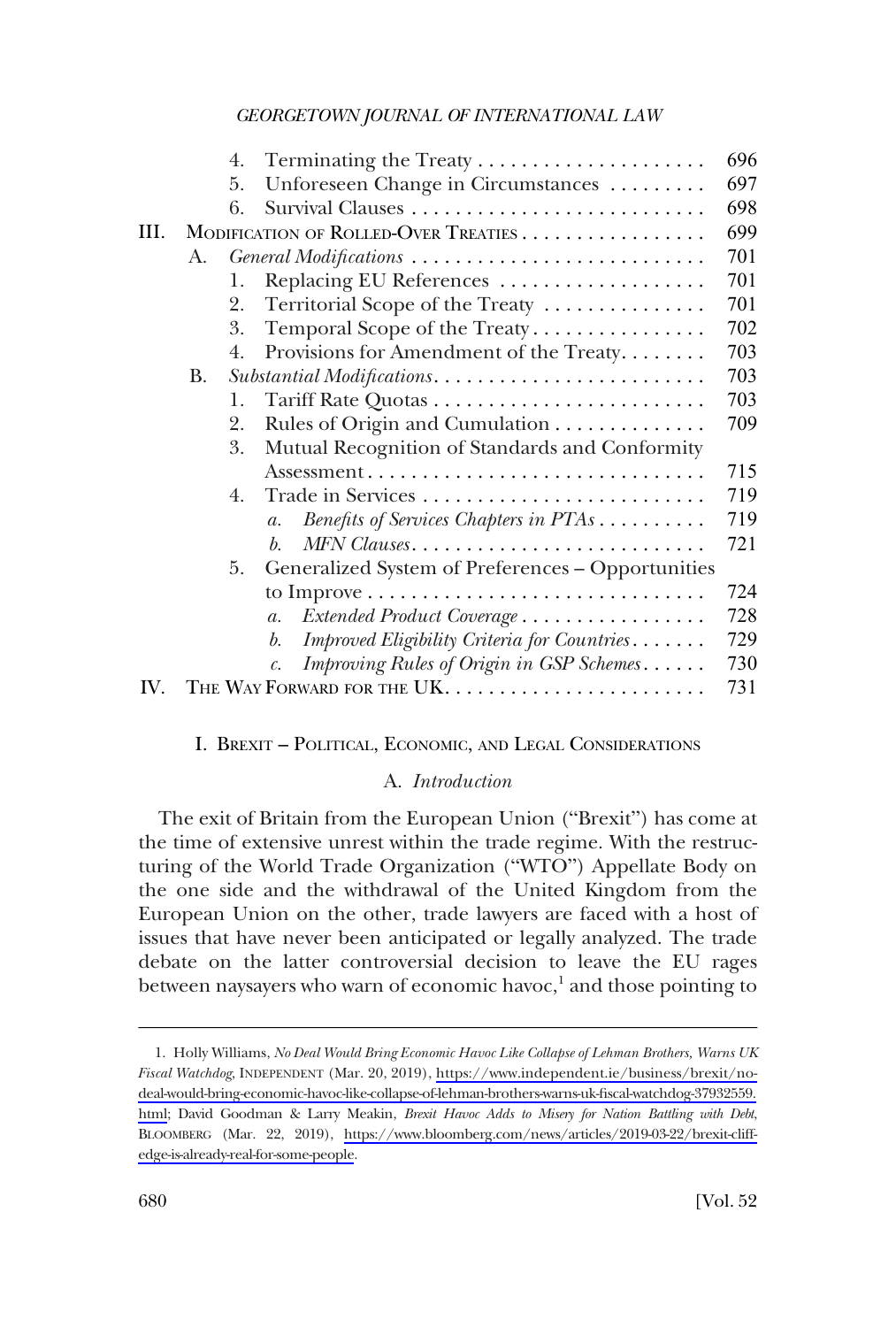the potential gains of retaining the autonomy to strike new trade deals with the rest of the world.<sup>2</sup>

In the latter line of argument, which is championed by the United Kingdom's political brass, Brexit would effectively allow the conclusion of preferential trade agreements ("PTAs") with the leading economies of the world. This positive vision of Brexit has driven the discourse within the United Kingdom, which has always been a reluctant member of the EU. From the initial stages of joining the EU, the United Kingdom has remained wary of deeper integration. This is evident from its decisions to avoid adoption of the Euro, $3$  to not join the Schengen free border system, $4$  and to exempt itself from the application of the Charter of Fundamental Rights, 2000.<sup>5</sup>

This wariness finally manifested itself in the form of a movement to renegotiate the terms of the relationship between the EU and the United Kingdom and strike a more favorable compromise.<sup>6</sup> Though there was an agreement reached between the European Council and the United Kingdom, which sacrificed several foundational EU principles to appease the United Kingdom's requests for change,<sup>7</sup> a referendum was called to finally decide the issue. However, with the now infamous referendum of 2016, this renegotiation changed into a move to simply exit the EU.<sup>8</sup>

The Brexit story has since become a controversial process with several political parties coming into power and then stepping down as they failed to navigate the legal and political conundrums this has raised.<sup>9</sup> The focus of these negotiations has been on the future EU-U.K. relationship, which will effectively decide the economic future of the

<sup>2.</sup> Liam Fox, Int'l Trade Sec'y, Free Trade Speech at Manchester Town Hall (Sept. 29, 2016), [https://www.gov.uk/government/speeches/liam-foxs-free-trade-speech.](https://www.gov.uk/government/speeches/liam-foxs-free-trade-speech)

<sup>3.</sup> Protocol (15) on Certain Provisions Relating to The United Kingdom of Great Britain and Northern Ireland, June 7, 2016, O.J. 1 202/284.

<sup>4.</sup> Consolidated Versions of the Treaty on European Union and the Treaty on the Functioning of the European Union, May 9, 2008, O.J. C 115/290.

<sup>5.</sup> Protocol (30), June 7, 2016, on the Application of the Charter of Fundamental Rights of the European Union to Poland and to the United Kingdom, 2012, O.J. 1202/312.

<sup>6.</sup> Letter from Prime Minister David Cameron to European Council President Donald Tusk (Nov. 15, 2015), [https://assets.publishing.service.gov.uk/government/uploads/system/uploads/](https://assets.publishing.service.gov.uk/government/uploads/system/uploads/attachment_data/file/475679/Donald_Tusk_letter.pdf)  [attachment\\_data/file/475679/Donald\\_Tusk\\_letter.pdf.](https://assets.publishing.service.gov.uk/government/uploads/system/uploads/attachment_data/file/475679/Donald_Tusk_letter.pdf)

<sup>7.</sup> Paul Craig, *The Stability, Coordination and Governance Treaty: Principle, Politics and Pragmatism*, 37 EUR. L. REV. 231 (2012).

<sup>8.</sup> European Union Referendum Act 2015, c. 36 (Eng.).

Ryan Bourne, Opinion, *How Ambiguity on Brexit is Hurting Britain's Main Political Parties*, 9. WASH. POST (May 28, 2019), [https://www.washingtonpost.com/opinions/2019/05/28/how](https://www.washingtonpost.com/opinions/2019/05/28/how-ambiguity-brexit-is-hurting-britains-main-political-parties/?noredirect=on&utm_term=.cb108ff85300)[ambiguity-brexit-is-hurting-britains-main-political-parties/?noredirect=on&utm\\_term=.cb108ff85300](https://www.washingtonpost.com/opinions/2019/05/28/how-ambiguity-brexit-is-hurting-britains-main-political-parties/?noredirect=on&utm_term=.cb108ff85300).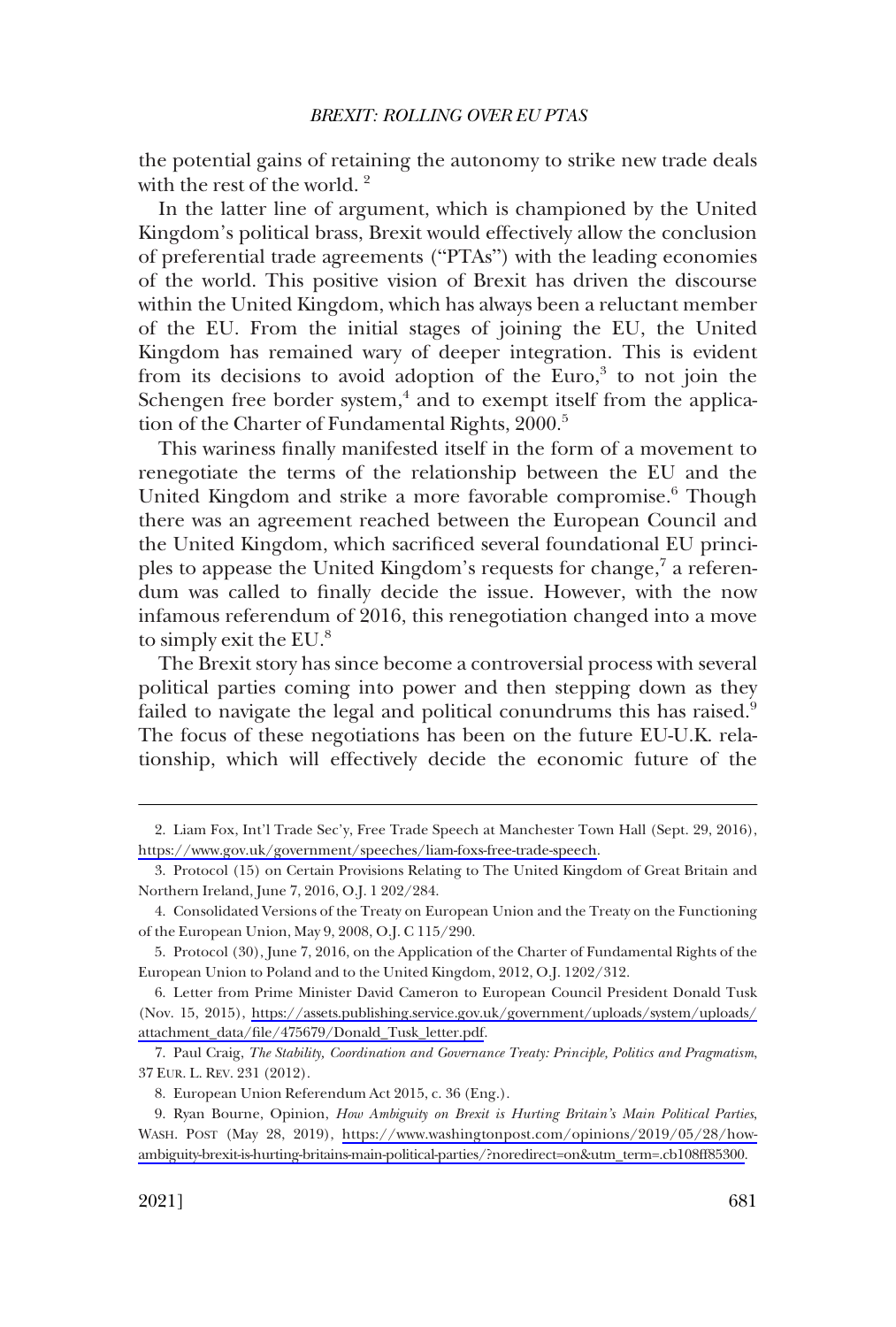United Kingdom. Considering that the United Kingdom has fifty-five percent of its trade in goods with the EU, there seems to be little doubt that a "no deal" Brexit could have catastrophic results for U.K. industries.10

This leads to a clear priority in terms of negotiating strategy, considering that the United Kingdom's economic future depends on the terms they negotiate with the EU prior to leaving the Union. The second priority would be negotiating for a rollover of the existing EU agreements to ensure the smooth transition of all of the United Kingdom's trade commitments with non-EU countries.<sup>11</sup> While there has been immense focus on the first issue regarding the potential shape and structure of a future EU-U.K. relationship, comparatively little attention has been paid to the potential problems the United Kingdom will face in transitioning existing EU agreements to maintain their relationship with several important trading partners.

In the context of the United Kingdom, this would constitute over eleven percent of their total trade inflow and outflow, which, though comparatively insignificant to the EU-U.K. relationship of forty-seven percent, could have serious ramifications.<sup>12</sup> The complexities in concluding these "rollover agreements," as they have been termed, is made all the more evident by its slow progress.13 The purpose of this analysis is to provide a clear map for the United Kingdom to follow in concluding these rollover agreements and the potential pitfalls that it could face while attempting to negotiate and conclude these treaties.

The remainder of this section will describe the current state of affairs with respect to this process of transitioning PTAs and the importance of these agreements for the United Kingdom. Part II of this Article will deal with the major issues that the United Kingdom would face in rolling over such treaties. Following this analysis, Part III will use the existing treaty practice to chart out the general architecture used in rolling over such treaties and the potential improvements on this current

<sup>10.</sup> Serina Sandhu, *What Is No-Deal Brexit? Consequences of the UK Leaving the EU Without a Deal*, I NEWS (Oct. 19, 2019), [https://inews.co.uk/news/brexit/no-deal-brexit-what-meaning-uk-leave](https://inews.co.uk/news/brexit/no-deal-brexit-what-meaning-uk-leave-uk-consequences/)[uk-consequences/.](https://inews.co.uk/news/brexit/no-deal-brexit-what-meaning-uk-leave-uk-consequences/)

Steve Woolcock, *WTO Rules OK? Not Any More*, LSE (May 24, 2019), [https://blogs.lse.ac.](https://blogs.lse.ac.uk/brexit/2019/05/24/wto-rules-ok-not-any-more) 11. [uk/brexit/2019/05/24/wto-rules-ok-not-any-more.](https://blogs.lse.ac.uk/brexit/2019/05/24/wto-rules-ok-not-any-more)

<sup>12.</sup> *UK Trade Agreements with non-EU Countries in a No-Deal Brexit*, DEP'T FOR INT'L TRADE (Aug. 15, 2019), [https://www.gov.uk/government/publications/existing-trade-agreements-if-the-uk](https://www.gov.uk/government/publications/existing-trade-agreements-if-the-uk-leaves-the-eu-without-a-deal/existing-trade-agreements-if-the-uk-leaves-the-eu-without-a-deal#fnref:1)[leaves-the-eu-without-a-deal/existing-trade-agreements-if-the-uk-leaves-the-eu-without-a-deal#fnref:1.](https://www.gov.uk/government/publications/existing-trade-agreements-if-the-uk-leaves-the-eu-without-a-deal/existing-trade-agreements-if-the-uk-leaves-the-eu-without-a-deal#fnref:1)

<sup>13.</sup> Benjamin Fox, *UK Admits It Will Fail to Roll over EU Trade Deals*, EURACTIVE (Feb. 12, 2019), [https://www.euractiv.com/section/uk-europe/news/uk-admits-it-will-fail-to-roll-over-eu-trade](https://www.euractiv.com/section/uk-europe/news/uk-admits-it-will-fail-to-roll-over-eu-trade-deals/)[deals/.](https://www.euractiv.com/section/uk-europe/news/uk-admits-it-will-fail-to-roll-over-eu-trade-deals/)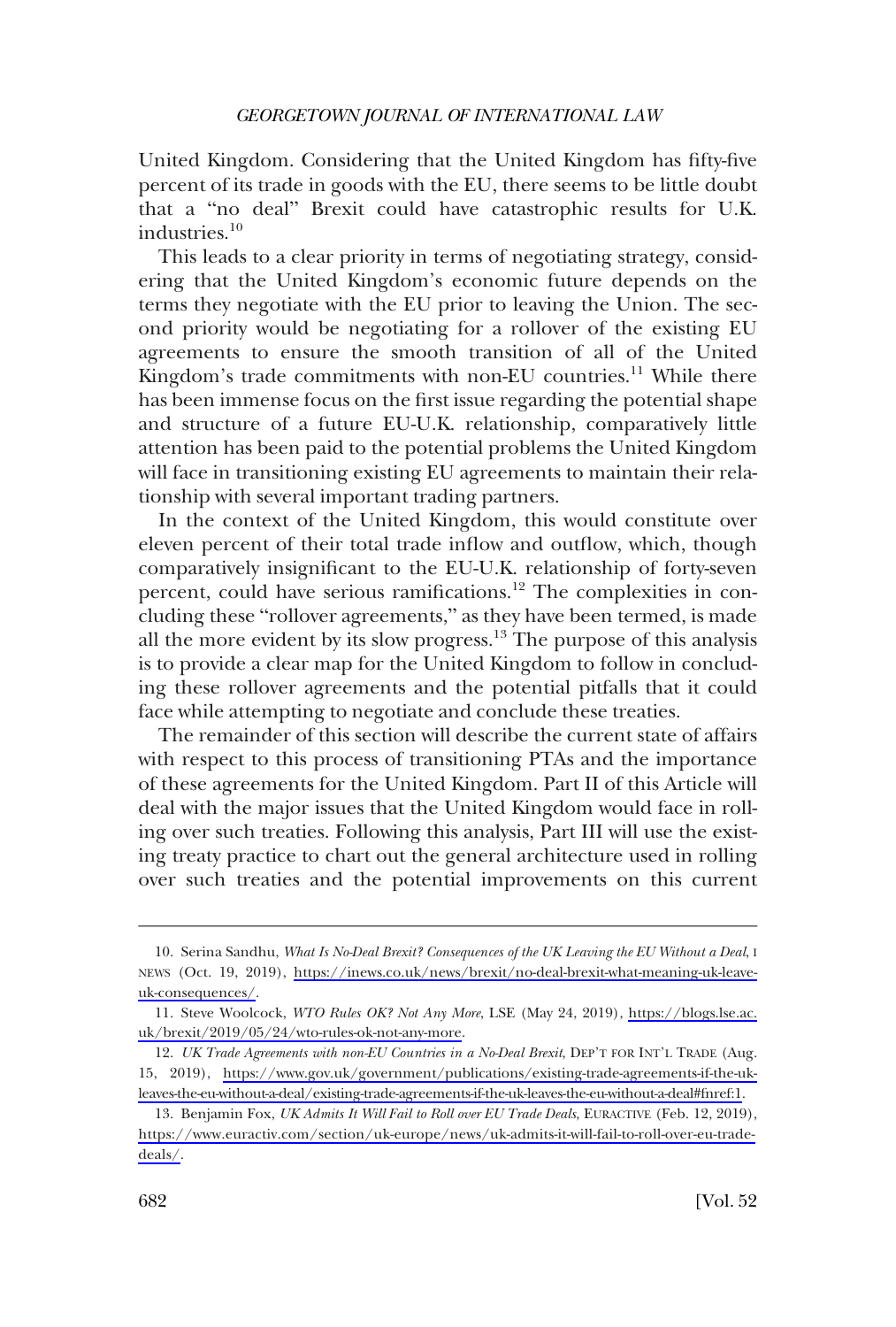<span id="page-4-0"></span>architecture. Part IV provides a brief overview of the author's analysis and the way forward in this process of transitioning EU Agreements.

## B. *List of Provisionally Applied and Concluded Treaties*

The table below depicts a complete list of all the completed and provisionally applied treaties between the EU and third-party countries in the first column and in the second, compares each treaty with the progress made by the United Kingdom in concluding agreements for rolling over PTAs.

| $\mathbf{FI}$ T14                                                                                                     | Rolled Over Agreements - UK <sup>15</sup> |
|-----------------------------------------------------------------------------------------------------------------------|-------------------------------------------|
| Albania (Western Balkans)                                                                                             |                                           |
| Algeria                                                                                                               |                                           |
| Andorra                                                                                                               |                                           |
| Antigua and Barbuda (Forum of the Caribbean Group<br>of African, Caribbean and Pacific (ACP) States)<br>("CARIFORUM") | Agreement finalized                       |
| Armenia                                                                                                               |                                           |
| The Commonwealth of the Bahamas (CARIFORUM)                                                                           | Agreement finalized                       |
| Barbados (CARIFORUM)                                                                                                  | Agreement finalized                       |
| Belize (CARIFORUM)                                                                                                    | Agreement finalized                       |
| Bosnia and Herzegovina (Western Balkans)                                                                              |                                           |
| Botswana (South African Development Community)<br>$(*SADC")$                                                          | Agreement finalized                       |

TABLE I

<sup>14.</sup> Negotiations and Agreements -*Implementing EU Agreements*, EUR. COMM'N (Oct. 27. 2020), [http://ec.europa.eu/trade/policy/countries-and-regions/negotiations-and-agreements/](http://ec.europa.eu/trade/policy/countries-and-regions/negotiations-and-agreements/#_partly-in-place) [#\\_partly-in-place](http://ec.europa.eu/trade/policy/countries-and-regions/negotiations-and-agreements/#_partly-in-place).

*UK Trade Agreements with Non-EU Countries*, DEP'T FOR INT'L TRADE (Jan. 29, 2020), [https://](https://www.gov.uk/guidance/uk-trade-agreements-with-non-eu-countries) 15. [www.gov.uk/guidance/uk-trade-agreements-with-non-eu-countries](https://www.gov.uk/guidance/uk-trade-agreements-with-non-eu-countries).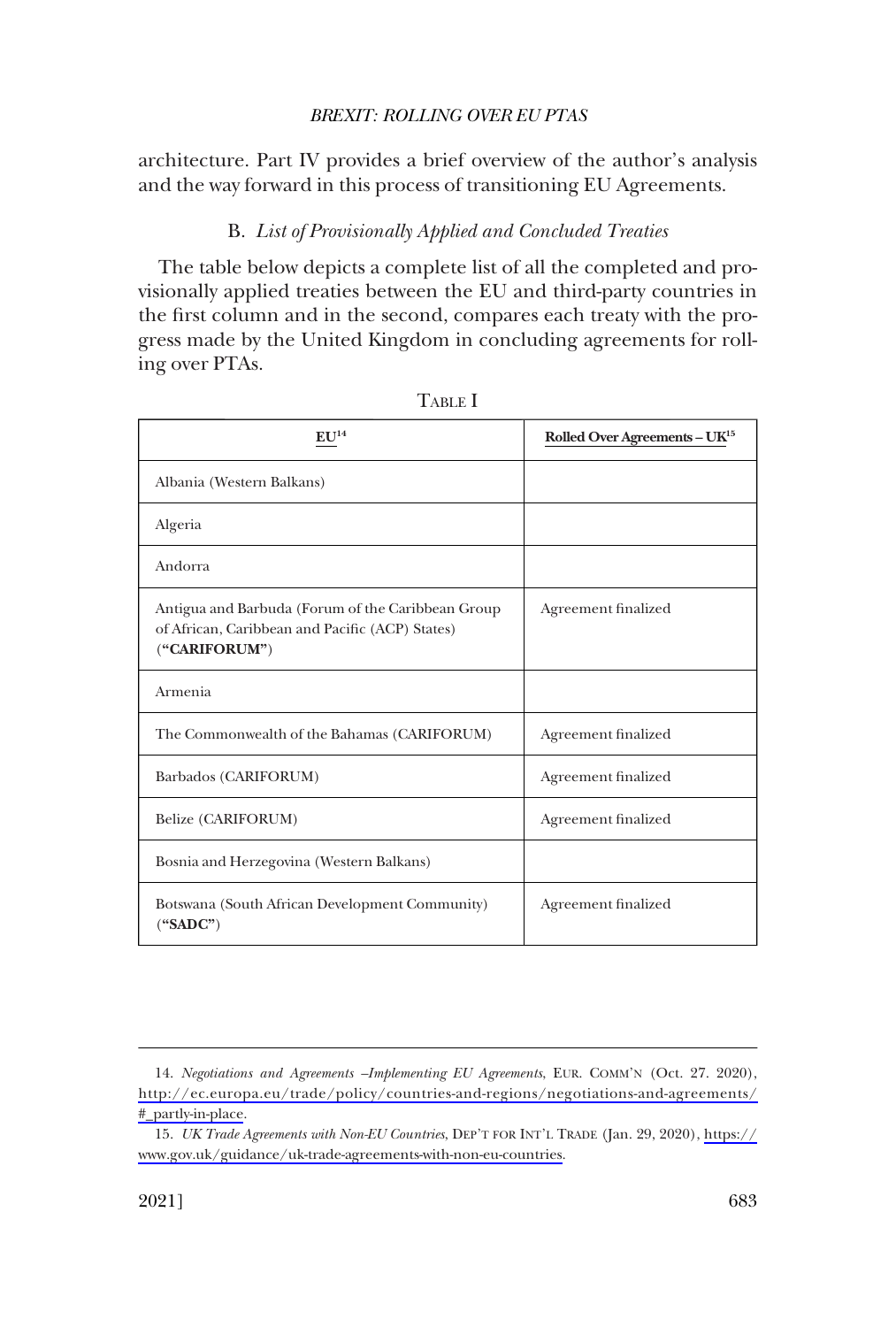| <b>TABLE I CONTINUED</b>                      |                                           |  |
|-----------------------------------------------|-------------------------------------------|--|
| ${\bf E} {\bf U}^{14}$                        | Rolled Over Agreements - UK <sup>15</sup> |  |
| Cameroon (Central Africa)                     |                                           |  |
| Canada                                        |                                           |  |
| Chile                                         | Agreement finalized                       |  |
| Colombia (with Ecuador and Peru)              | Agreement finalized                       |  |
| Comoros (Eastern and Southern Africa) ("ESA") |                                           |  |
| Costa Rica (Central America)                  | Agreement finalized                       |  |
| Côte d'Ivoire (West Africa)                   |                                           |  |
| Cuba                                          |                                           |  |
| Dominican Republic (CARIFORUM)                | Agreement finalized                       |  |
| The Commonwealth of Dominica (CARIFORUM)      | Agreement finalized                       |  |
| Ecuador (with Colombia and Peru)              |                                           |  |
| Egypt                                         |                                           |  |
| El Salvador (Central America)                 | Agreement finalized                       |  |
| Eswatini (SADC)                               | Agreement finalized                       |  |
| Faroe Islands                                 | Agreement finalized                       |  |
| Fiji and Papua New Guinea                     | Agreement finalized                       |  |
| Georgia                                       | Agreement finalized                       |  |
| Ghana (West Africa)                           |                                           |  |
| Grenada (CARIFORUM)                           | Agreement finalized                       |  |
| Guatemala (Central America)                   | Agreement finalized                       |  |
| The Republic of Guyana (CARIFORUM)            | Agreement finalized                       |  |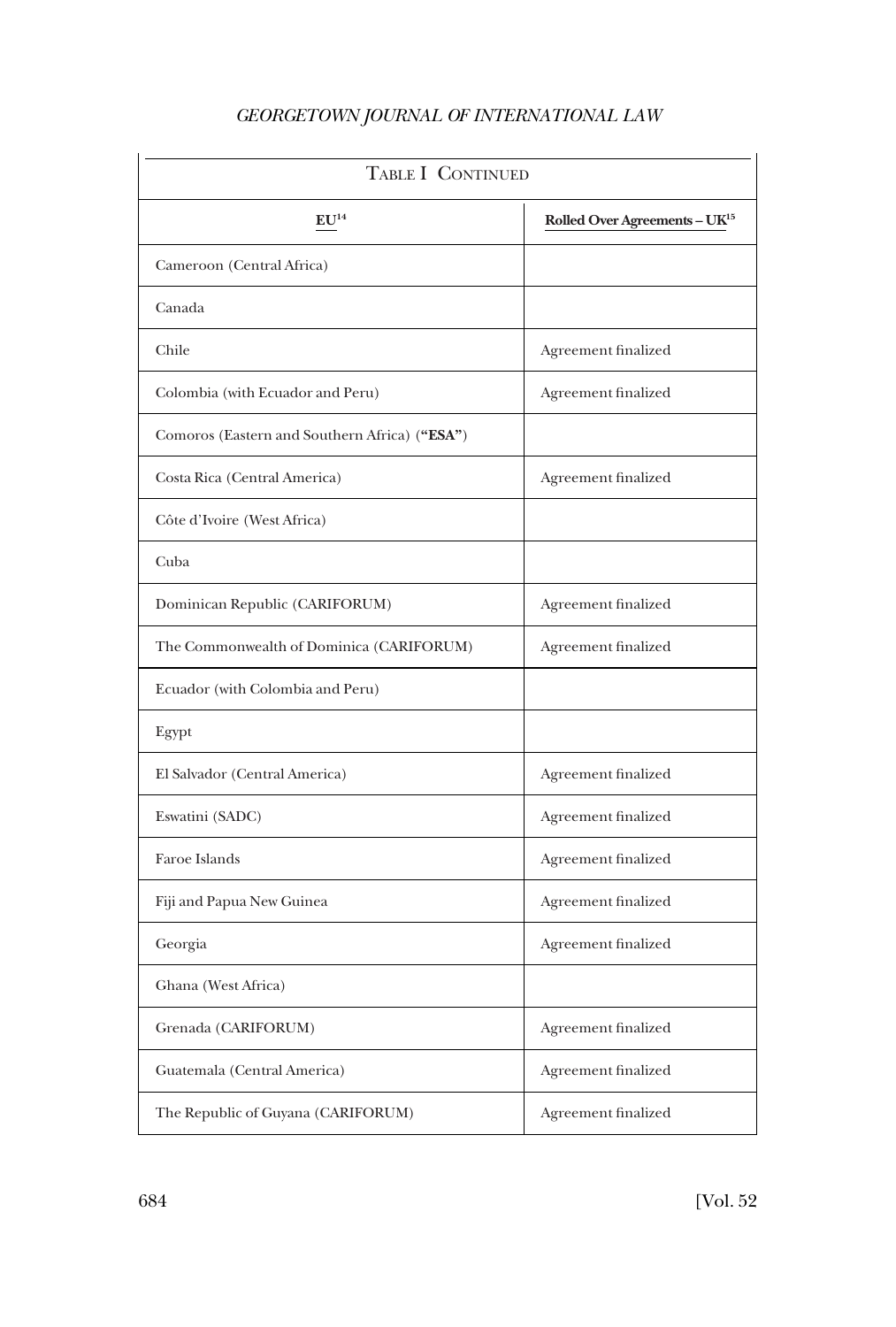| <b>TABLE I CONTINUED</b>     |                                           |  |
|------------------------------|-------------------------------------------|--|
| ${\bf E} {\bf U}^{14}$       | Rolled Over Agreements - UK <sup>15</sup> |  |
| Honduras (Central America)   | Agreement finalized                       |  |
| Iceland                      | Agreement finalized                       |  |
| Iraq                         |                                           |  |
| Israel                       | Agreement finalized                       |  |
| Jamaica (CARIFORUM)          | Agreement finalized                       |  |
| Japan                        |                                           |  |
| Jordan                       | Agreement finalized                       |  |
| Kazakhstan                   |                                           |  |
| Kosovo                       | Agreement finalized                       |  |
| Lebanon                      | Agreement finalized                       |  |
| Lesotho (SADC)               | Agreement finalized                       |  |
| Liechtenstein                | Agreement finalized                       |  |
| Madagascar (ESA)             | Agreement finalized                       |  |
| Mauritius (ESA)              | Agreement finalized                       |  |
| Mexico                       |                                           |  |
| Moldova                      |                                           |  |
| Montenegro (Western Balkans) |                                           |  |
| Morocco                      | Agreement finalized                       |  |
| Mozambique (SADC)            | Agreement finalized                       |  |
| Namibia (SADC)               | Agreement finalized                       |  |
| Nicaragua (Central America)  | Agreement finalized                       |  |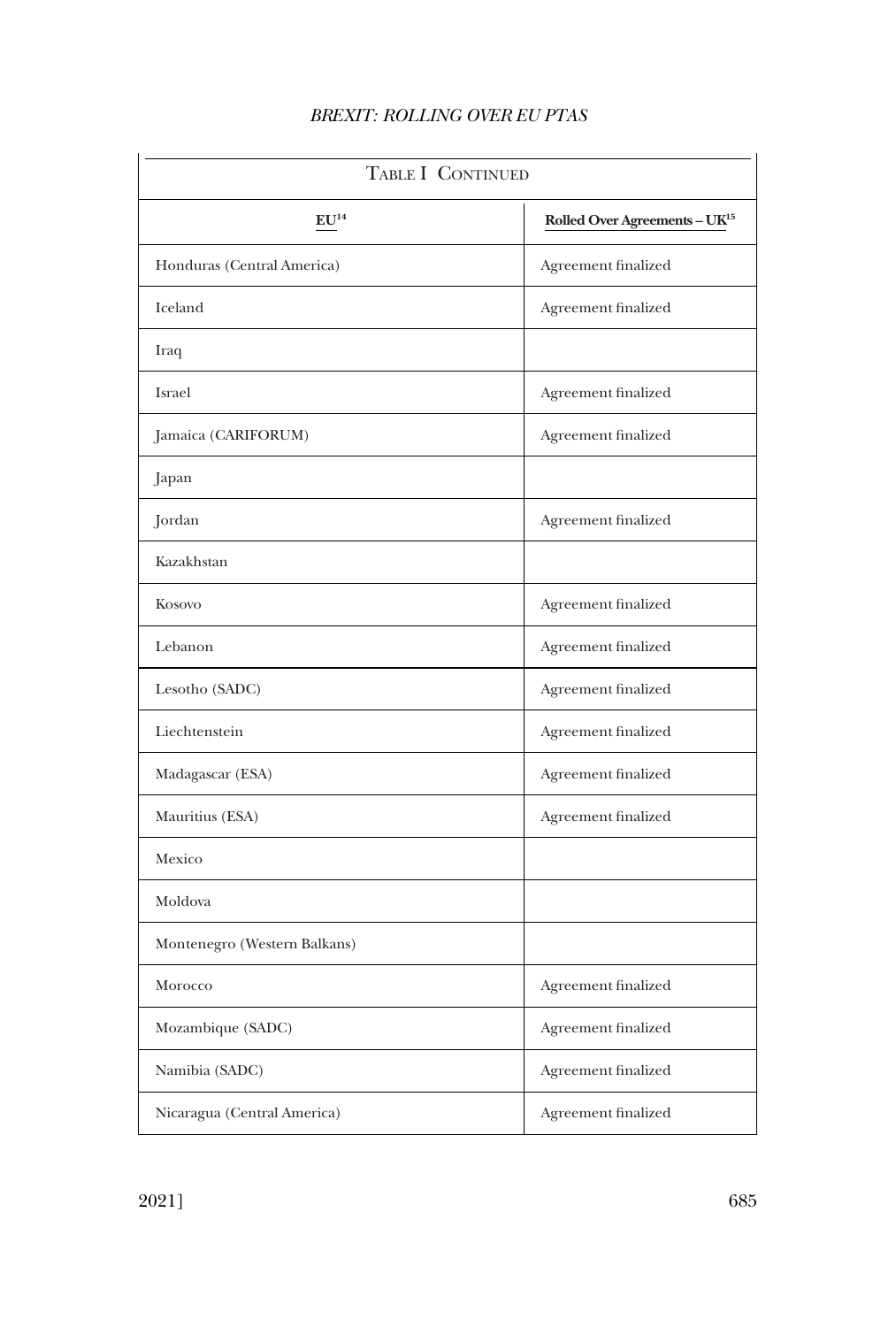| TABLE I CONTINUED                               |                                                      |  |
|-------------------------------------------------|------------------------------------------------------|--|
| EU <sup>14</sup>                                | Rolled Over Agreements - UK <sup>15</sup>            |  |
| North Macedonia (Western Balkans)               |                                                      |  |
| Norway                                          | Agreement finalized                                  |  |
| Pakistan                                        |                                                      |  |
| Palestinian Authority                           | Agreement finalized                                  |  |
| Panama (Central America)                        | Agreement finalized                                  |  |
| Peru (with Colombia and Ecuador)                | Agreement finalized                                  |  |
| Samoa (Pacific)                                 |                                                      |  |
| San Marino                                      |                                                      |  |
| Serbia (Western Balkans)                        |                                                      |  |
| Seychelles (ESA)                                | Agreement finalized                                  |  |
| South Africa                                    | Agreement finalized                                  |  |
| South Korea                                     | Agreement finalized                                  |  |
| Sri-Lanka                                       |                                                      |  |
| St Kitts and Nevis (CARIFORUM)                  | Agreement finalized                                  |  |
| St Lucia (CARIFORUM)                            | Agreement finalized                                  |  |
| St Vincent and the Grenadines (CARIFORUM)       | Agreement finalized                                  |  |
| The Republic of Suriname (CARIFORUM)            | The Republic of Suriname has<br>agreed in principle. |  |
| Switzerland                                     | Agreement finalized                                  |  |
| Syria                                           |                                                      |  |
| The Republic of Trinidad and Tobago (CARIFORUM) | Agreement finalized                                  |  |
| Tunisia                                         | Agreement finalized                                  |  |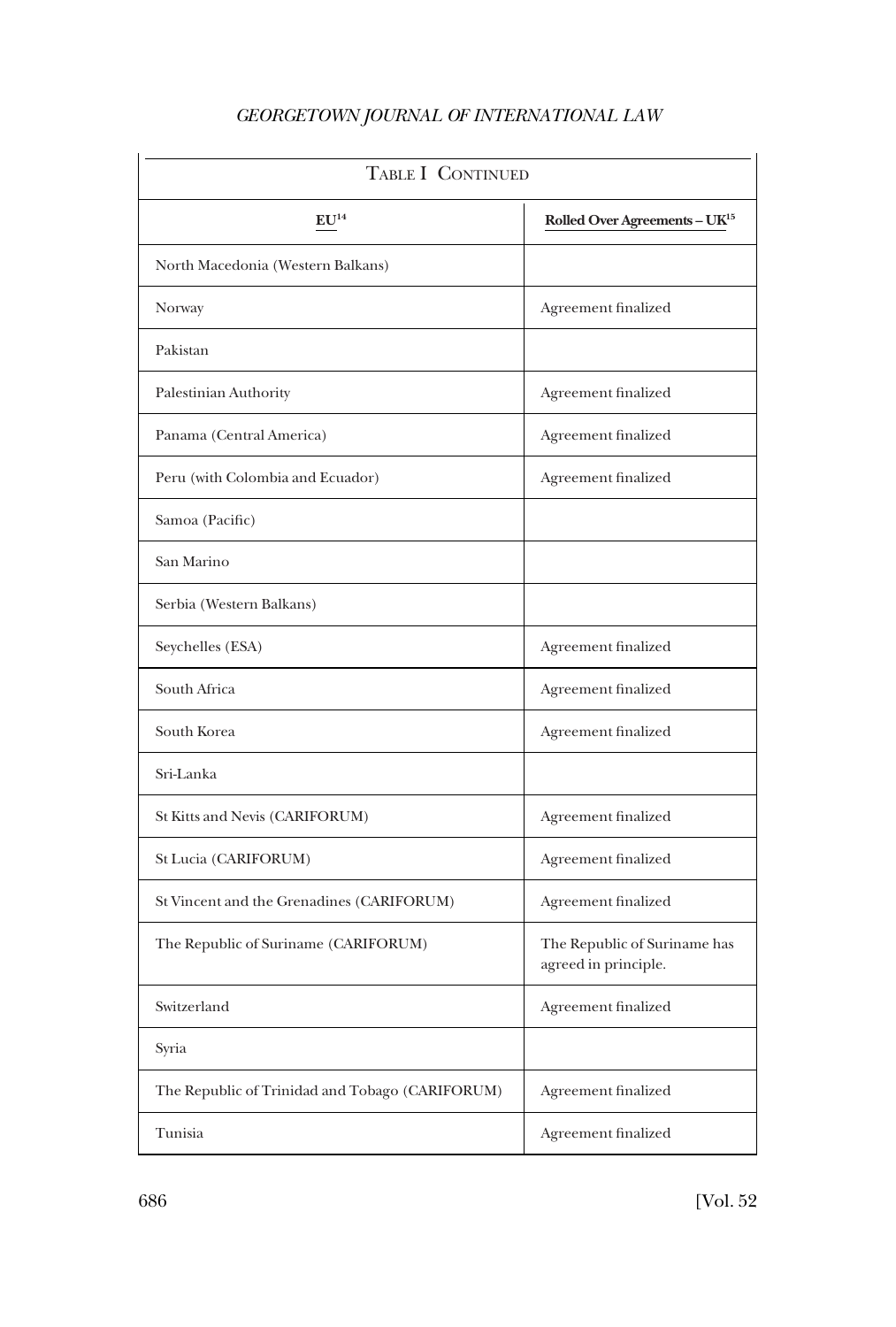<span id="page-8-0"></span>

| TABLE I CONTINUED            |                                           |  |
|------------------------------|-------------------------------------------|--|
| $\mathbf{E} \mathbf{U}^{14}$ | Rolled Over Agreements - UK <sup>15</sup> |  |
| Turkey                       |                                           |  |
| Ukraine                      |                                           |  |
| Zimbabwe (ESA)               | Agreement finalized                       |  |

The number of blank spaces in the second column make evident that the process of rolling over EU PTAs still requires significant effort on the part of the United Kingdom to cover all the existing EU trade relationships, and particularly those with major trading countries. This process has proved complicated and slow to proceed due to issues that must be resolved before such PTAs can be smoothly transitioned.<sup>16</sup>

The issues in this process relate to the method by which the United Kingdom will inherit the obligations and rights under the existing EU bilateral and regional PTAs, which include transitioning tariff rate quotas ("TRQs"), rules of origin, services commitments, and mutual recognition of standards. Considering the complexities and expenses involved in negotiating such agreements, perhaps there are alternatives to explore, such as reverting to WTO rules for trading and abandoning existing PTA arrangements.<sup>17</sup>

### C. *Comparison of Post-Brexit Options*

Considering the immense cost required in renegotiating treaties, the question remains whether it is simply easier and better for the United Kingdom to revert to the provisions of the WTO agreements. The United Kingdom is one of the early members of the WTO<sup>18</sup> and would retain its membership even after leaving the EU. However, when

<sup>16.</sup> Nicolo Tamberi & L. Alan Winters CB, *The UK's Continuity Trade Agreements: Is the Roll-Over Complete?*, UK TRADE POL'Y OBSERVATORY (Mar. 29, 2019), [https://blogs.sussex.ac.uk/uktpo/](https://blogs.sussex.ac.uk/uktpo/2019/03/29/the-uks-continuity-trade-agreements-is-the-roll-over-complete/) [2019/03/29/the-uks-continuity-trade-agreements-is-the-roll-over-complete/](https://blogs.sussex.ac.uk/uktpo/2019/03/29/the-uks-continuity-trade-agreements-is-the-roll-over-complete/).

Chris Morris, *Brexit Trade Deal: What Do WTO Rules or an Australia-Style Relationship Mean?*, 17. BBC NEWS (Dec. 13, 2020), [https://www.bbc.com/news/uk-45112872;](https://www.bbc.com/news/uk-45112872) Chris Morris, *Gatt 24: Would Obscure Trade Rule Help with No-Deal Brexit?*, BBC NEWS (June 24, 2019), [https://www.bbc.](https://www.bbc.com/news/uk-47216870) [com/news/uk-47216870](https://www.bbc.com/news/uk-47216870).

*United Kingdom and the WTO (Member Information)*, WTO, [https://www.wto.org/english/](https://www.wto.org/english/thewto_e/countries_e/united_kingdom_e.htm) 18. [thewto\\_e/countries\\_e/united\\_kingdom\\_e.htm](https://www.wto.org/english/thewto_e/countries_e/united_kingdom_e.htm) (last visited Oct. 20, 2020).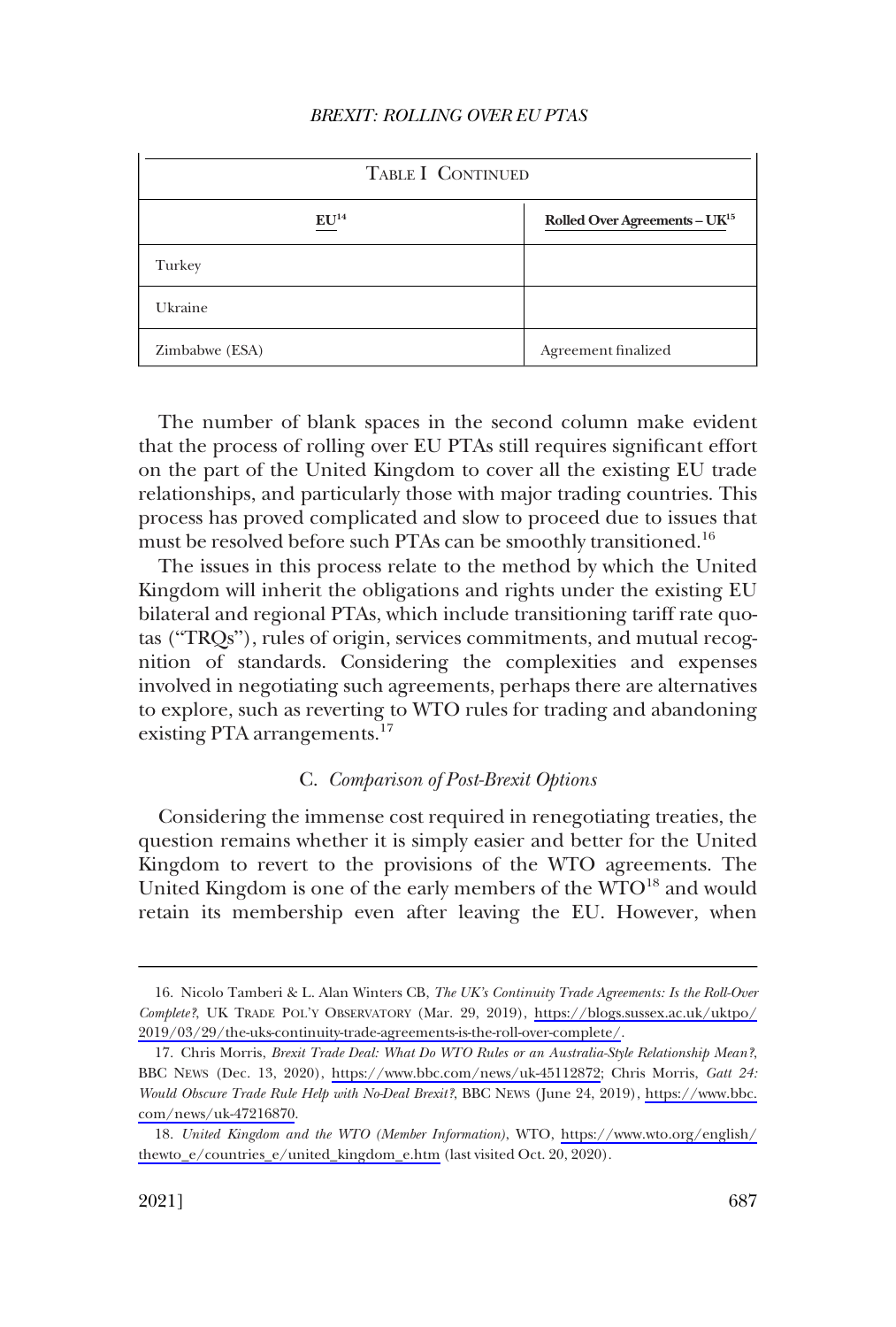<span id="page-9-0"></span>compared to PTAs, trading under existing WTO rules would mean the imposition of high tariffs and the removal of any preferential trading benefits to U.K. industries to which they were previously entitled under EU PTAs.

The impact of such a strategy can be better understood in the following terms. If an industry in the United Kingdom was availing itself of the benefit of a preferential tariff under the EU-South Korea Trade Agreement, this benefit would lapse once the United Kingdom left the EU. In this context, reverting back to WTO rules would mean that any tariffs South Korea would apply for the normal trading of those goods under its schedule in the WTO, will now apply to the United Kingdom as well.

The tariff rate South Korea offers in the PTA would definitely be lower than that offered in its own original WTO schedule as there is a requirement to make commitments on substantially all trade to conclude a PTA in the first place.<sup>19</sup> There would be a significant increase in the tariffs incurred while exporting goods, which would in turn, create barriers for trade between the United Kingdom and existing PTA partners.20 This makes it abundantly clear that the only way for the United Kingdom to maintain the trade relations with other states with which the EU has existing trade agreements, is through the process of rolling over these agreements.

#### D. *Importance of PTAs after Brexit*

PTAs allow the United Kingdom access to several preferential tariff regimes that have been established by the EU over the years. These tariffs are significantly lower than the existing tariffs that the countries have in their schedules.<sup>21</sup> This is primarily because Article XXIV of the General Agreement on Tariffs and Trade ("GATT") allows exceptions from the normal Most Favored Nation ("MFN") rule under Article I of the GATT. This effectively allows countries to develop individually determined tariffs suitable to trade between them without having the

<sup>19.</sup> General Agreement on Tariffs and Trade 1994 art. XXIV(8)(b), Apr. 15, 1994, Marrakesh Agreement Establishing the World Trade Organization, Annex 1A, 1867 U.N.T.S. 187, 33 I.L.M. 1153 (1994) [hereinafter GATT].

<sup>20.</sup> *See* Keith Head & Thierry Mayer, HANDBOOK OF INTERNATIONAL ECONOMICS 131–95 (Vol. 4, North Holland 2014); Swati Dhingra, Rebecca Freeman & Eleonora Mavroeidi, *Beyond Tariff Reductions: What Extra Boost from Trade Agreement Provisions?* (London Sch. of Econ. Ctr. for Econ. Performance, Discussion Paper No. 1532, 2018).

<sup>21.</sup> Richard Baldwin & Dany Jaimovich, *Are Free Trade Agreements Contagious?*, 88 J. INT'L ECON. 1 (2012).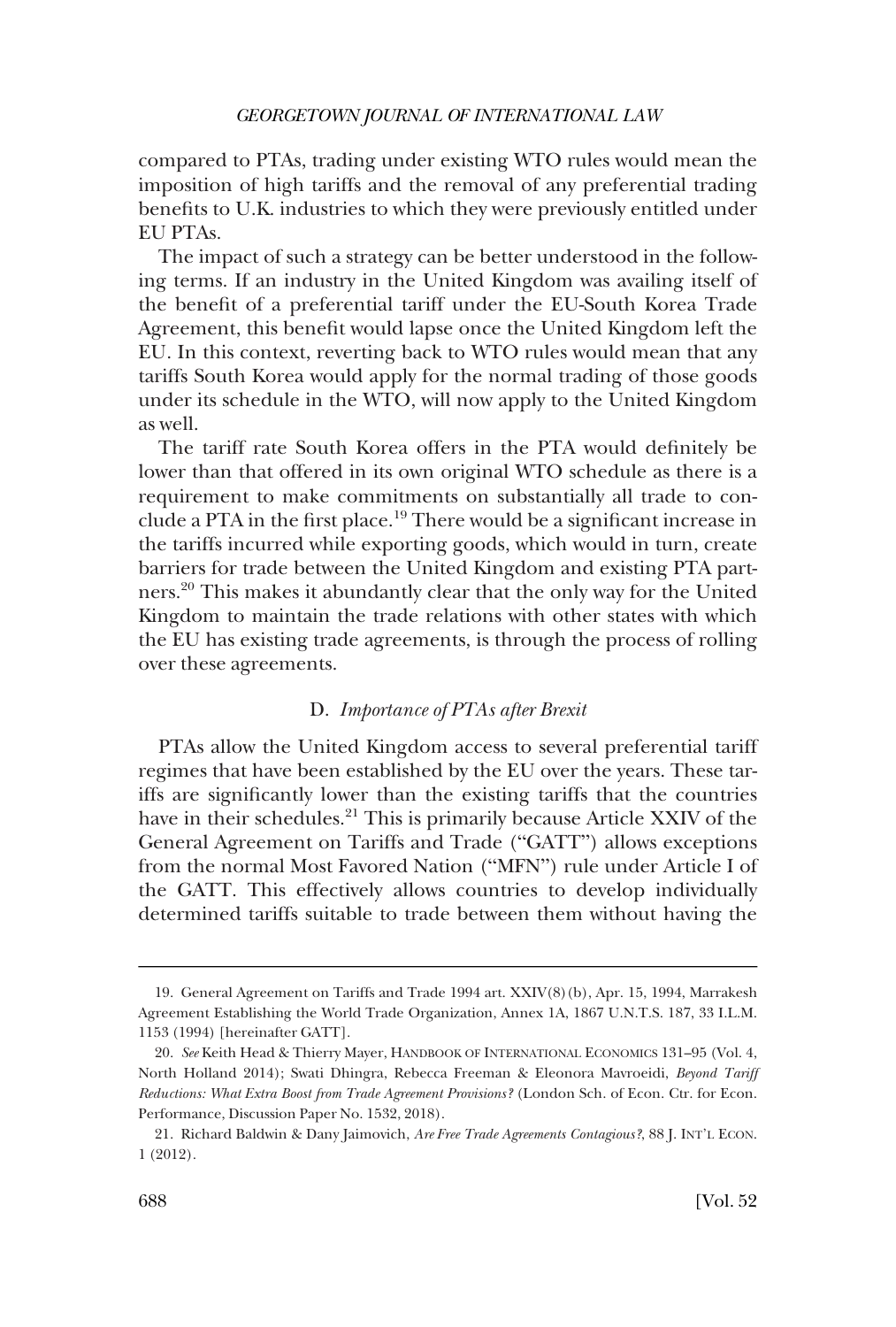<span id="page-10-0"></span>obligation to extend this benefit multilaterally to all the WTO Members.22 This exception has allowed far deeper commitments to be made by trading partners between themselves.<sup>23</sup>

To understand this difference, the tariff rate for a third country without a PTA with the EU for exporting almonds would be  $5.6\%$ ,  $^{24}$  which under its PTA regime is currently at  $0\%$  between the EU and Korea.<sup>25</sup> This non-PTA tariff rate would equally apply to U.K. exporters, if they were trying to export almonds to the EU after Brexit, unless there is a PTA with the EU allowing for tariff-free imports. The EU has replicated these trade concessions with over seventy-seven countries, $26$  which must be rolled over by the United Kingdom to avail itself of the benefits of tariff-free or reduced tariff trade of goods and services with these countries.

Considering that the United Kingdom would choose to rollover these agreements as opposed to rely solely on WTO rules for future trade, there are several issues that it will face while negotiating and concluding these agreements. These issues could be resolved through some measures taken in advance and by mitigating the regulatory changes from the EU regime. The need for modification arises primarily because both the United Kingdom and the EU are independently parties to these treaties, resulting in most of these regulations being applicable in the pre-existing trade relationship between the United Kingdom and third parties. This is due to the shared competency between the parties which is discussed at length below.

### II. ISSUES IN THE ROLLOVER OF EU TRADE TREATIES

### A. *Position of United Kingdom in Existing EU Treaties*

The EU has concluded several treaties over the course of its existence, establishing a strong diplomatic and trade presence. According to publicly available statistics, the EU has concluded over 1000 treaties with third parties outside of the EU, either in its independent capacity

<sup>22.</sup> GATT, *supra* note 19, art. XXIV(5).

<sup>23.</sup> JAGDISH BHAGWATI, A STREAM OF WINDOWS: UNSETTLING REFLECTIONS ON TRADE, IMMIGRATION, AND DEMOCRACY 290–92 (1998).

EUR. COMM'N, *EU-South Korea Free Trade Agreement*, ACCESS2MARKETS, [https://trade.ec.](https://trade.ec.europa.eu/access-to-markets/en/content/eu-south-korea-free-trade-agreement#toc_1) 24. [europa.eu/access-to-markets/en/content/eu-south-korea-free-trade-agreement#toc\\_1](https://trade.ec.europa.eu/access-to-markets/en/content/eu-south-korea-free-trade-agreement#toc_1) (last visited Oct. 20, 2020).

<sup>25. 2011</sup> O.J. (L 127) [hereinafter EU-Korea PTA].

<sup>26.</sup> *See* Table I.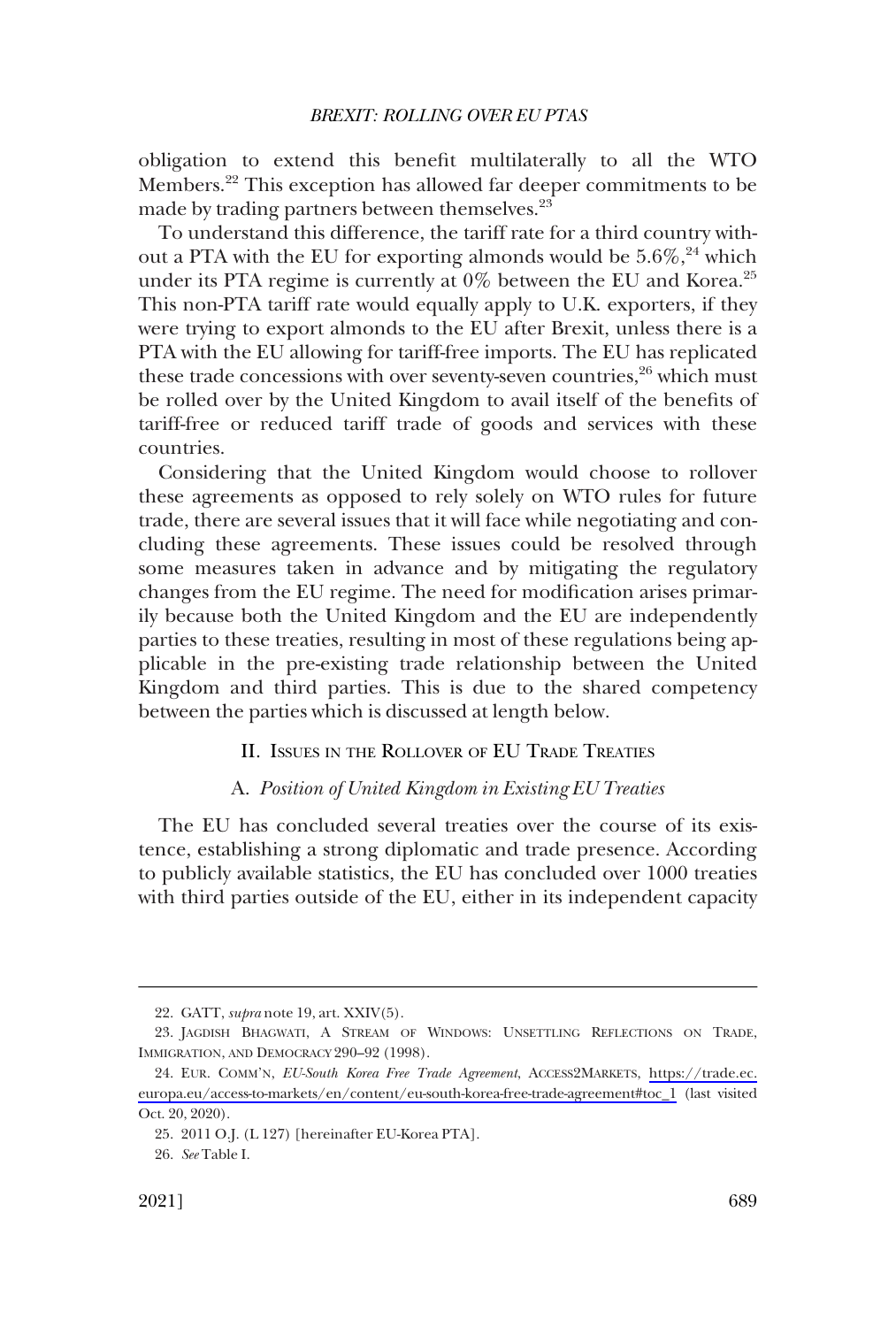<span id="page-11-0"></span>(EU agreements) or jointly with its constituent Member States.27 There are approximately sixty-three PTAs that the EU has concluded with third-party states.<sup>28</sup> Once the United Kingdom exits the EU, there are doubts over the applicability of these agreements to the United Kingdom.

The applicability of these agreements would be governed by several factors such as their territorial scope and whether the United Kingdom entered into these agreements in its individual capacity. This could help determine whether these agreements will continue post-Brexit or whether they would require the conclusion of a new agreement between the United Kingdom and a non-EU state. This process has already begun with the conclusion of several agreements to rollover existing PTAs.29

## 1. Types of EU PTAs

The EU, through its status as an international organization, has international legal personality.<sup>30</sup> This enables it to conclude treaties with other states.31 This power to conclude treaties is usually exercised in two ways. The first occurs when the EU concludes agreements in areas where it has exclusive competence. The second occurs when this competence is shared or is exclusively the domain of the Member States. Treaties of this latter category of agreements are termed "mixed agreements"<sup>32</sup> and are concluded jointly by the EU and the Member States.<sup>33</sup>

31. TEU, *supra* note 30; Consolidated Version of the Treaty on the Functioning of the European Union art. 216(1), May 9, 2008, 2008 O.J. (C 115) [hereinafter TFEU].

*See* Treaties Office Database, EUR. UNION EXTERNAL ACTION SERV., [http://ec.europa.eu/](http://ec.europa.eu/world/agreements/AdvancedSearch.do) 27. [world/agreements/AdvancedSearch.do](http://ec.europa.eu/world/agreements/AdvancedSearch.do) (last visited Oct. 25, 2020).

<sup>28.</sup> Dominic Webb, UK Progress in Rolling over EU Trade Agreements, HOUSE OF COMMONS LIBRARY (Dec. 13, 2019), [https://researchbriefings.files.parliament.uk/documents/CBP-7792/CBP-7792.](https://researchbriefings.files.parliament.uk/documents/CBP-7792/CBP-7792.pdf) [pdf.](https://researchbriefings.files.parliament.uk/documents/CBP-7792/CBP-7792.pdf)

<sup>29.</sup> *See* Table I.

<sup>30.</sup> Consolidated Version of the Treaty on European Union art. 47, Oct. 26, 2012, 2012 O.J. (C 326) [hereinafter TEU]; Niels Blokker, *The Macro Level: The Structural Impact of General International Law on EU Law: International Legal Personality of the European Communities and the European Union: Inspirations from Public International Law*, 35 Y.B. EUR. L. 471, 483 (2016).

<sup>32.</sup> Henry G. Schermers, *A Typology of Mixed Agreements*, *in* MIXED AGREEMENTS AS A TECHNIQUE FOR ORGANIZING THE INTERNATIONAL RELATIONS OF THE EUROPEAN COMMUNITY AND ITS MEMBER STATES 23, 25–26 (David O'Keeffe & Henry G. Schermers eds., 1983); Allan Rosas, *Mixed Union - Mixed Agreements*, *in* INTERNATIONAL LAW ASPECTS OF THE EUROPEAN UNION 125, 127–29 (Martti Koskenniemi ed., 1998).

<sup>33.</sup> Joni Heliskoski, *Mixed Agreements as a Technique for Organizing the International Relations of the European Community and its Member States*, *in* 2 THE ERIK CASTRE´N INSTITUTE MONOGRAPHS ON INTERNATIONAL LAW AND HUMAN RIGHTS 1, 6–7 (Martti Koskenniemi ed., 2001).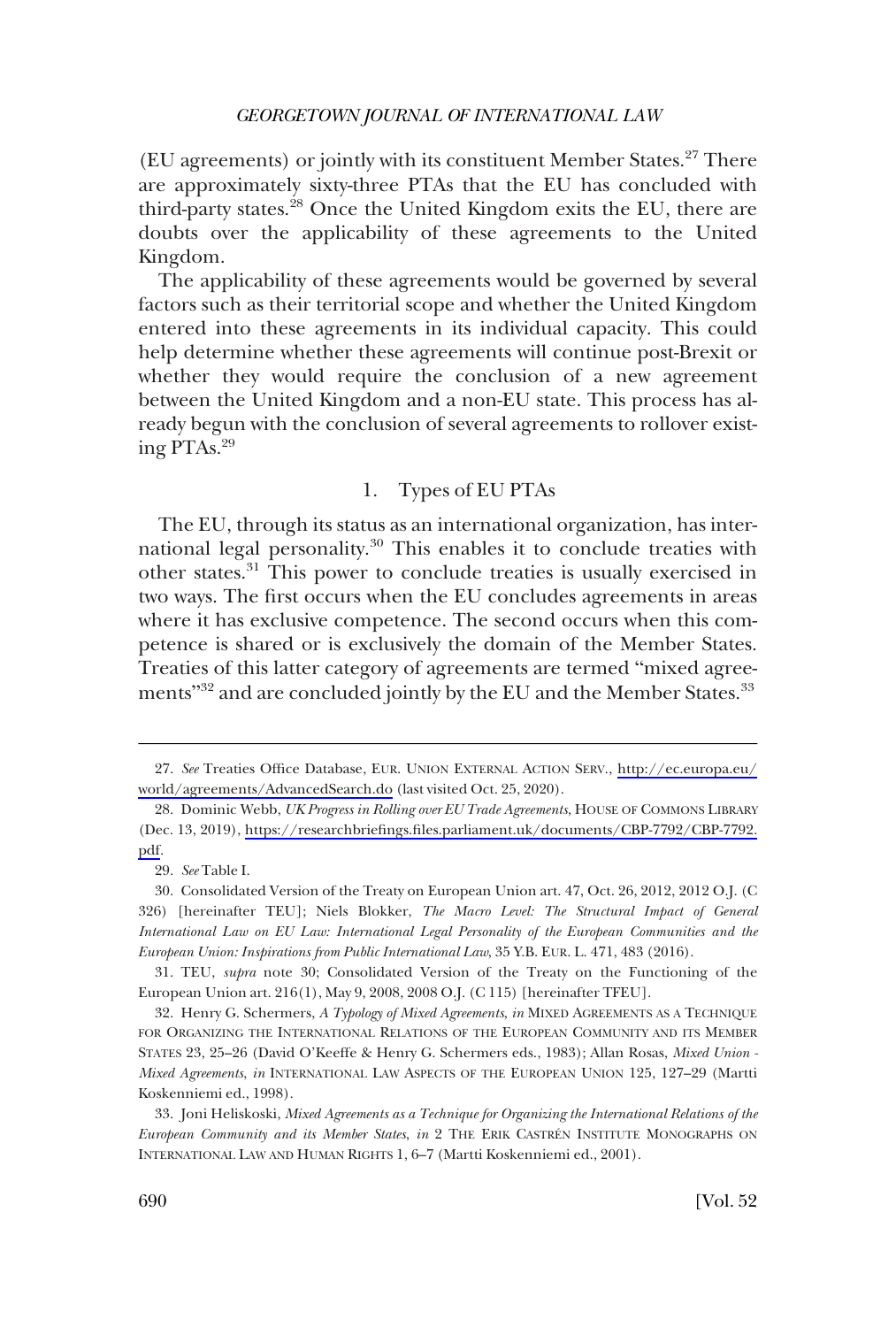This distinction finds importance in the context of whether these agreements will continue to bind the United Kingdom after Brexit. Agreements to which only the EU is party bind Member States indirectly through EU law.<sup>34</sup> In contrast, in mixed agreements, Member States themselves are Parties and are consequently bound by them under international law.35

Specifically, in the case of international trade agreements, the competence to conclude pure trade agreements with states outside of the EU, lies with the EU.36 Modern PTAs, however, contain provisions that fall within the shared competencies of the EU and its Member States, or in some cases even exclusively in the Member State's competence. This is best exemplified by the instance of PTAs containing investment chapters,37 which the European Court of Justice ("CJEU") held to be of shared competency as the EU does not have exclusive competence to conclude treaties when issues relating to non-direct foreign investment are involved.<sup>38</sup>

This distinction has been ignored by many commentators who believe that even mixed PTAs will be terminated as soon as the United Kingdom leaves the EU.<sup>39</sup> International law, to the contrary, makes it abundantly clear that the EU and the United Kingdom are distinct parties.40 Under the Vienna Convention on the Law of Treaties ("VCLT"), a Party to a treaty is defined as any state or international organization which has consented to be bound by the treaty and for which the treaty is in force.<sup>41</sup> This consent can be expressed in several ways which

<sup>34.</sup> TEU, *supra* note 30, art. 4(3); TFEU, *supra* note 31, arts. 216(2), 291(1).

<sup>35.</sup> P.J. Kuijper & E. Paasivirta, *Further Exploring International Responsibility: The European Community and the ILC's Project on Responsibility of International Organizations*, 1 INT'L ORG. L. REV. 111, 116 (2004).

<sup>36.</sup> TFEU, *supra* note 31, art. 207.

<sup>37.</sup> Jo-Ann Crawford & Barbara Kotschwar, *Investment Provisions in Preferential Trade Agreements: Evolution and Current Trends* 15, World Trade Org. Working Paper ERSD-2018-14 (2018).

<sup>38.</sup> Case C-2/15, EU-Sing. FTA - Opinion of the Full Court, ECLI:EU:C:2017:376, ¶ 305 (May 16, 2017).

<sup>39.</sup> Katrin Fernekeß, Solveiga Palevičienė & Manu Thadikkaran, Graduate Inst. of Int'l & Dev. Stud., *The Future of the United Kingdom in Europe: Exit Scenarios and Their Implications on Trade Relations* 48 (2014); Ros Taylor, *'Trade Relations will Remain Unchanged post-Brexit,' Claims Lord Lawson. Hardly*, LSE (Apr. 12, 2016), [https://blogs.lse.ac.uk/brexit/2016/04/12/trade-relations](https://blogs.lse.ac.uk/brexit/2016/04/12/trade-relations-will-remain-unchanged-post-brexit-claims-lord-lawson-hardly/)[will-remain-unchanged-post-brexit-claims-lord-lawson-hardly/.](https://blogs.lse.ac.uk/brexit/2016/04/12/trade-relations-will-remain-unchanged-post-brexit-claims-lord-lawson-hardly/)

<sup>40.</sup> Eleftheria Neframi, *International Responsibility of the European Community and of the Member States under Mixed Agreements*, *in* THE EUROPEAN UNION AS AN ACTOR IN INTERNATIONAL RELATIONS 193, 194 (Enzo Cannizzaro ed., 2002).

<sup>41.</sup> Vienna Convention on the Law of Treaties art. 2(1)(g), *opened for signature* May 23, 1969, 1155 U.N.T.S. 331 [hereinafter VCLT].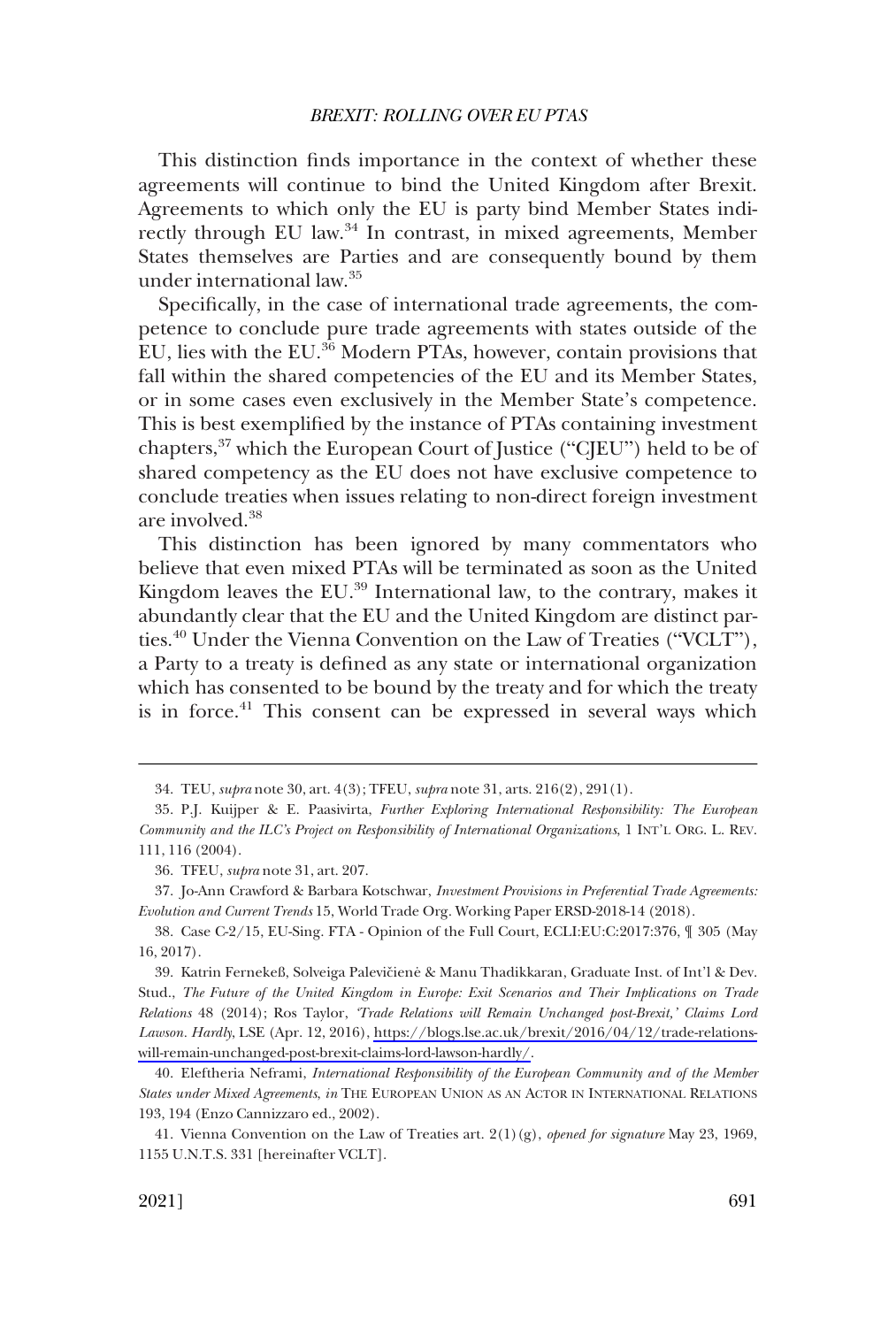include signature, exchange of instruments constituting a treaty, and ratification.<sup>42</sup> The moment a treaty enters into force, it becomes binding on all the parties. This makes the consent irrevocable, with the application of the treaty only stopped either by the consent of the parties or by termination of the treaty.<sup>43</sup>

In the context of Brexit, the United Kingdom consented to the existing mixed PTAs. Consequently, it is an independent Party to these agreements. Most mixed PTAs include provisions defining how a Party can consent to be bound and the date of entry into force of the treaty.<sup>44</sup> This procedure is followed by both the EU and each Member State and they are thus regarded as Parties under international law, until the treaties are terminated. This position has been succinctly summarized in a recent opinion of the CJEU:

If an international agreement is signed by both the European Union and its constituent Member States, both . . . are, as a matter of international law, parties to that agreement. . . . Its participation in the agreement is, after all, as a sovereign State Party, not as a mere appendage of the European Union  $\ldots$ .<sup>45</sup>

This view has also been endorsed by the CJEU previously: "[U]nder a mixed agreement the Community and the Member States are jointly liable unless the provisions of the agreement point to the opposite conclusion."<sup>46</sup>

After becoming a treaty Party, an international organization or state cannot be forced to exit the treaty, due to the application of the *pacta sunt servanda* principle.47 The VCLT provides for only limited circumstances in which the standards for treaty termination are satisfied.<sup>48</sup> These conditions, which are exhaustive, include, agreement of the

<sup>42.</sup> VCLT, *supra* note 41, art. 11.

<sup>43.</sup> Anneliese Quast Mertsch, *Provisionally Applied Treaties: Their Binding Force and Legal Nature*, *in* QUEEN MARY STUDIES IN INTERNATIONAL LAW 125 (Malgosia Fitzmaurice & Phoebe Okowa eds., 2012).

<sup>44.</sup> EU-Korea PTA, *supra* note 25, art. 15.10; Comprehensive Economic and Trade Agreement (CETA), Canada-European Union, art. 30.7, Oct. 30, 2016, 2017 O.J. (L 11/23) [hereinafter CETA].

<sup>45.</sup> Case C-2/15, EU-Singapore FTA, EU:C:2016:992, Opinion of AG Sharpston, ¶ 76 (Nov. 8, 2019).

<sup>46.</sup> Case C-316-91, Parliament v. Council, 1994 ECR 1-625, Opinion of AG Jacobs, ¶ 69.

<sup>47.</sup> VCLT, *supra* note 41, art. 26; ANTHONY AUST, MODERN TREATY LAW AND PRACTICE 178–81 (2d ed. 2008) [hereinafter Aust].

<sup>48.</sup> Laurence R. Helfer, *Exiting Treaties*, 91 VA. L. REV. 1579 (2005).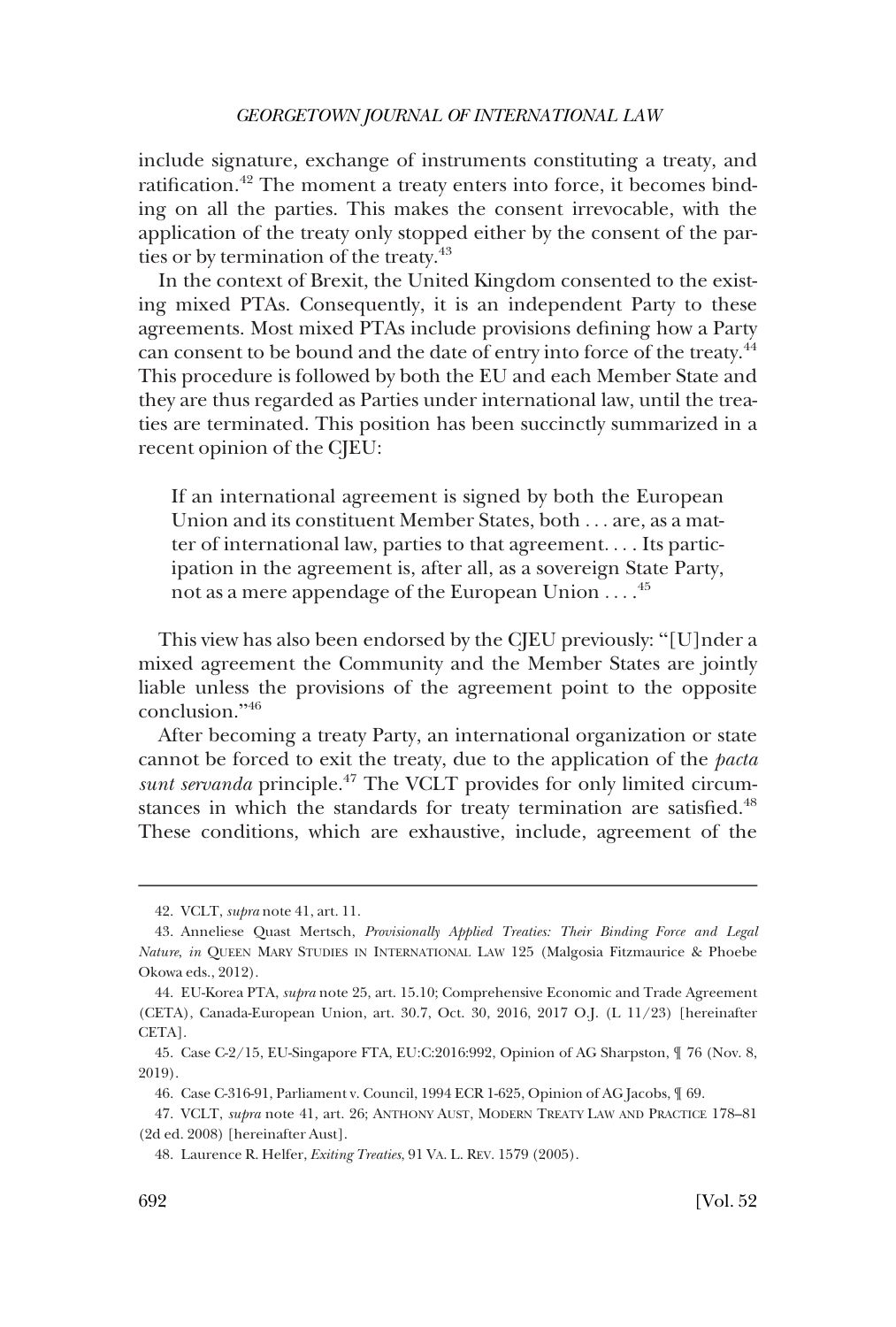<span id="page-14-0"></span>parties, operation of rules of international law, or the terms of the treaty.49 Treaty provisions in this regard can vary. Some provisions may even grant the parties the right to terminate the treaty or provide for its automatic denunciation on a certain event.<sup>50</sup>

Applying this to the situation after Brexit, mixed PTAs to which the EU and the United Kingdom are parties, will not be terminated automatically for the United Kingdom, due to the lack of any provisions in these treaties linking termination to the withdrawal from the EU. If these events were to be linked, the parties to the treaty could have made express provisions to this effect.<sup>51</sup>

Before further discussing the strengths and weaknesses of the above mentioned three approaches, another aspect of the application of these PTAs to the United Kingdom post-Brexit will be based on the personal and territorial scope of these treaties. If these treaties continue to apply to the United Kingdom after Brexit, as mentioned above, this would clash with any future negotiations undertaken by the United Kingdom and, in effect, could defeat the trade independence sought through Brexit in the first place.<sup>52</sup>

### 2. Personal Scope of the PTAs

The additional layer to this analysis of whether the United Kingdom is a party to a PTA takes shape from the treaty text and the analysis of its treatment under EU law. Several treaties, attempting to avoid the problem of overlap between obligations of Member States and the EU, define personal scope narrowly. This is exemplified by the EU-Korea PTA which defines the personal scope of the treaty as follows:

Throughout this Agreement, references to the Parties mean, on the one hand, the European Union **or** its Member States **or**  the European Union and its Member States within their respective areas of competence as derived from the Treaty on European Union and the Treaty on the Functioning of the

<sup>49.</sup> *Id.*; Laurence R. Helfer, *Flexibility in International Agreements*, *in* INTERDISCIPLINARY PERSPECTIVES ON INTERNATIONAL LAW AND INTERNATIONAL RELATIONS: "THE STATE OF THE ART (Jeffrey L. Dunoff & Mark A. Pollack eds., 2012).

<sup>50.</sup> Annalisa Ciampi, *Invalidity and Termination of Treaties and Rules of Procedure*, *in* THE LAW OF TREATIES BEYOND THE VIENNA CONVENTION (Enzo Cannizzaro ed., 2011).

<sup>51.</sup> *Contra* EU-Korea PTA, *supra* note 25, art. 15.11; CETA, *supra* note 44, art. 30.9.

<sup>52.</sup> Samuel Lowe, *The Reality of Britain's Role in the Global Trading System After Brexit Remains Deeply Uncertain*, INDEPENDENT (Mar. 29, 2019), [https://www.independent.co.uk/news/business/](https://www.independent.co.uk/news/business/analysis-and-features/brexit-trade-policy-eu-northern-ireland-wto-chequers-a8845851.html) [analysis-and-features/brexit-trade-policy-eu-northern-ireland-wto-chequers-a8845851.html.](https://www.independent.co.uk/news/business/analysis-and-features/brexit-trade-policy-eu-northern-ireland-wto-chequers-a8845851.html)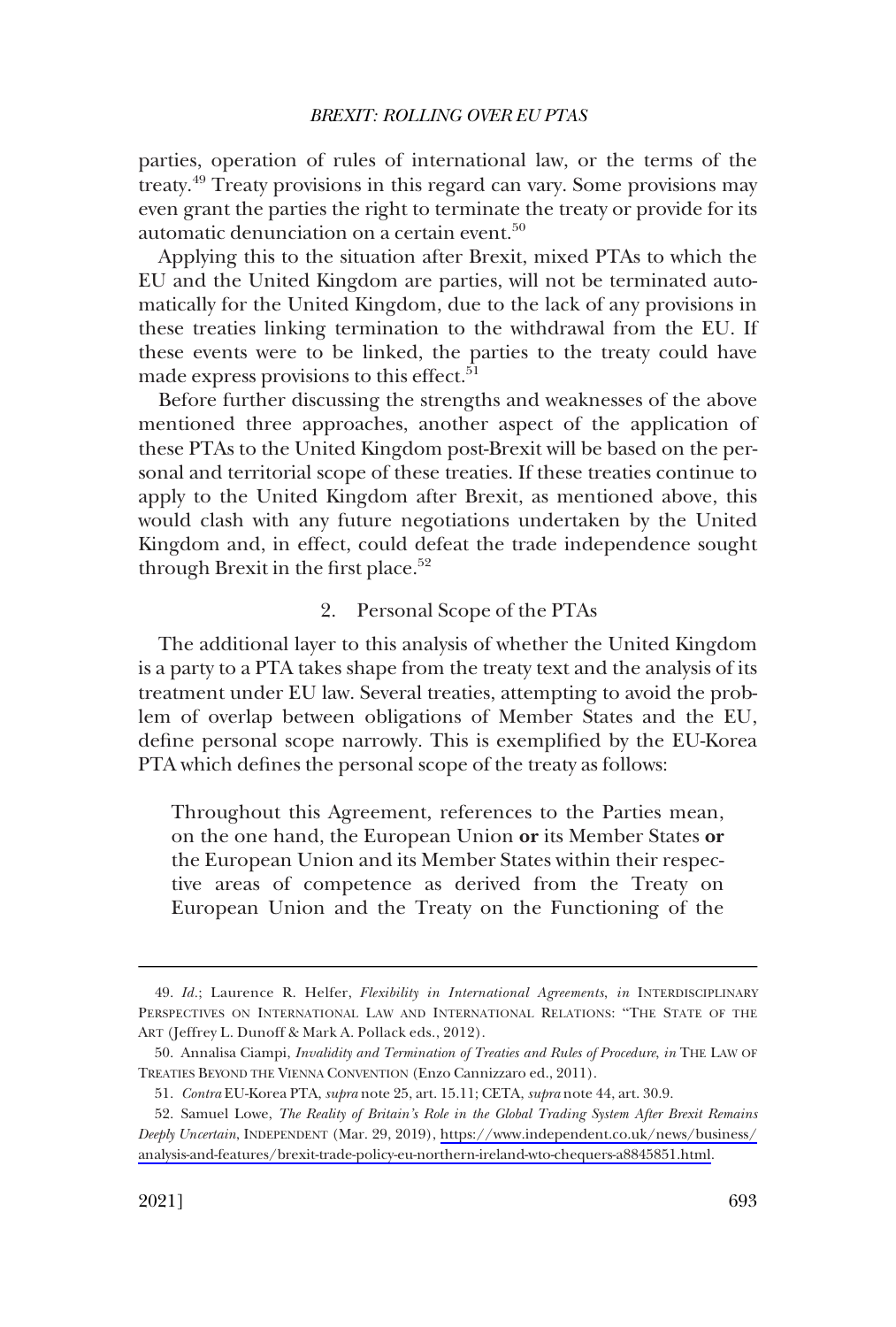<span id="page-15-0"></span>European Union (hereinafter referred to as the 'EU Party'), and on the other hand, Korea.<sup>53</sup>

The understanding between the parties of what a Member State is in this context must be understood through making a *renvoi* to EU law, which defines what constitutes a Member State.<sup>54</sup> Through this reference to the understanding of member state, it is clear that the United Kingdom will no longer satisfy this definition of a Party, due to the invocation of Article 50 of the Treaty forming the European Union ("TFEU") (under EU law) to exit the EU. This leads to two distinct conclusions. The first effect of this is that the treaty would continue to bind the United Kingdom to the treaty as it cannot terminate this treaty. This is mitigated by the second effect, which is that the United Kingdom will no longer be bound by the legal effect of the provisions.

### 3. Territorial Scope of the PTAs

Another potential obstacle to the PTAs' applicability is the territorial scope defined in these treaties. Mixed PTAs usually provide for territorial application extending to the territories where the EU Treaties apply, provided they satisfy the conditions laid down.55 After Brexit, those PTAs that have limited territorial scope will not apply to the United Kingdom. This is made clear by the VCLT, which expressly states that: "a treaty between one or more States and one or more international organizations is binding upon each State party in respect of its entire territory". 56

This territorial scope of the treaty refers only to the territories where the treaty applies and which are, consequently, affected by the obligations and rights specified in the treaty.<sup>57</sup> The debate between commentators hinges upon the interpretation of the intention of the parties to these treaties. On the one hand, it is argued that the intent in including these clauses which specify a territorial scope, was to limit the application of these treaties only to state parties which were specified in the EU treaties, i.e., EU Member States.<sup>58</sup>

<sup>53.</sup> EU-Korea PTA*, supra* note 25, art. 1.2 (emphasis added).

<sup>54.</sup> Eirini Kikarea, *Brexit and Preferential Trade Agreements: Issues of Termination and Survival Clauses*, 46 LEGAL ISSUES ECON. INTEGRATION 53, 64 (2019).

<sup>55.</sup> EU-Korea PTA, *supra* note 25, art. 15.15; CETA, *supra* note 44, art. 1.3.

<sup>56.</sup> VCLT, *supra* note 41, art. 29.

<sup>57.</sup> Sir Humphrey Waldock (Special Rapporteur), Third Report on the Law of Treaties, ¶ 1, II Y.B. Int'l L. Comm'n 12, (Mar. 3, Jun. 9 & 12, Jul. 7, 1964).

<sup>58.</sup> Kikarea, *supra* note 54, at 53–75.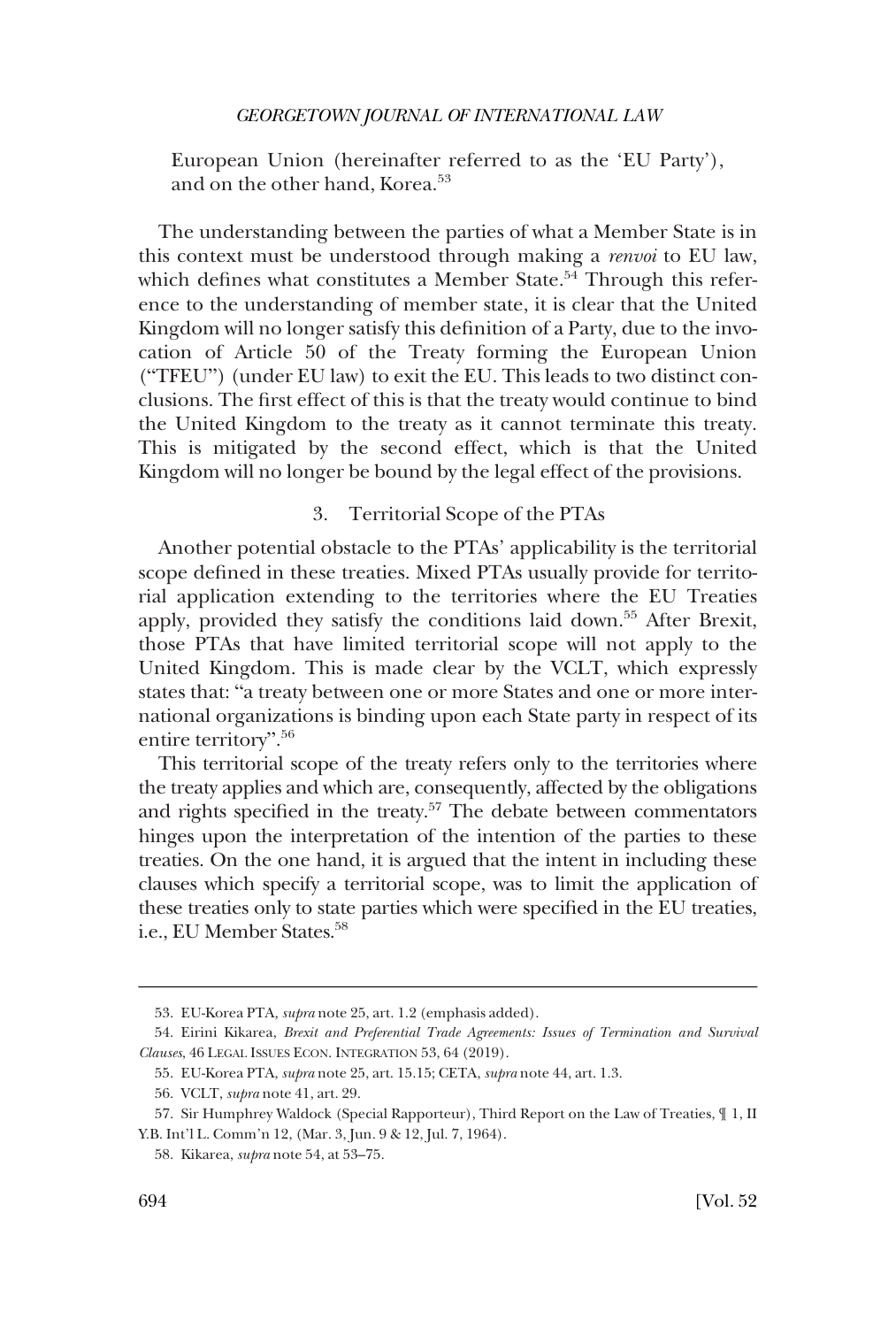The counterargument raised against this is that these territorial clauses incorporate the provisions related to overseas territories provided in EU treaties into the mixed PTAs.<sup>59</sup> This argument makes reference to "conditions laid down in those [EU] Treaties"<sup>60</sup> as an example of the will of the treaty parties to apply the overseas territories regime under EU treaties and include their application to non-EU Member States. Another argument which is often raised is that, since these territorial clauses applied when the agreement was concluded, the withdrawal from the EU should not act as a bar to their continued application.<sup>61</sup>

This debate must be resolved in favor of the argument that the intention of the parties was to make EU membership a condition for concluding this agreement. This is evident from the object, purpose, and text of these treaties. This restriction in the mixed PTAs was clearly intended by the third-party states to ensure that these benefits were conditional to the trade with an integrated trading bloc which had homogenized rules.

This however still leaves two questions. The first is whether the United Kingdom continues to be bound by a treaty which is a nullity as it contains no rights and obligations. The second question is whether the survival clauses present in several PTAs would be triggered, binding the United Kingdom despite the fact that the personal or territorial scope of the treaty no longer applies to it. $62$  These survival clauses extend protection provided by the treaties even after the termination of the treaty and protect investments made before the termination period.<sup>63</sup> This would involve an interpretation of what constitutes termination under these treaties and whether the agreement becoming a nullity will satisfy this criteria.

<sup>59.</sup> Ulrich G. Schroeter & Heinrich Nemeczek, *The (Uncertain) Impact of Brexit on the United Kingdom's Membership in the European Economic Area*, 27 EUR. BUS. L. REV. 921, 951 (2016).

<sup>60.</sup> EU-Korea PTA, *supra* note 25, art. 15.15.

*See* Schroeter & Nemeczek, *supra* note 59, at 936; Lorand Bartels, The UK's Status in the 61. WTO After Brexit 12–13 (Sept. 23, 2016) (SSRN),<https://www.ssrn.com/abstract=2841747>.

<sup>62.</sup> *See* VCLT, *supra* note 41, art. 30, ¶ 2; *see also* Tania Voon & Andrew Mitchell, *Denunciation*, *Termination and Survival: The Interplay of Treaty Law and International Investment Law*, 31 ICSID REV. 413 (2016).

United Nations Conference on Trade and Development (UNCTAD), *Denunciation of the*  63. *ICSID Convention and BITS: Impact on Investor-State Claims*, IIA Issues Note No. 2 (Dec. 2, 2010), [https://unctad.org/system/files/official-document/webdiaeia20106\\_en.pdf](https://unctad.org/system/files/official-document/webdiaeia20106_en.pdf).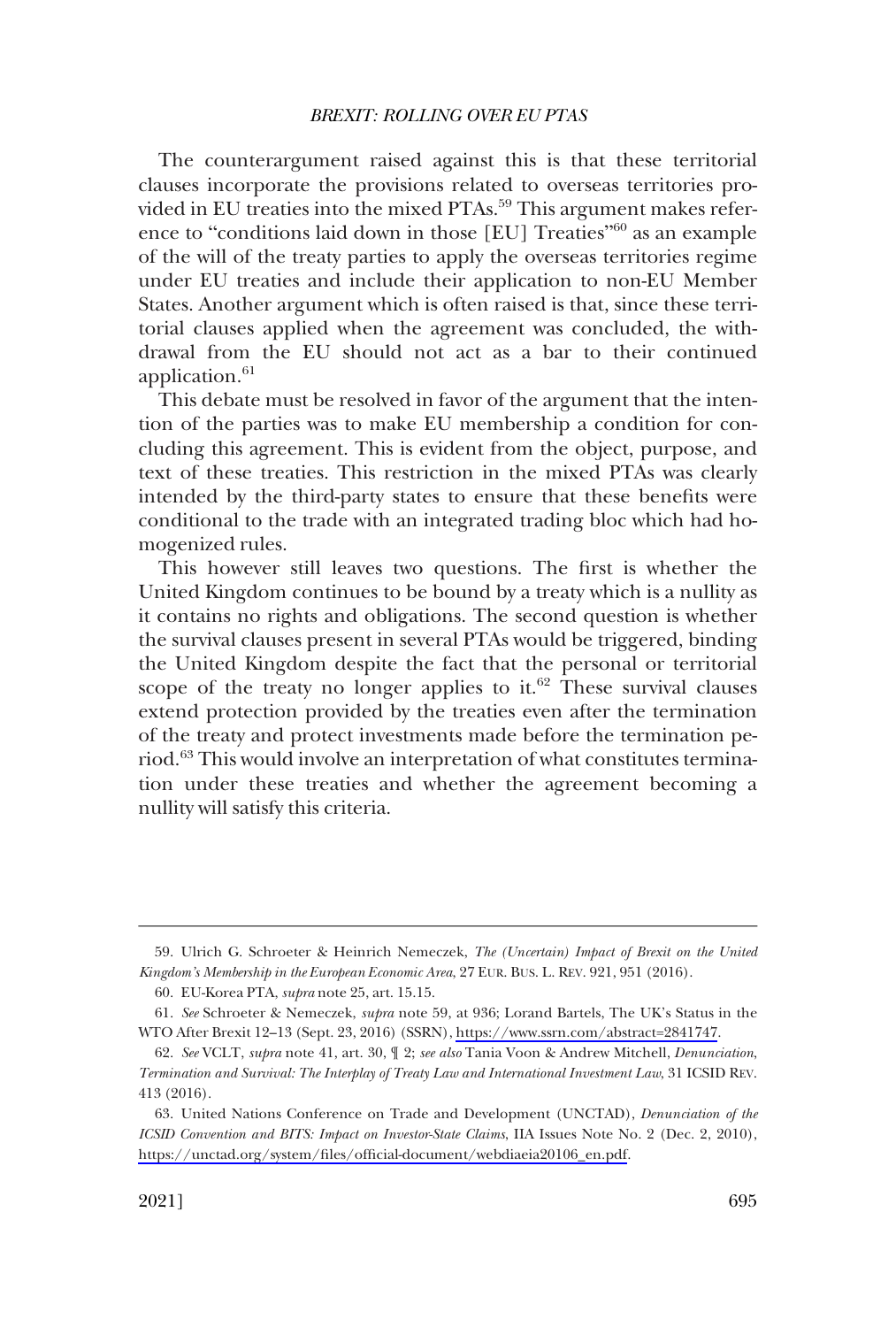### 4. Terminating the Treaty

<span id="page-17-0"></span>As discussed above, there are extremely limited circumstances in which the United Kingdom can terminate these PTAs. When these treaties contain express provisions regarding termination, there cannot be any implied termination as envisaged under the VCLT.<sup>64</sup> This leaves only three circumstances in which a party to a PTA can terminate the treaty: by following the procedure in an express termination clause; by agreeing with all the treaty parties to terminate the treaty; or by establishing that one of the grounds for termination under general international law exists.<sup>65</sup>

The first scenario would involve the application of the exit procedure specified in the treaty. As discussed, the United Kingdom does not satisfy the requirements to fall within the personal or territorial scope of mixed PTAs. The United Kingdom will, however, retain the right to invoke the exit clauses to terminate these treaties. This follows the rationale that State sovereignty cannot be limited when acceding to or terminating treaties. The parties to the treaty could not have intended that a party should remain bound by a treaty whose provisions are a nullity towards that State party, especially considering that most of these mixed PTAs contain very broad exit clauses. This is further supported by the analysis above that every Member State in a PTA appears both as individuals and as members of the EU.<sup>66</sup> Thus, unless an express provision to the contrary exists, the right to trigger the exit clause in PTAs would belong to every party to the treaty, regardless of the treaty definitions of personal or territorial scope.

The second scenario would involve all the parties agreeing to terminate the treaty, which seems unlikely as it would require a broad consensus by treaty partners to waive their rights, even under sunset clauses, with no incentive. The third scenario, involving an interpretation of the grounds for terminating under general international law, requires further discussion as its application is unclear. The solution to the problem of terminating these agreements, if an exit clause is not triggered, would involve an interpretation of Article 62 of the VCLT. This provision provides that:

<sup>64.</sup> VCLT, *supra* note 41, art. 56.

<sup>65.</sup> VCLT, *supra* note 41, art. 62.

<sup>66.</sup> Veljko Milutinović, The Central America-EU Association Agreement: The EU's Trade Liberalization Policy and the WTO 4 (July 15, 2013) (SSRN), [https://papers.ssrn.com/sol3/](https://papers.ssrn.com/sol3/papers.cfm?abstract_id=2293650) [papers.cfm?abstract\\_id=2293650.](https://papers.ssrn.com/sol3/papers.cfm?abstract_id=2293650)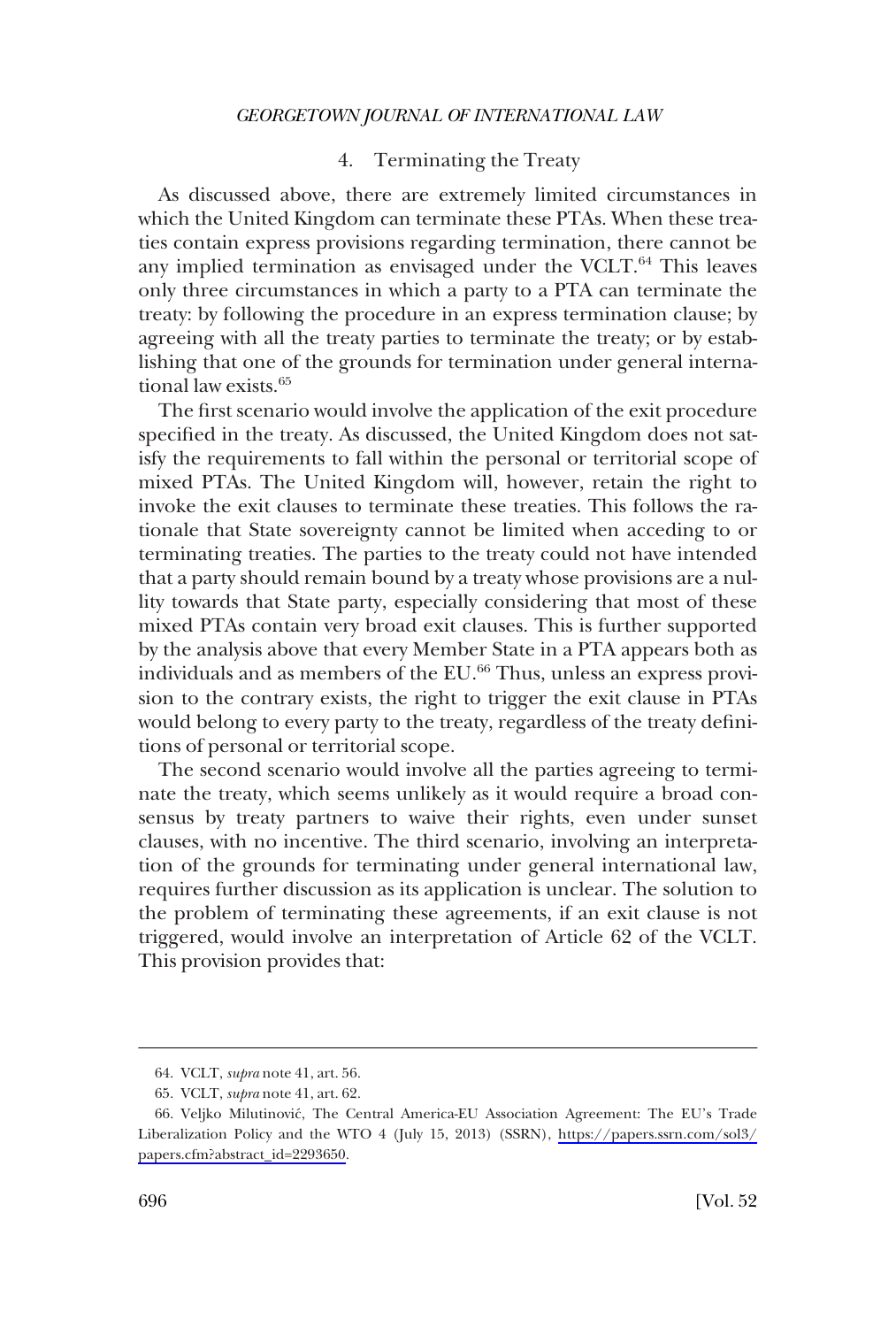<span id="page-18-0"></span>1. A fundamental change of circumstances which has occurred with regard to those existing at the time of the conclusion of a treaty, and which was not foreseen by the parties, may not be invoked as a ground for terminating or withdrawing from the treaty unless:

- (a) The existence of those circumstances constituted an essential basis of the con sent of the parties to be bound by the treaty; and
- (b) The effect of the change is radically to transform the extent of obligations still to be performed under the treaty.

2. A fundamental change of circumstances may not be invoked as a ground for terminating or withdrawing from a treaty:

- (a) If the treaty establishes a boundary; or
- (b) If the fundamental change is the result of a breach by the party invoking it either of an obligation under the treaty or of any other international obligation owed to any other party to the treaty.

3. If, under the foregoing paragraphs, a party may invoke a fundamental change of circumstances as a ground for terminating or withdrawing from a treaty it may also invoke the change as a ground for suspending the operation of the treaty[.] $67$ 

The question whether Brexit could be called an unforeseen fundamental change in circumstance remains unresolved.

### 5. Unforeseen Change in Circumstances

The rationale of Article 62 of the VCLT is to cover circumstances in which there is a material change from the original circumstances in which the treaty was concluded, making it unduly unrealistic to expect parties to continue performing their obligations under the treaty.<sup>68</sup> Article 62 of the VCLT can only be invoked when the conditions under Article 62 (1) & (2) of the VCLT are cumulatively met. The threshold for meeting these conditions is extremely high. $69$  This provision also

<sup>67.</sup> VCLT, *supra* note 41, art. 62.

<sup>68.</sup> The Gabcikovo-Nagymaros Project (Hung. v. Slovak.), Judgment, 1997 I.C.J. Rep. 7, ¶ 104 (Sept. 25).

<sup>69.</sup> Fisheries Jurisdiction (Ger. v. Ice.), Judgment, 1974 I.C.J. 175, ¶ 36 (July 25).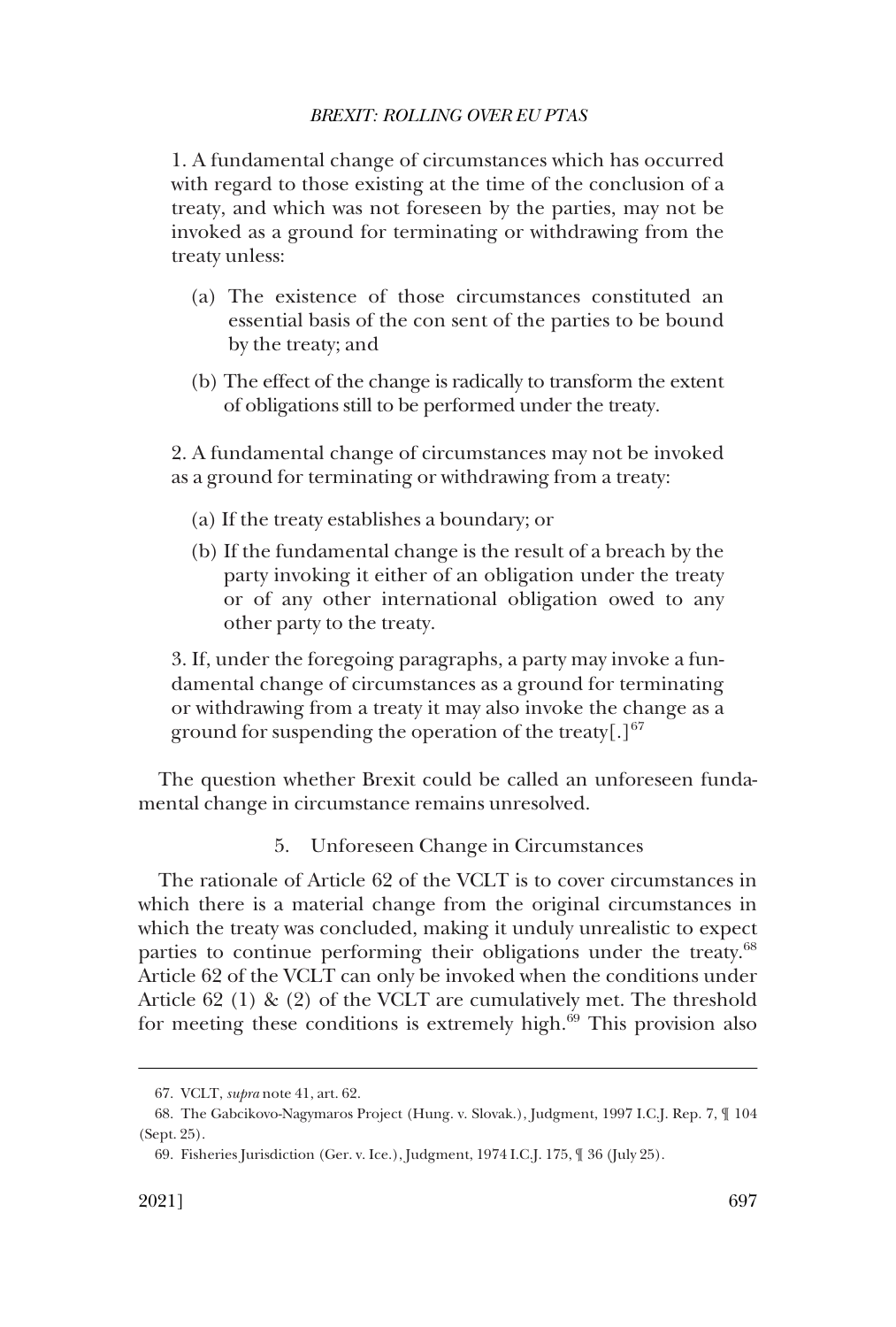<span id="page-19-0"></span>excludes the possibility of a State invoking its own wrongful conduct to justify the change in circumstances.<sup>70</sup> Although this principle has sought to be used to justify treaty termination and is recognized as an international law rule, courts and tribunals are extremely reluctant to apply it.<sup>71</sup>

Applying this principle in the context of Brexit, there is a strong case for invoking Article 62 of the VCLT. This is hinged on the fact that Article 50 of the TEU, which allows for exiting the EU, was introduced only in the Lisbon Treaty of 2009. Considering that most of the mixed PTAs were concluded based on membership in the EU, there could be an argument for an unforeseen change in circumstances for all agreements concluded before 2009.

The problem in this argument is that Article 62 of the VCLT is couched in restrictive and negative language, including terms like "may not be invoked . . . unless," and its application is limited to exceptional circumstances.72 Considering the lack of treaty practice and the reluctance of courts and tribunals to apply this principle, unilateral termination by the parties using the treaty's exit provisions provides a better option.

Under the circumstances discussed above, it is clear that the treaty can be terminated through the use of the exit clause provided in the treaty. However, even if the treaty is not terminated, there is a possibility that the survival clauses in these agreements may be triggered.

### 6. Survival Clauses

Once the PTAs become inoperative, Brexit will trigger the survival clauses in the treaties. The term "termination" would clearly include de facto events which result in termination of the treaty as can be interpreted using the principles contained in the VCLT. $\frac{73}{12}$  The principles dictate that the interpreter should "step into the shoes" of the party at

*See* Marko Milanovic, Brexit, the Northern Irish Backstop, and Fundamental Change of 70. Circumstances, Ejil:Talk (Mar.18, 2019), [https://www.ejiltalk.org/brexit-the-northern-irish](https://www.ejiltalk.org/brexit-the-northern-irish-backstop-and-fundamental-change-of-circumstances/)[backstop-and-fundamental-change-of-circumstances/](https://www.ejiltalk.org/brexit-the-northern-irish-backstop-and-fundamental-change-of-circumstances/).

<sup>71.</sup> Case C-162/96, *Racke* v. *Hauptzollamt Mainz*, 1998 E.C.R.I-3655 (the *rebus sic standibus* plea being successful in this case that arose from the suspension of a treaty between the European Communities and Yugoslavia after the outbreak of hostilities in the region).

<sup>72.</sup> Caroline Fournet & Malcolm Shaw, *1969 Vienna Convention-Article 62*, *in* COMMENTARY OF THE 1969 AND 1986 VIENNA CONVENTIONS ON THE LAW OF TREATIES 1412, 1418–19 (Olivier Corten & Pierre Klein eds., 2011).

<sup>73.</sup> RICHARD GARDINER, TREATY INTERPRETATION 175, 179, 221 (Oxford University Press 2d ed. 2017); Hersch Lauterpacht, *Restrictive Interpretation and the Principle of Effectiveness in the Interpretation of Treaties*, 26 BRIT. Y.B. INT'L L. 48, 67 (1949); *Documents of the Second Part of the*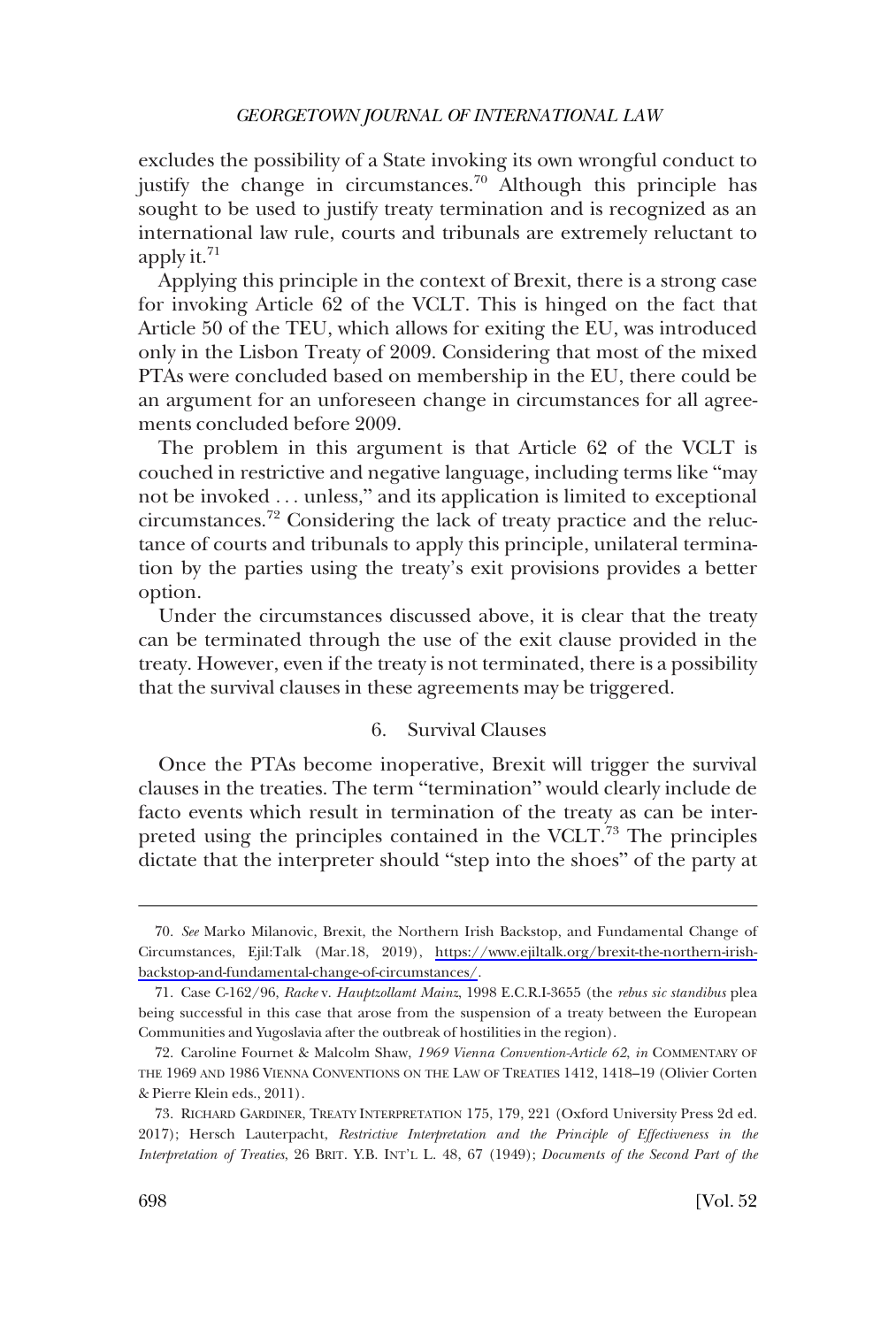<span id="page-20-0"></span>the time they were accepting the obligations under the treaty and determine what consequences could normally be expected to flow at that point.74

There is academic consensus that these survival clauses are envisioned with the purpose of protecting investments when there is unilateral action by one of the state parties to terminate the treaty, while excluding situations in which there is mutual consensus to terminate the treaties.75 If the contrary approach is taken, interpreting the term "termination" strictly, only terminating in accordance with the provisions of the treaty could trigger survival clauses automatically, and cases of a treaty being rendered a nullity would be excluded. This would lead to pre-Brexit foreign investments losing their protection under these treaties, which treaty drafters could not have intended as an outcome. This makes it evident that permanent in-operation of a treaty was envisioned as part of the purpose of these survival clauses.

Thus, the United Kingdom will still be a party to mixed PTAs even after withdrawing from the EU, as every Member State is independently a party to these agreements under international law. However, the treaties will not provide the United Kingdom any rights under the treaty or the obligation to perform its undertakings under these mixed PTAs because it will fall outside their personal and territorial scopes. The only exception will be the right to terminate these treaties in accordance with the procedure specified therein. Additionally, the non-termination of these treaties will not affect the application of survival clauses, which will be automatically triggered due to the loss of EU membership, rendering the treaties inoperable.

### III. MODIFICATION OF ROLLED-OVER TREATIES

Once this issue of the termination of treaties is resolved, the next step is to understand how these treaties can be rolled over so that the United Kingdom can modify its trade relationship with third-party countries. There are several problem areas that need to be resolved in this process: rules of origin, tariff rate quotas, trade in services, and mutual recognition of standards.

*Seventeenth Session and of the Eighteenth Session Including the Reports of the Commission to the General Assembly*, [1966] 2 Y.B Int'l L. Comm'n 1, 219 ¶ 6, U.N. Doc. A/CN.4/SER.A/1966/Add.l.

<sup>74.</sup> Société Ouest Africaine des Bétons Industriels v. Republic of Senegal, ICSID Case No. ARB/82/1, Decision on Jurisdiction, ¶ 393 (July 19, 1984), [https://icsid.worldbank.org/cases/](https://icsid.worldbank.org/cases/case-database/case-detail?CaseNo=ARB/82/1&tab=PRO)  [case-database/case-detail?CaseNo=ARB/82/1&tab=PRO](https://icsid.worldbank.org/cases/case-database/case-detail?CaseNo=ARB/82/1&tab=PRO).

<sup>75.</sup> Catherine Titi, *Most-Favoured-Nation Treatment: Survival Clauses and Reform of International Investment Law*, 33 J. INT'L ARB. 425, 436 (2016).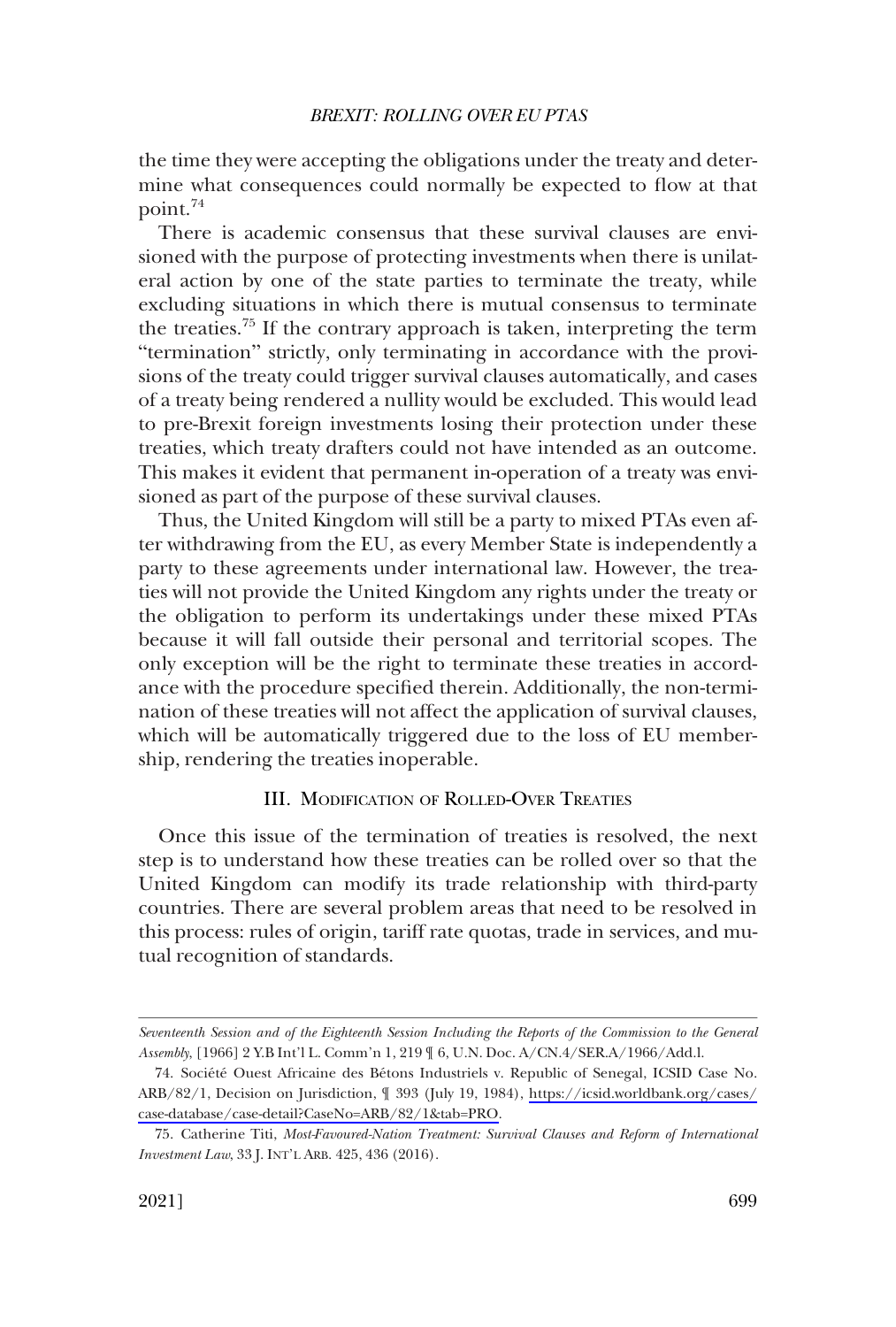The strategy adopted by the United Kingdom, in agreement with thirdparty countries, is to conclude a short form agreement ensuring continuity which incorporates most of the provisions of the original EU agreement by reference.<sup>76</sup> This approach is similar to the Comprehensive and Progressive Agreement for Trans-Pacific Partnership (CPTPP), which incorporates the provisions of the Trans-Pacific Partnership Agreement, making these provisions a part of the CPTPP using the following language:

The Parties hereby agree that, under the terms of this Agreement, the provisions of the Trans-Pacific Partnership Agreement, done at Auckland on 4 February 2016 ("the TPP") are incorporated, by reference, into and made part of this Agreement *mutatis mutandis*. 77

This approach has been adopted because it has several advantages. This form of agreement is flexible and can easily accommodate different negotiations with different treaty partners. This flexibility would also accommodate any outcome of the future EU-U.K. relationship at the conclusion of negotiations. This format would encourage the image of stability, signaling that post-Brexit, there will be continuity in the regulatory regime. Finally, this approach provides clarity in terms of the legal obligations and rights between the trading states and reduces the burden of concluding an onerous new treaty and individually negotiating the terms of that treaty.

In this approach, there are two different types of modifications made to the original EU treaties. The first is general modifications, such as substituting the EU for the United Kingdom in these treaties as the party and modifying the temporal and territorial scope of the treaty. The second type is technical modifications, which involve substantial changes in the regulatory framework with these trading partners due to the impact of Brexit. This includes changes in the rules of origin, tariff rate quotas, regime for trade in services, and recognition of standards.

These modifications can be analyzed extensively from the perspective of one of the recently concluded rolled-over treaties, namely the

<sup>76.</sup> DEP'T FOR INT'L TRADE, CONTINUING THE UNITED KINGDOM'S TRADE RELATIONSHIP WITH THE REPUBLIC OF COLOMBIA, THE REPUBLIC OF ECUADOR AND THE REPUBLIC OF PERU ¶ 8 (2019), [https://assets.publishing.service.gov.uk/government/uploads/system/uploads/attachment\\_data/](https://assets.publishing.service.gov.uk/government/uploads/system/uploads/attachment_data/file/808947/UK-Andean_countries_trade_agreement_parliamentary_report.pdf)  [file/808947/UK-Andean\\_countries\\_trade\\_agreement\\_parliamentary\\_report.pdf.](https://assets.publishing.service.gov.uk/government/uploads/system/uploads/attachment_data/file/808947/UK-Andean_countries_trade_agreement_parliamentary_report.pdf)

<sup>77.</sup> Comprehensive and Progressive Agreement for Trans-Pacific Partnership art. 1, Mar. 18, 2018,<https://www.iilj.org/wp-content/uploads/2018/03/CPTPP-consolidated.pdf>.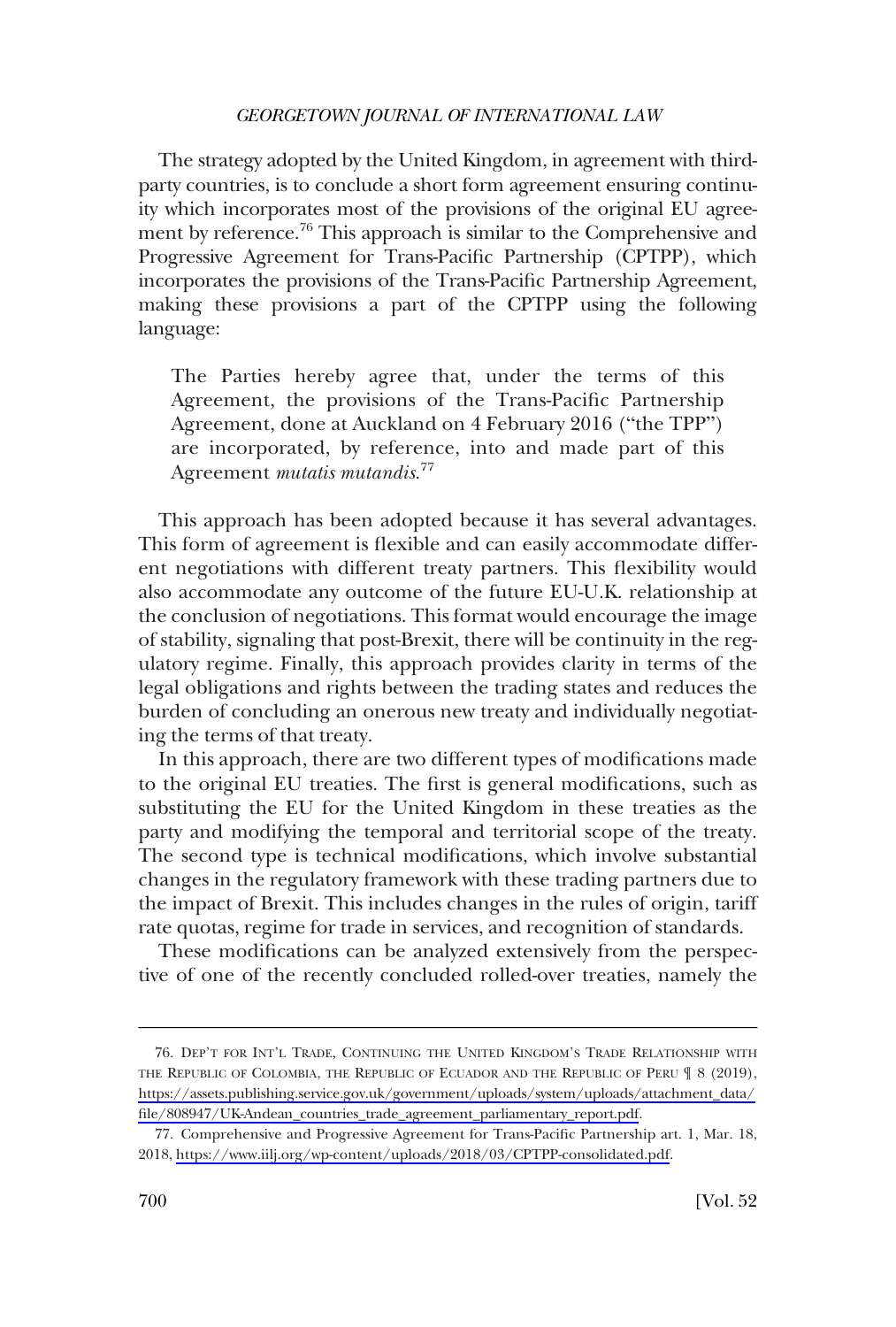<span id="page-22-0"></span>U.K.-Andean Countries Trade Agreement. This Agreement replicates the effects of the existing EU-Andean Countries Trade Agreement with certain modifications suited to the change in the trade relationship.

### A. *General Modifications*

This process of rolling over treaties would require several general changes to the treaty to ensure that it reflects the change in the parties to the treaty. These changes can be achieved by simple modifications to the original EU text, which would otherwise remain unchanged. The following is a list of all the general modifications required to ensure a smooth transition post-Brexit.

### 1. Replacing EU References

The most obvious change requires removing references to the EU and replacing them with those to the United Kingdom. Throughout the EU treaties, there are several references to EU institutions and the EU as the party to the treaty. The references to EU institutions are replaced by references to the U.K. equivalent institutions.<sup>78</sup> In the case of references to the "European Union," "EU," "EU Party," and "Member States," there is no explicit replacement of these terms. Instead, there is a provision that these terms are to be read, *mutatis mutandis*, as referring to the United Kingdom.

### 2. Territorial Scope of the Treaty

To ensure that the treaty continues to apply after Brexit, there is a need to change the definition of the territorial scope of treaties. Most previous EU treaties define territorial scope of the agreement by referring to EU legislation and treaties. The U.K.-Andean Trade Treaty limits the application of the treaty to the Republic of Colombia, Republic of Ecuador, Republic of Peru, United Kingdom, Gibraltar, Channel Islands, and the Isle of Man using the following language:

This Agreement shall apply, on the one hand, to the territories of Colombia, Ecuador and Peru, and, on the other hand, to the territory of the United Kingdom and the following territories

Trade Agreement Between the United Kingdom of Great Britain and Northern Ireland, of 78. the one part, and the Republic of Colombia, the Republic of Ecuador and the Republic of Peru, of the other part, at Modifications to Title VII ch. 3, May 15, 2019, FOREIGN & COMMONWEALTH AFFAIRS OFFICE, [hereinafter *Misc. Series No. 22*], [https://assets.publishing.service.gov.uk/](https://assets.publishing.service.gov.uk/government/uploads/system/uploads/attachment_data/file/808914/MS_22.2019_Andean_Trade.pdf) [government/uploads/system/uploads/attachment\\_data/file/808914/MS\\_22.2019\\_Andean\\_](https://assets.publishing.service.gov.uk/government/uploads/system/uploads/attachment_data/file/808914/MS_22.2019_Andean_Trade.pdf) [Trade.pdf](https://assets.publishing.service.gov.uk/government/uploads/system/uploads/attachment_data/file/808914/MS_22.2019_Andean_Trade.pdf).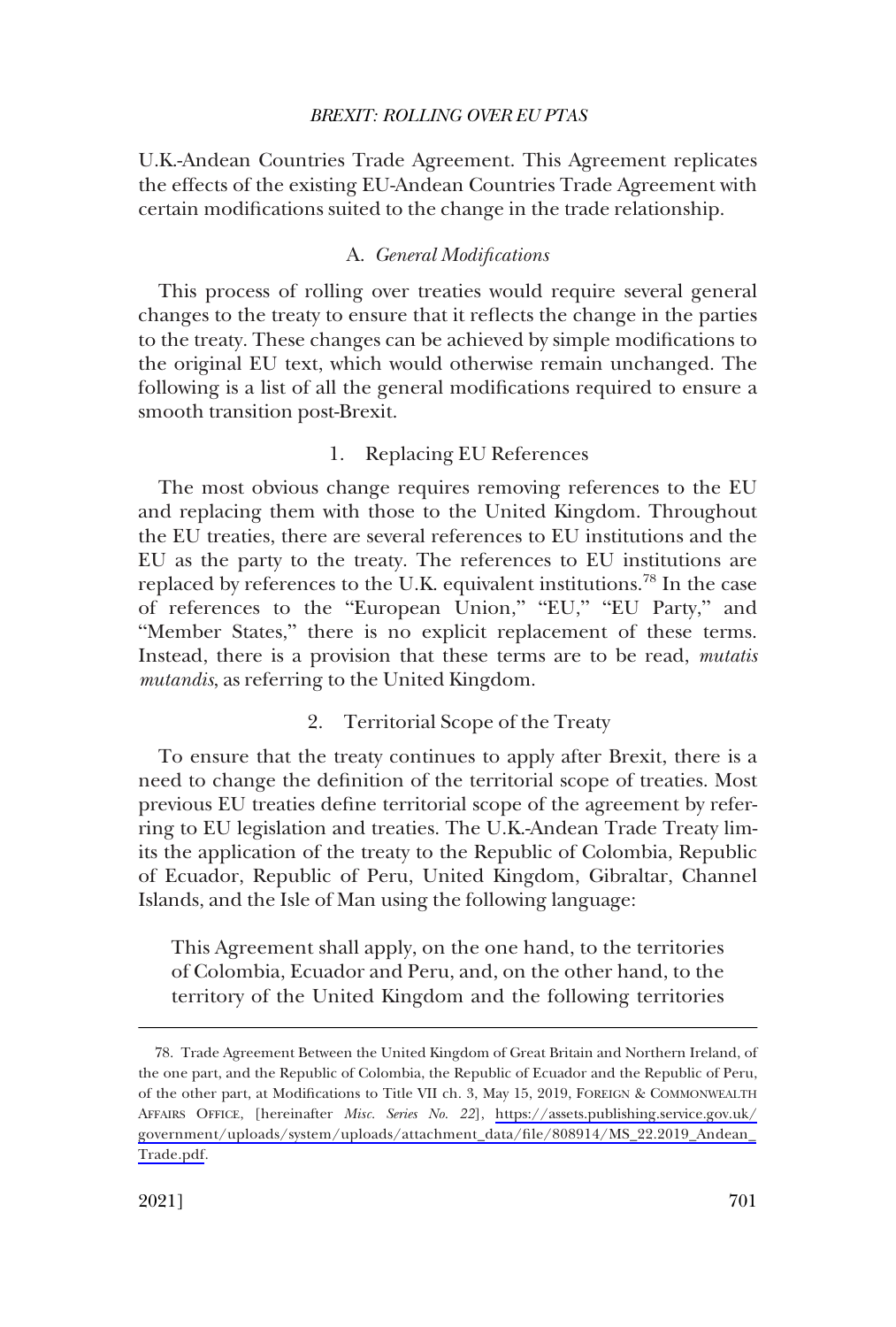<span id="page-23-0"></span>for whose international relations the United Kingdom is responsible, **to the extent that and under the same conditions which paragraph 1 of Article 9 of the EU-Andean Countries Trade Agreement applied immediately before it ceased to apply to the United Kingdom**:

- (a) Gibraltar;
- (b) the Channel Islands and the Isle of Man. 79

## 3. Temporal Scope of the Treaty

Several substantive provisions in the EU treaty provide for transitional periods within which parties to the treaty must complete a certain action that has not been fulfilled under the treaty conditions within a specific timeframe. The transitional periods within which these obligations are to be fulfilled has been changed in the rolled over treaties to accommodate new time periods. If the commitment has already been completed, references to any time periods are covered by ensuring that all references to the EU are read as referring to the United Kingdom. An example of one such commitment changing temporal scope can be found in the U.K.-Andean Countries Trade Agreement:

1. A period set out in an incorporated provision that confers a right or establishes an obligation, shall be counted from the following dates:

1 January 2017, between Ecuador and the United Kingdom.

1 August 2013, between Colombia and the United Kingdom.

1 March 2013, between Peru and the United Kingdom.

2. For greater certainty, any other period set out in an incorporated provision related to a procedure or other administrative matter (such as a review, committee procedure or notification), shall be counted from the date of entry into force of this Agreement.<sup>80</sup>

<sup>79.</sup> *Id.* art. 3 (emphasis added).

<sup>80.</sup> *Id.* art. 4.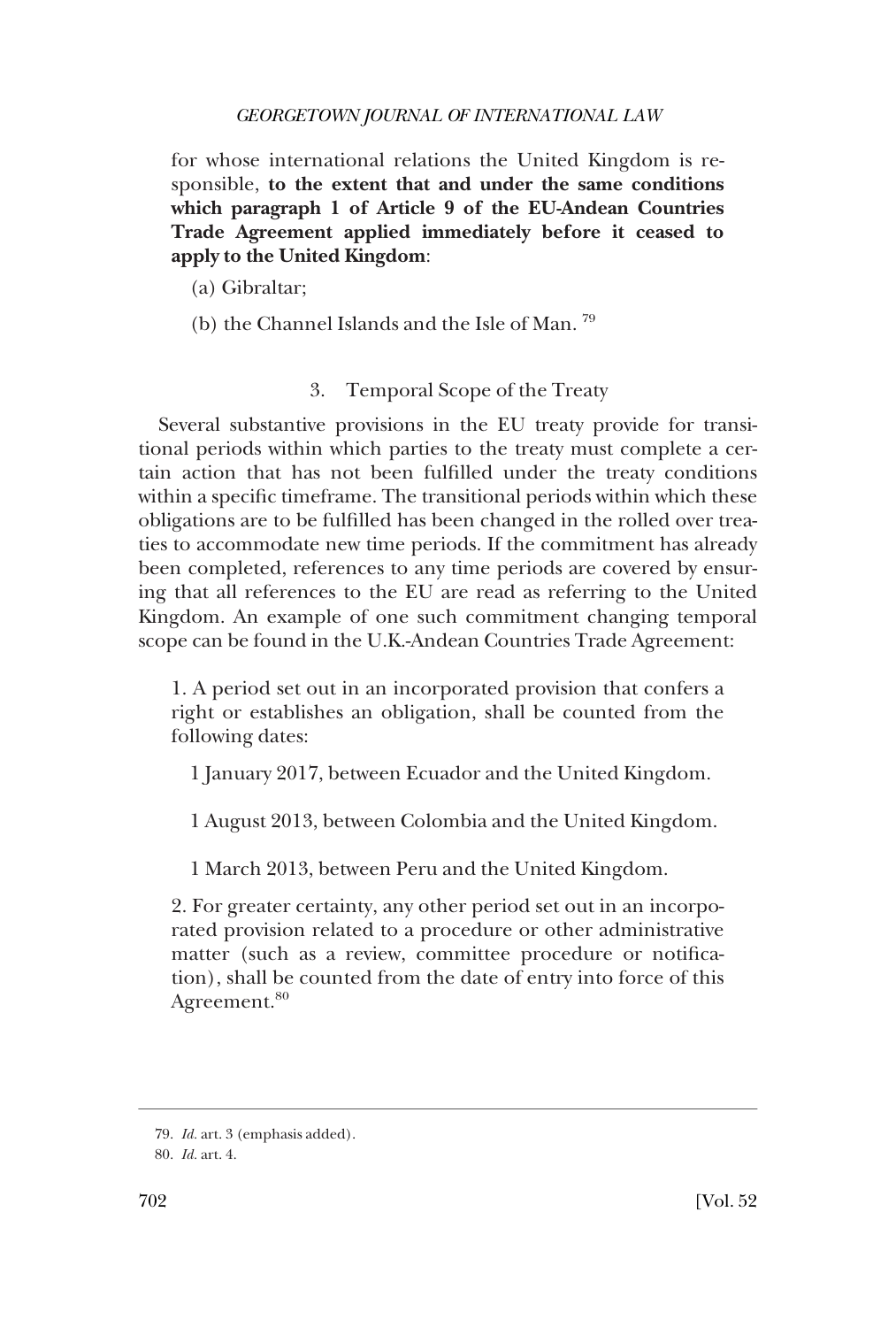### 4. Provisions for Amendment of the Treaty

<span id="page-24-0"></span>After the treaty enters into force, amendment clauses allow the parties to make modifications to the substantial obligations of the agreement. Rolled over EU treaties will continue to use the amendment provisions in the old treaties. This enables the U.K. Trade Committee to consider amendments to the treaty after the completion of the internal process of parties for such amendments. Typically, the Parties will mutually agree through written consent to amend the text of the treaty. In the context of the United Kingdom, amendments made through this procedure would require parliamentary scrutiny.<sup>81</sup>

#### B. *Substantial Modifications*

After these general modifications are made to accommodate the shift from an EU treaty to a U.K. treaty, there are substantial additional modifications required to accommodate the change in the regulatory framework. These changes are controversial as they could result in reduction of the commitments provided under the EU PTA. Such modifications would require the EU, United Kingdom, and third parties to work on a trilateral basis to resolve these issues and complete a smooth transition post-Brexit.

### 1. Tariff Rate Quotas

Several of the PTAs between the EU and third-party states include arrangements providing for Tariff Rate Quotas (TRQs). These preferential arrangements allow imports of a fixed quantity of goods at a lower tariff rate, and once this fixed quota is exceeded, impose a higher tariff on further imports of these goods.<sup>82</sup> The United Kingdom has been fairly nonchalant while addressing this issue, with the U.K. Secretary of State providing evidence acknowledging that disaggregating quotas could pose problems, but urging this was more a problem for the EU than the United Kingdom.<sup>83</sup> This seems quite contrary to the concerns expressed by the corporations and unions involved in import and export of goods. The National Farmers' Union in the United Kingdom, for example, has stated that it is "particularly

<sup>81.</sup> Constitutional Reform and Governance Act 2010, GBR-2010-L-88234 c. 25, §§ 20-25 (Eng.).

<sup>82.</sup> Peter Ungphakorn, UK, EU, WTO, Brexit Primer - 2. Tariff Quotas, TRADE BETA BLOG (Oct. 7, 2017), [https://tradebetablog.wordpress.com/2017/10/07/primer-2-tariff-quotas/.](https://tradebetablog.wordpress.com/2017/10/07/primer-2-tariff-quotas/)

<sup>83.</sup> INTERNATIONAL TRADE COMMITTEE, ORAL EVIDENCE: UK TRADE OPTIONS BEYOND 2019 (2016-7), HC 817-vii, Q454 (UK).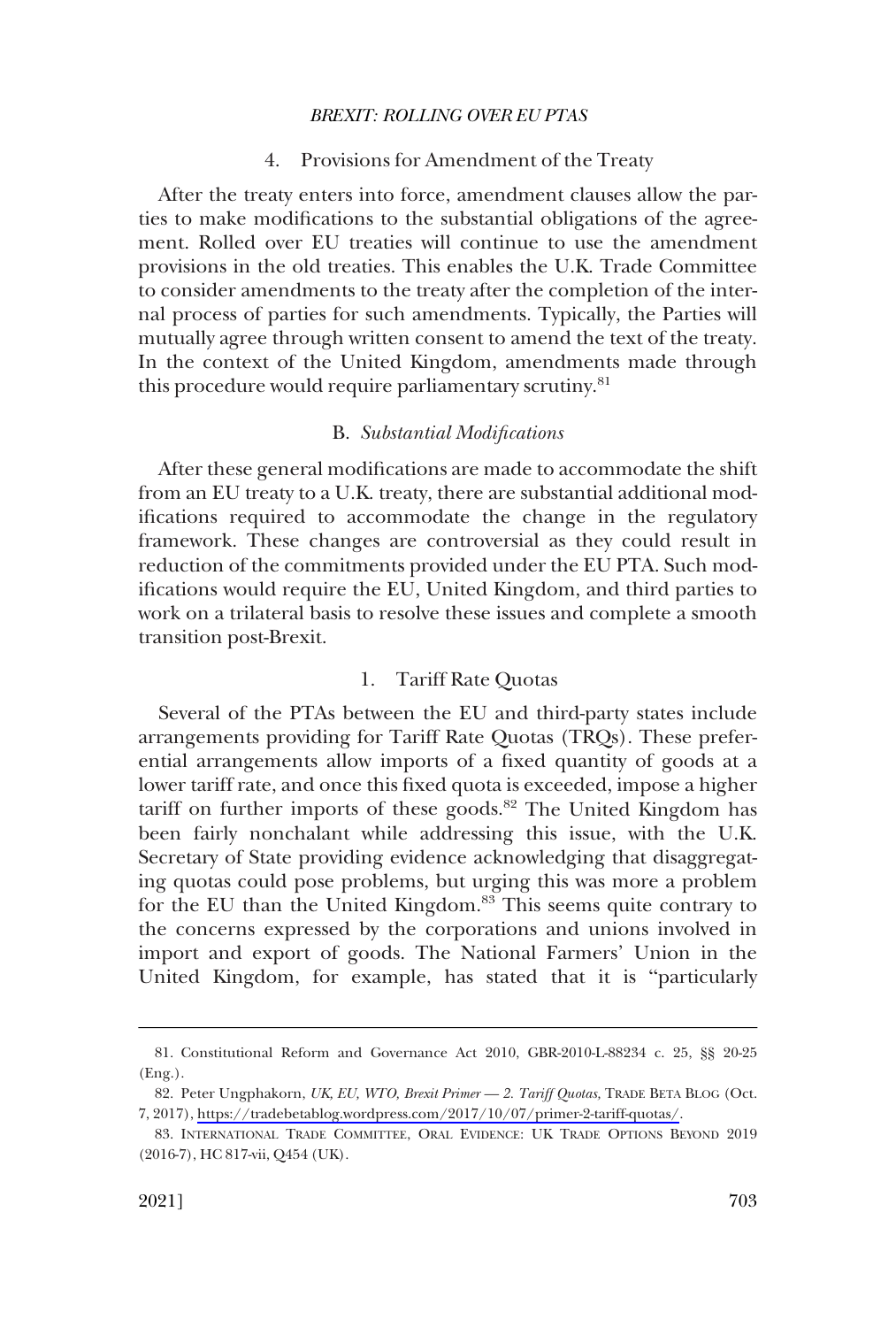concerned about the protection of its sensitive sectors,"<sup>84</sup> and the Food and Drink Federation has expressed concern over retaining its current exports and imports under preferential quotas with third-party states.<sup>85</sup>

The Secretary of State's statement, however, has some elements of truth, as the EU would have reason to renegotiate these TRQs after Brexit in order to avoid absorbing the United Kingdom's quota. This would, however, prompt third-party states to request concessions on other matters due to the reduction in quotas.<sup>86</sup> This problem has already raised opposition in the WTO in the context of disaggregating U.K. TRQs on goods from the EU TRQs with respect to the new U.K. Schedule of commitments at the WTO.<sup>87</sup> The United Kingdom and the EU have reached an agreement in the context of WTO Schedules that tariff rate quotas will be split based on three years of data on quota consumption.<sup>88</sup> This has raised several questions from major exporters to the EU and the United Kingdom who have objected to this formula for apportionment,<sup>89</sup> expressly stating this agreement is unacceptable

85. Dairy UK, Written Submission by Dairy UK (EUT0010), UK PARLIAMENT (Dec. 2017), [http://](http://data.parliament.uk/writtenevidence/committeeevidence.svc/evidencedocument/international-trade-committee/continuing-application-of-eu-trade-agreements/written/75158.pdf) [data.parliament.uk/writtenevidence/committeeevidence.svc/evidencedocument/international](http://data.parliament.uk/writtenevidence/committeeevidence.svc/evidencedocument/international-trade-committee/continuing-application-of-eu-trade-agreements/written/75158.pdf)[trade-committee/continuing-application-of-eu-trade-agreements/written/75158.pdf;](http://data.parliament.uk/writtenevidence/committeeevidence.svc/evidencedocument/international-trade-committee/continuing-application-of-eu-trade-agreements/written/75158.pdf) Food & Drink Federation, *Written Evidence Submitted by Food & Drink Federation (FDF) (EUT0011)*, UK PARLIAMENT (Dec. 2017), [http://data.parliament.uk/writtenevidence/committeeevidence.svc/](http://data.parliament.uk/writtenevidence/committeeevidence.svc/evidencedocument/international-trade-committee/continuing-application-of-eu-trade-agreements/written/75160.pdf) [evidencedocument/international-trade-committee/continuing-application-of-eu-trade-agreements/](http://data.parliament.uk/writtenevidence/committeeevidence.svc/evidencedocument/international-trade-committee/continuing-application-of-eu-trade-agreements/written/75160.pdf)  [written/75160.pdf.](http://data.parliament.uk/writtenevidence/committeeevidence.svc/evidencedocument/international-trade-committee/continuing-application-of-eu-trade-agreements/written/75160.pdf)

86. INTERNATIONAL TRADE COMMITTEE, ORAL EVIDENCE: CONTINUING APPLICATION OF EU TRADE AGREEMENTS (2017-9), HC 520-ii, Q43 (UK) [hereinafter *HC – First Report*], [http://data.](http://data.parliament.uk/writtenevidence/committeeevidence.svc/evidencedocument/international-trade-committee/continuing-application-of-eu-trade-agreements/oral/74036.html)  [parliament.uk/writtenevidence/committeeevidence.svc/evidencedocument/international-trade](http://data.parliament.uk/writtenevidence/committeeevidence.svc/evidencedocument/international-trade-committee/continuing-application-of-eu-trade-agreements/oral/74036.html)[committee/continuing-application-of-eu-trade-agreements/oral/74036.html](http://data.parliament.uk/writtenevidence/committeeevidence.svc/evidencedocument/international-trade-committee/continuing-application-of-eu-trade-agreements/oral/74036.html).

87. Joanna Sopinska, *Russia Blocks UK's Post-Brexit Tariff Proposal at WTO*, MLEX MKT. INSIGHT (Oct. 24, 2018), [https://mlexmarketinsight.com/insights-center/editors-picks/brexit/europe/](https://mlexmarketinsight.com/insights-center/editors-picks/brexit/europe/russia-blocks-uks-post-brexit-tariff-proposal-at-wto)  [russia-blocks-uks-post-brexit-tariff-proposal-at-wto.](https://mlexmarketinsight.com/insights-center/editors-picks/brexit/europe/russia-blocks-uks-post-brexit-tariff-proposal-at-wto)

88. Regulation (EU) 2019/216 of the European Parliament and of the Council of 30 January 2019 on the Apportionment of Tariff Rate Quotas Included in the WTO Schedule of the Union Following the Withdrawal of the United Kingdom from the Union, and Amending Council Regulation (EC) No 32/2000 art. 1(a), Feb 8, 2019, 2019 O.J. (L 38) 1, 2.

89. Shawn Donnan, *Trump Rejects May's Post-Brexit Agriculture Deal with EU*, FIN. TIMES (Oct. 5, 2017),<https://www.ft.com/content/92bb5636-a95b-11e7-ab55-27219df83c97>.

<sup>84.</sup> National Farmers' Union, *Written Evidence Submitted by the National Farmers' Union to the International Trade Committee on Continuing Application of EU Trade Agreements after Brexit (EUT0007)*, UK PARLIAMENT (Dec. 2017), [http://data.parliament.uk/writtenevidence/committeeevidence.](http://data.parliament.uk/writtenevidence/committeeevidence.svc/evidencedocument/international-trade-committee/continuing-application-of-eu-trade-agreements/written/75143.pdf) [svc/evidencedocument/international-trade-committee/continuing-application-of-eu-trade-agreements/](http://data.parliament.uk/writtenevidence/committeeevidence.svc/evidencedocument/international-trade-committee/continuing-application-of-eu-trade-agreements/written/75143.pdf)  [written/75143.pdf;](http://data.parliament.uk/writtenevidence/committeeevidence.svc/evidencedocument/international-trade-committee/continuing-application-of-eu-trade-agreements/written/75143.pdf) National Pig Association, *Written Evidence Submitted by the National Pig Association (EUT0013)*, UK PARLIAMENT (Dec. 2017), [http://data.parliament.uk/writtenevidence/](http://data.parliament.uk/writtenevidence/committeeevidence.svc/evidencedocument/international-trade-committee/continuing-application-of-eu-trade-agreements/written/75164.pdf) [committeeevidence.svc/evidencedocument/international-trade-committee/continuing-application](http://data.parliament.uk/writtenevidence/committeeevidence.svc/evidencedocument/international-trade-committee/continuing-application-of-eu-trade-agreements/written/75164.pdf)[of-eu-trade-agreements/written/75164.pdf](http://data.parliament.uk/writtenevidence/committeeevidence.svc/evidencedocument/international-trade-committee/continuing-application-of-eu-trade-agreements/written/75164.pdf).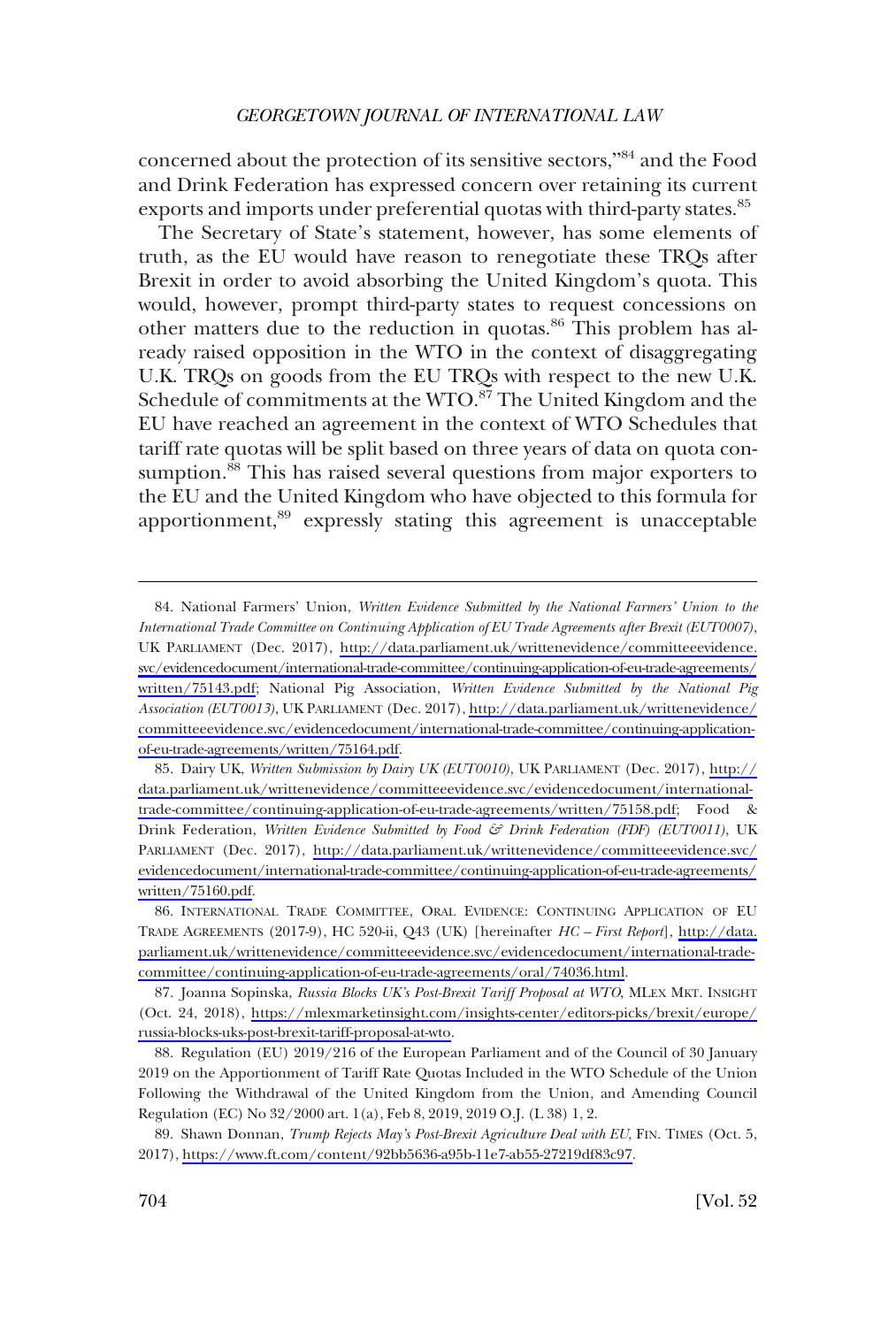since it ultimately results in a reduction of EU quotas. $90$  This logic would find equal application in the context of the United Kingdom, against which countries will complain that the TRQs are not calculated appropriately. This is clearly not an encouraging sign for this approach, as it shows that all the countries will try to use this reasoning as a negotiation tool to gain other important concessions from the United Kingdom. $91$ 

This can be better understood by analyzing the reasons for these objections and their bases. Prior to the letter by the EU-United Kingdom to the WTO, which expressed this formula for disaggregating TRQs, several countries expressed their concern on the methodology that was going to be adopted. This came in the form of opposition raised by Argentina, Brazil, Canada, New Zealand, Thailand, the United States, and Uruguay stating that any proposal made by the EU-United Kingdom would violate the principle of WTO law, which expressly provides that schedules cannot be rectified or modified to leave other WTO Members with lower commitments.<sup>92</sup> All of these countries are major exporters to the United Kingdom and the EU, and their primary concern is that any disaggregation of the EU's and United Kingdom's TRQs would result in a reduction of their market access. The basis of this opposition to the disaggregation of TRQs rests on two limbs:

- 1. The historical average of exports and imports is a highly volatile figure as it is subject to several market conditions and the share of TRQs taken up by consumers may vary consequently.<sup>93</sup> The use of such an inaccurate means for calculating TRQs could lead to undervaluation of required quotas.
- 2. Under the current trading regime, goods can be imported through any EU port of entry, though the goods may be destined for consumers in other parts of the EU. The reason for this could be port facilities, ease of transport, or better

Lydia Smith, *Trump Administration Rejects Theresa May's Post-Brexit Agriculture Deal with EU*, 90. INDEPENDENT (Oct. 7, 2017), [https://www.independent.co.uk/news/world/europe/brexit](https://www.independent.co.uk/news/world/europe/brexit-agriculture-deal-uk-eu-donald-trump-us-reject-trade-quotas-plan-theresa-may-a7986221.html)[agriculture-deal-uk-eu-donald-trump-us-reject-trade-quotas-plan-theresa-may-a7986221.html](https://www.independent.co.uk/news/world/europe/brexit-agriculture-deal-uk-eu-donald-trump-us-reject-trade-quotas-plan-theresa-may-a7986221.html).

<sup>91.</sup> *HC – First Report*, *supra* note 86, Q36.

<sup>92.</sup> Council for Trade in Goods, Members Call on EU and UK to Use Brexit Extension to Resolve *Market Access Concerns*, WTO (Apr. 12, 2019), [https://www.wto.org/english/news\\_e/news19\\_e/](https://www.wto.org/english/news_e/news19_e/good_12apr19_e.htm) [good\\_12apr19\\_e.htm](https://www.wto.org/english/news_e/news19_e/good_12apr19_e.htm).

*Joint Letter from the EU and the UK Permanent Representatives to the WTO*, EUR. COMM'N (Oct. 93. 11, 2017), [https://ec.europa.eu/commission/publications/joint-letter-eu-and-uk-permanent](https://ec.europa.eu/commission/publications/joint-letter-eu-and-uk-permanent-representatives-wto_en)[representatives-wto\\_en.](https://ec.europa.eu/commission/publications/joint-letter-eu-and-uk-permanent-representatives-wto_en)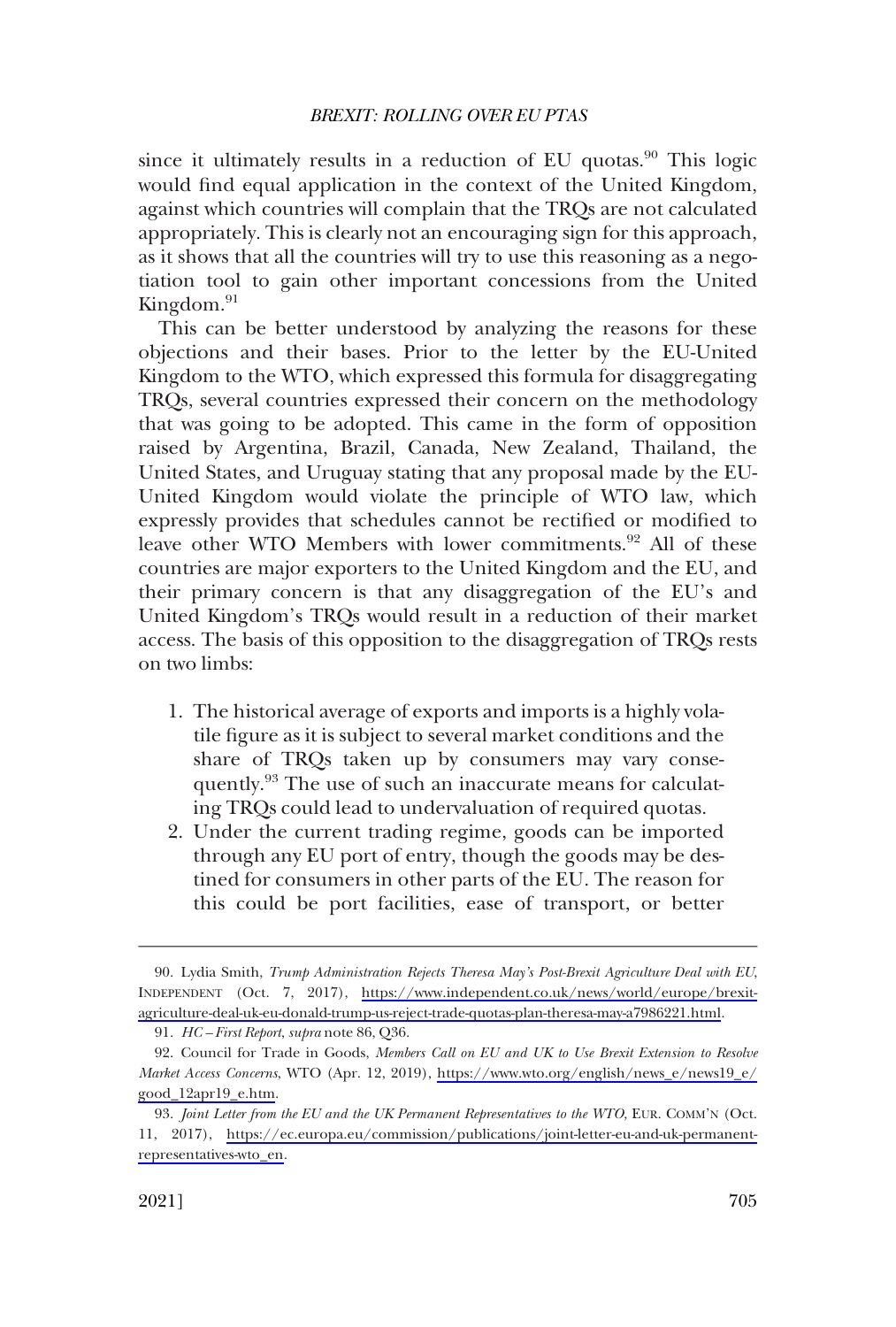infrastructure in a certain region for global supply chains. $94$ This would impair the reliability of historical data as these products, which are reported to have been imported in a particular country, would actually be consumed in another country.<sup>95</sup>

The legal support for this argument can be found within the GATT, under Article XIII, Article XXVIII, and in the Decision on the Procedures for Modification and Rectification of Schedules of Tariff Concessions.<sup>96</sup>

Article XIII of the GATT provides for the non-discriminatory administration of restrictions other than tariffs. These quantitative restrictions, as they are termed, include TRQs. According to this provision:

In cases in which a quota is allocated among supplying countries the contracting party applying the restrictions may seek agreement with respect to the allocation of shares in the quota with all other contracting parties having a substantial interest in supplying the product concerned. No conditions or formalities shall be imposed which would prevent any contracting party from utilizing fully the share of any such total quantity or value which has been allotted to it.<sup>97</sup>

This provision makes it clear that any of the tariff rate quotas cannot unduly discriminate against any trading partners with which the EU and United Kingdom currently have treaties. The formal rectifications undertaken by the United Kingdom can take effect once the Director General certifies them; this is subject to the caveat that there are no objections raised by any other WTO members within three months of the modifications.<sup>98</sup> These changes cannot, however, change the substantial scope of the concessions, and can only have a purely formal character. Any objections to the substantial changes follow the procedure enshrined in Article XXVIII of the GATT, which deals with renegotiation of tariffs.

<sup>94.</sup> *See* Ungphakorn, *supra* note 82.

*Post-Brexit Tariff Rate Quotas – What Is the Cause for the Despondency?*, TRALAC (Oct. 27, 2017) 95. [hereinafter TRALAC], [https://www.tralac.org/discussions/article/12328-post-brexit-tariff-rate](https://www.tralac.org/discussions/article/12328-post-brexit-tariff-rate-quotas-what-is-the-cause-for-the-despondency.html)[quotas-what-is-the-cause-for-the-despondency.html](https://www.tralac.org/discussions/article/12328-post-brexit-tariff-rate-quotas-what-is-the-cause-for-the-despondency.html).

<sup>96.</sup> *See* Brian J. Revell, *Brexit and Tariff Rate Quotas on EU Imports: A Complex Problem*, 16 EUROCHOICES 10 (2017).

<sup>97.</sup> GATT, *supra* note 19, art. XIII.

<sup>98.</sup> GATT, *supra* note 19, Interpretative Note Ad art. XXVIII, Annex I.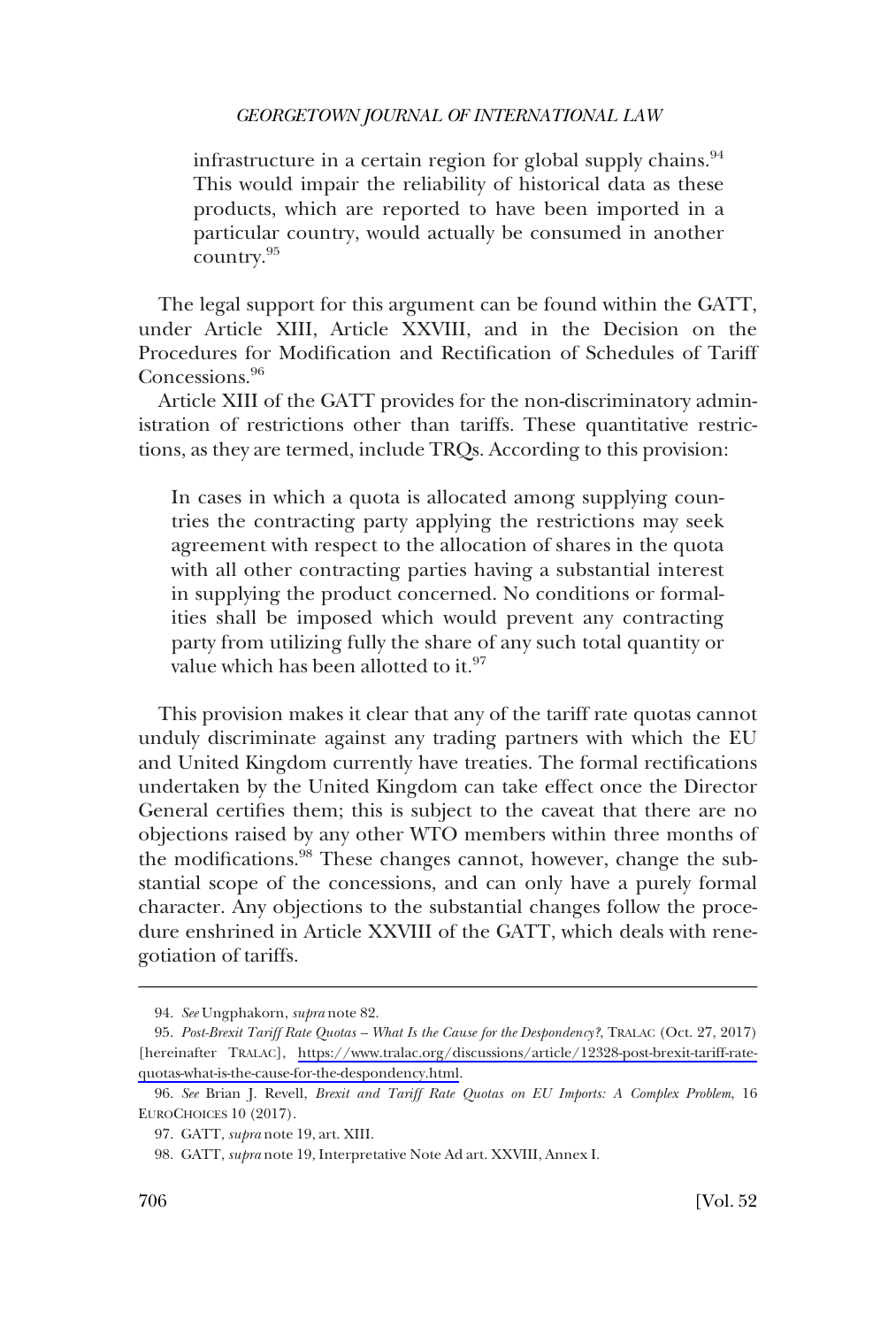Article XXVIII of the GATT clarifies the principles which must be followed for the modification of tariff concessions. There are six key principles that are relevant in the context of Brexit:

- (a) the modifications must be negotiated and agreed to by the country making the changes and the parties with which the original concessions were negotiated;
- (b) negotiations must also take place between the country making the modifications and any party which has a "principal supplying interest";
- (c) any parties which have a substantial interest in the modifications and the underlying concessions must be consulted before any changes can be made;
- (d) compensation can be a part of these negotiations;
- (e) the end result of the negotiations cannot be less favorable to trade between the parties than the concessions provided prior to the negotiations; and
- (f) in the scenario that there is no settlement between the parties, the country is free to make the modifications. However, the opposing party can retaliate by removing or modifying previous concessions it had offered, if they deem that the settlement failed due to an unreasonable offer which could not provide adequate compensation.

In a scenario where the TRQs are divided between the United Kingdom and the EU *pro rata* post-Brexit, there would be a reduction in the present commitments of the EU TRQ tonnages. This *pro rata* allocation would further result in a significantly smaller TRQ for the United Kingdom. The resulting reduced U.K. TRQ would prove inadequate for several importers to warrant separate shipments to the United Kingdom and would prove unattractive for any exporters attempting to redirect exports through ports such as Rotterdam, especially if tariffs were applied on EU-U.K. trade of goods. For the United Kingdom, negotiating these TRQs in their PTAs would prove similarly problematic as most of the countries would oppose any reduction in their previous PTA commitments.

This could prove particularly problematic considering these types of international trade negotiations could take several years to complete. For example, the EU-MERCOSUR (Argentina, Brazil, Paraguay and Uruguay) negotiations have taken more than twenty years to finally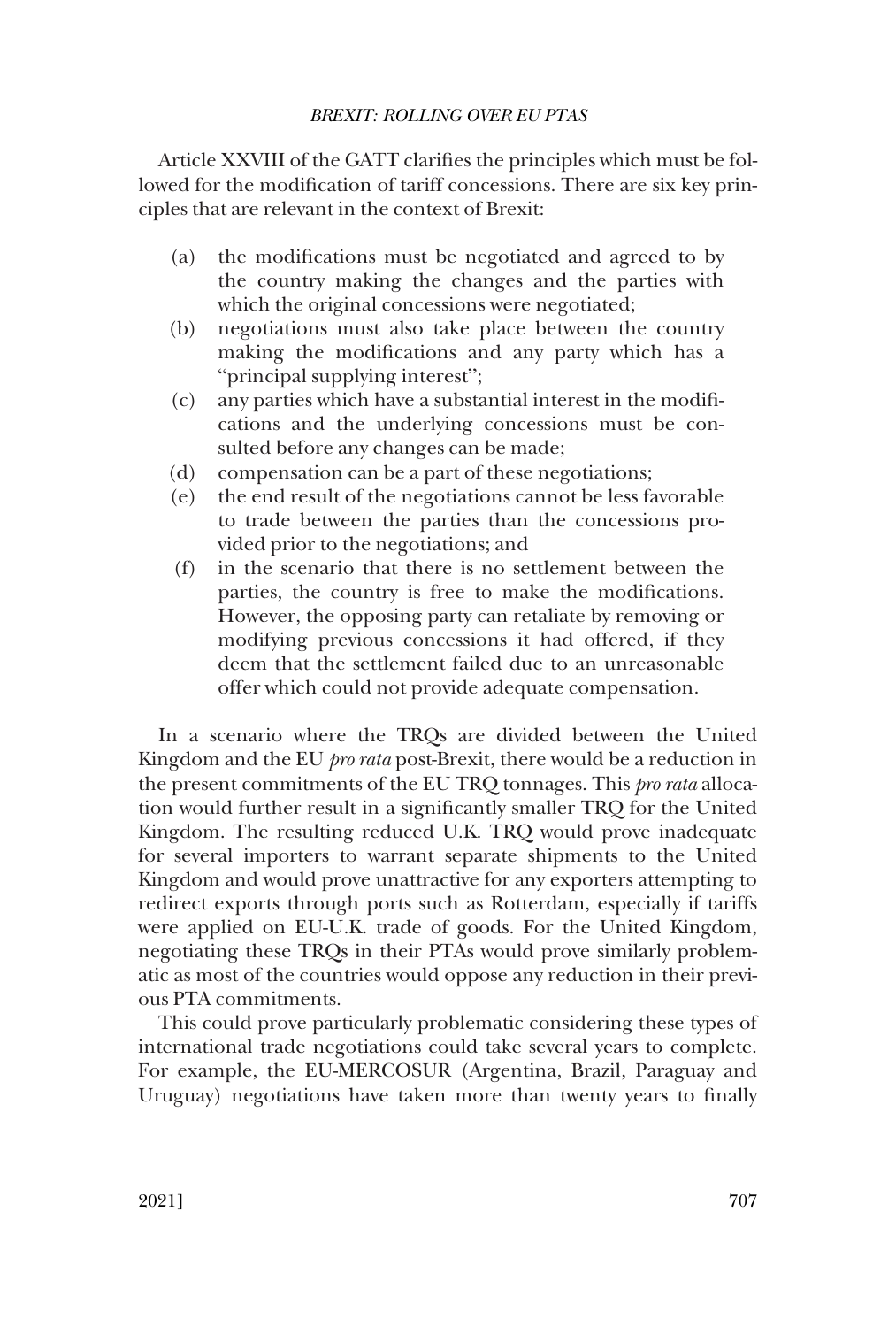conclude a preliminary agreement.<sup>99</sup> Whichever track the United Kingdom takes regarding future tariff rates and TRQs, it seems probable that there will be extensive negotiation and consultation with its trading partners. The only way to avoid this seems to be through providing greater market access and satisfying the WTO criteria for the same. However, this will most likely still be mired with extensive disputes and negotiations before being finally resolved.

The simplest solution would be to continue maintaining the TRQs at the same level as the existing EU TRQs. This would in effect ensure that countries will no longer have any reason for opposition to the rolling over of the PTAs. This would, however, divest all the benefits the United Kingdom would purportedly obtain from Brexit. This is illustrated by the following example: suppose one of the products that was subject to TRQ was consumed exclusively by a resident of the United Kingdom. In the scenario in which the same TRQ was maintained post-Brexit, there would be no impact on the level of imports for third-party countries. However, this assumption is flawed, as the United Kingdom would also be used for transshipment to other parts of EU, considering the benefits of passporting throughout the EU.

Thus, this solution would result in accommodating quotas meant for both the EU and the United Kingdom, within the U.K. quota. However, the disagreement on the method of determining this quota limit could cause conflict with third-party countries, making them unlikely to agree to the rolling over of PTAs. Considering that these quotas are currently applied across the EU, the negotiations on the future TRQs will need to take place on a tripartite basis involving the United Kingdom, EU, and the concerned third-party country.100

The United Kingdom has already readjusted the quotas in the concluded rollover agreements.<sup>101</sup> While these countries have in effect agreed to this distribution of quotas, there is an issue with several other future agreements which are yet to be negotiated or are in the process of negotiation. One such example would be the South African Development Committee (Angola, Botswana, Comoros, Congo,

Joe Leahy & Andres Shipani, *Brazil Seeks to Conclude Mercosur-EU Trade Deal After 20-Year*  99. *Talks*, FIN. TIMES (Sept. 4, 2018), [https://www.ft.com/content/08d20f78-afef-11e8-8d14-](https://www.ft.com/content/08d20f78-afef-11e8-8d14-6f049d06439c)  [6f049d06439c](https://www.ft.com/content/08d20f78-afef-11e8-8d14-6f049d06439c).

Alan Mathews, *WTO Dimensions of a UK 'Brexit' and Agricultural Trade*, CAP REFORM (Jan. 5, 100. 2016), [http://capreform.eu/wto-dimensions-of-a-uk-brexit-and-agricultural-trade/.](http://capreform.eu/wto-dimensions-of-a-uk-brexit-and-agricultural-trade/)

<sup>101.</sup> Trade Agreement between the European Union and its Member States, of the One Part, and Colombia and Peru, of the Other Part, Dec. 12, 2012, 2012 O.J. (L 354) 3; Economic Partnership Agreement between the CARIFORUM States, of the One Part, and the European Community and its Member States, of the Other Part, 2008 O.J. (L 289) 3.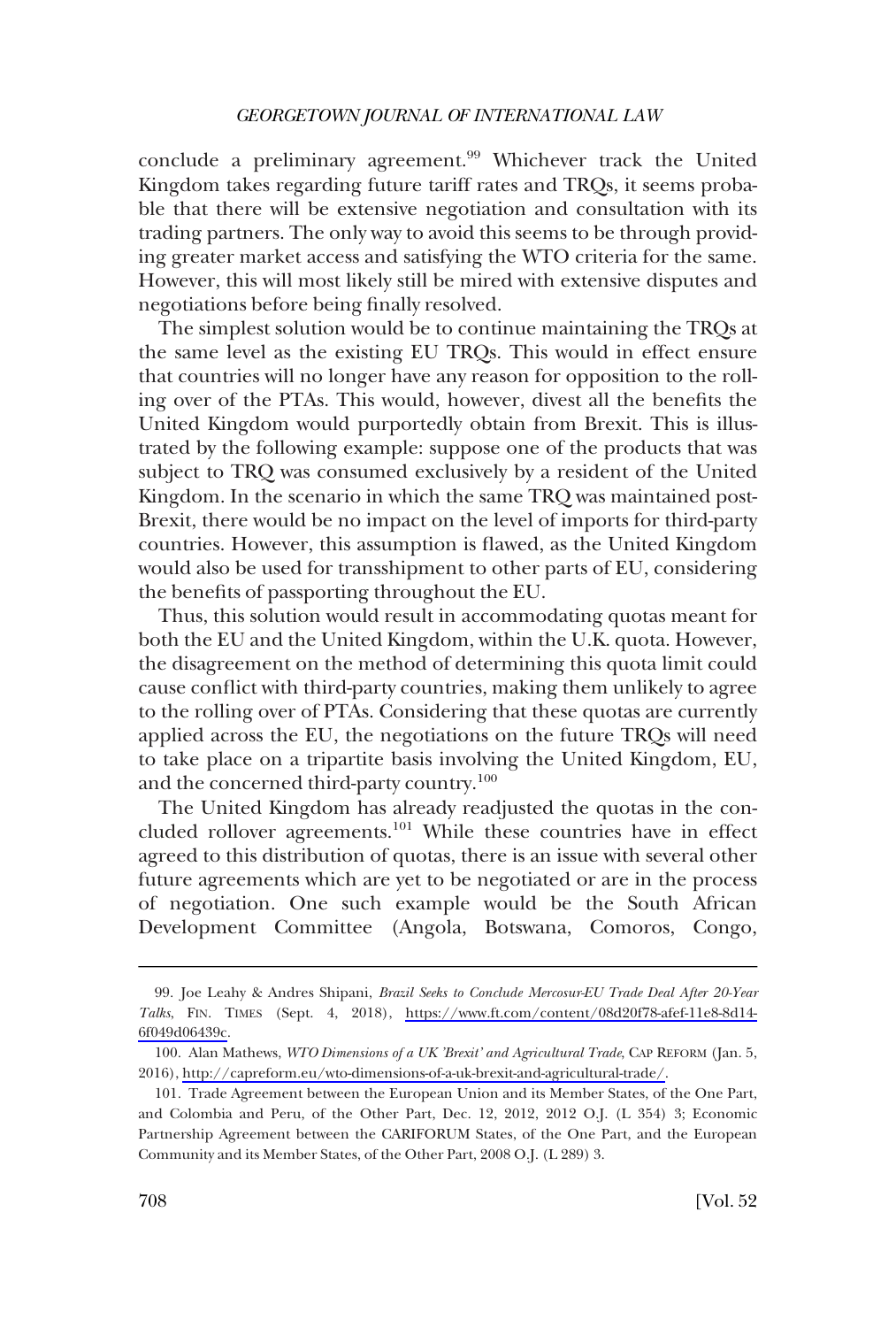<span id="page-30-0"></span>Eswatini, Lesotho, Madagascar, Malawi, Mauritius, Mozambique, Namibia, Seychelles, South Africa, Tanzania, Zambia, and Zimbabwe)- EU Economic Partnership Agreement. In this agreement, though most of the TRQs were maintained from the previous Trade, Development, and Cooperation Agreement ("TDCA"), the EU further expanded volume of several previously available quotas, such as wine and frozen orange juice. The EU also added quotas for products such as sugar and skimmed milk powder.<sup>102</sup> These new TRQs have not been in existence for a three-year period (introduced only in November  $2016)^{103}$  and as they have recently been introduced, the historical averages do not reflect the actual industry level showing only limited exports to the  $EU.$ <sup>104</sup>

In this scenario, the historical average method adopted by the United Kingdom would fail to capture the actual TRQ requirements leading to a flawed distribution of the TRQ between the EU and the United Kingdom. As discussed above, this figure is likely to be skewed in several cases even with the use of accurate historical figures due to the flawed basis of this calculation. However, in this case, the level of inaccuracy would be significantly higher leading to an extremely skewed distribution.

Considering these problems, the United Kingdom should adopt a different method for calculating TRQ distribution that better addresses these issues or should do so at least when there are no reliable historical figures upon which the distribution can be based.

#### 2. Rules of Origin and Cumulation

The basis for determining where goods originate from is governed by the specific provisions of "rules of origin," contained in most complex PTAs.<sup>105</sup> These rules of origin determine whether products are eligible to receive the benefits of any preferential arrangements with respect to tariff quotas and custom duties.<sup>106</sup> Considering that PTAs do not have a common external tariff, the parties to these agreements could set tariffs

<sup>102.</sup> *See* TRALAC, *supra* note 95.

<sup>103.</sup> Economic Partnership Agreement Between the European Union and Southern African Development *Community Group (SADC EPA) - FAQs*, TRALAC (2018), [https://sp-bpr-en-prod-cdnep.azureedge.](https://sp-bpr-en-prod-cdnep.azureedge.net/published/2018/3/7/UK-trade-policy-and-Brexit/SB%2018-17.pdf) [net/published/2018/3/7/UK-trade-policy-and-Brexit/SB%2018-17.pdf](https://sp-bpr-en-prod-cdnep.azureedge.net/published/2018/3/7/UK-trade-policy-and-Brexit/SB%2018-17.pdf).

<sup>104.</sup> *See* TRALAC, *supra* note 95.

<sup>105.</sup> IAIN MCIVER, ANOUK BERTHIER & IAN WOOTON, SPICE BRIEFING: UK TRADE POLICY AND BREXIT (2018), [https://sp-bpr-en-prod-cdnep.azureedge.net/published/2018/3/7/UK-trade](https://sp-bpr-en-prod-cdnep.azureedge.net/published/2018/3/7/UK-trade-policy-and-Brexit/SB%2018-17.pdf)[policy-and-Brexit/SB%2018-17.pdf.](https://sp-bpr-en-prod-cdnep.azureedge.net/published/2018/3/7/UK-trade-policy-and-Brexit/SB%2018-17.pdf)

<sup>106.</sup> International Convention on the Simplification and Harmonization of Customs Procedures, 1975 O.J. (L 100), 2–17.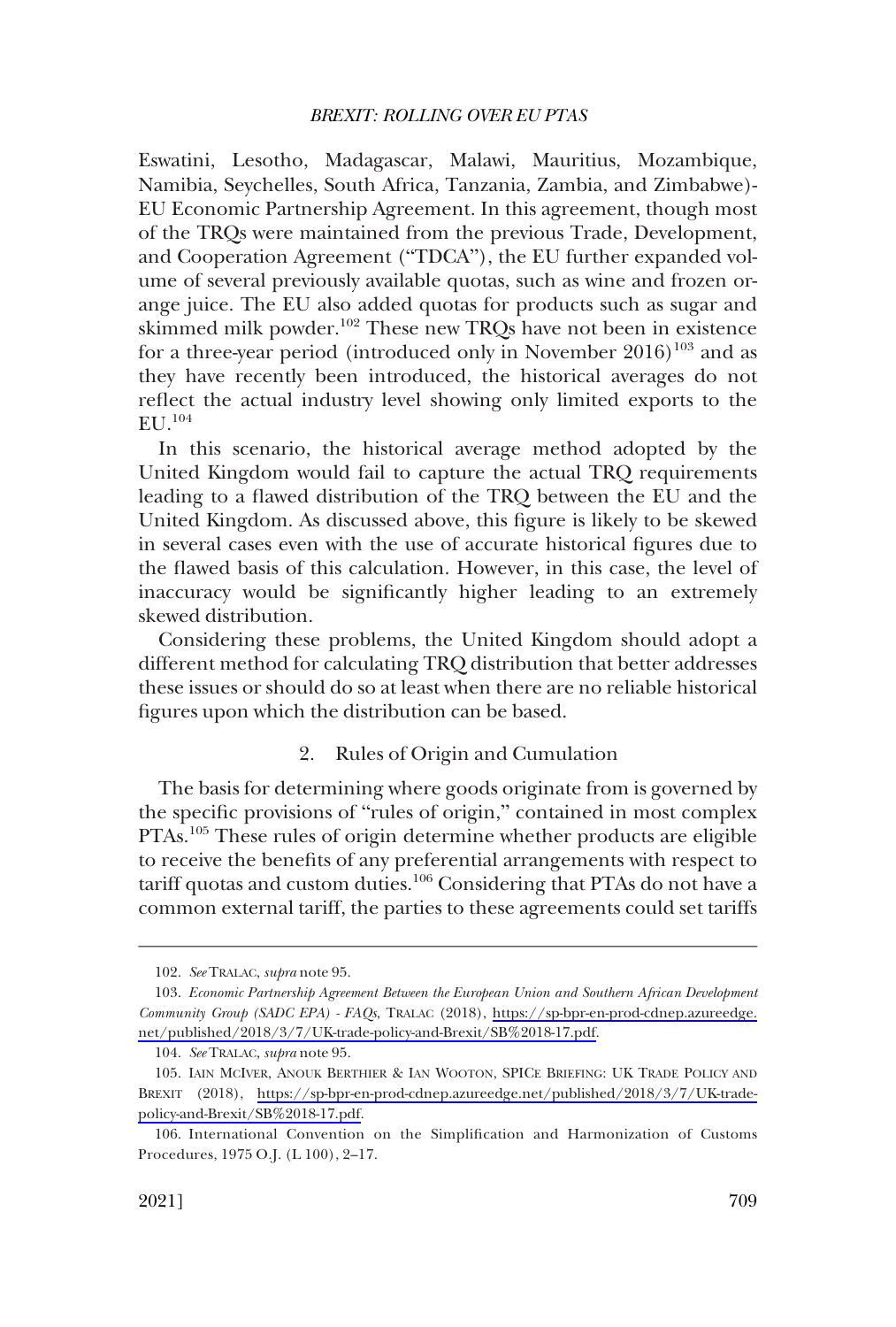that vary for different countries, which would create problems of trade deflection for the purposes of avoiding duties.<sup>107</sup> Rules of origin help to obviate this risk by providing for means to determine the proper place of origin.108

Rules of origin can be of two types. The first is non-preferential rules of origin which are applied by members across the board to all WTO members.<sup>109</sup> In the second type, members agree in PTAs to more narrowly defined preferential rules of origin to accommodate definitions allowing goods to qualify for access to the preferential tariffs under the  $PTAs.<sup>110</sup>$ 

In the case that the goods are not produced or obtained wholly from a single country, there may be requirements specifying the qualifying percentage of local or domestic content at which these goods are  $\alpha$  accepted as produced in a country.<sup>111</sup> A frequently used method to determine the origin of a product is through the use of a substantial transformation or sufficient working/processing requirement which entails an analysis of whether the product characteristics were changed sufficiently in some country to rule that territory as its place of origin.<sup>112</sup> This change in the product could manifest as a change in the tariff classification, value added or a technical requirement of manufacturing/ processing operations.113

In addition to these methods, the determination of originating status of a product can also be subject to cumulation. This essentially provides for situations in which the inputs or raw materials in a final product, provided from outside a country, can be considered as originating in

<sup>107.</sup> Comparative Study on Preferential Rules of Origin, WORLD CUSTOMS ORG. (June 20, 2017), [http://www.wcoomd.org/-/media/wco/public/global/pdf/topics/origin/instruments-and-tools/](http://www.wcoomd.org/-/media/wco/public/global/pdf/topics/origin/instruments-and-tools/reference-material/170130-b_comparative-study-on-pref_roo_master-file_final-20_06_2017.pdf?db=web)  [reference-material/170130-b\\_comparative-study-on-pref\\_roo\\_master-file\\_final-20\\_06\\_2017.pdf?](http://www.wcoomd.org/-/media/wco/public/global/pdf/topics/origin/instruments-and-tools/reference-material/170130-b_comparative-study-on-pref_roo_master-file_final-20_06_2017.pdf?db=web) [db=web](http://www.wcoomd.org/-/media/wco/public/global/pdf/topics/origin/instruments-and-tools/reference-material/170130-b_comparative-study-on-pref_roo_master-file_final-20_06_2017.pdf?db=web).

<sup>108.</sup> Jacob Viner, *The Customs Union Issue*, *in* TRADING BLOCS, ALTERNATIVE APPROACHES TO ANALYZING PREFERENTIAL TRADE AGREEMENTS (Jagdish Bhagwati, Pravin Krishna & Arvind Panagariya eds., 1999).

<sup>109.</sup> Rules of Origin, WTO, [https://www.wto.org/english/tratop\\_e/roi\\_e/roi\\_e.htm](https://www.wto.org/english/tratop_e/roi_e/roi_e.htm) (last visited Sept. 22, 2020).

<sup>110.</sup> WORLD CUSTOMS ORGANIZATION, RULES OF ORIGIN - HANDBOOK [hereinafter WORLD CUSTOMS ORGANIZATION], [http://www.wcoomd.org/-/media/wco/public/global/pdf/topics/](http://www.wcoomd.org/-/media/wco/public/global/pdf/topics/origin/overview/origin-handbook/rules-of-origin-handbook.pdf) [origin/overview/origin-handbook/rules-of-origin-handbook.pdf](http://www.wcoomd.org/-/media/wco/public/global/pdf/topics/origin/overview/origin-handbook/rules-of-origin-handbook.pdf) .

*Technical Information on Rules of Origin*, WTO, [https://www.wto.org/english/tratop\\_e/](https://www.wto.org/english/tratop_e/roi_e/roi_info_e.htm) 111. roi e/roi info e.htm (last visited Oct. 22, 2020).

<sup>112.</sup> George R. Tuttle, *Substantially Transformed or Not, That is the Question: Understanding U.S. Origin Rules in Uncertain Times*, TUTTLE LAW NEWSLETTER (Oct. 18, 2018), [https://www.tuttlelaw.](https://www.tuttlelaw.com/newsletters/2018/10-18-18_country_of_origin.html) [com/newsletters/2018/10-18-18\\_country\\_of\\_origin.html](https://www.tuttlelaw.com/newsletters/2018/10-18-18_country_of_origin.html).

<sup>113.</sup> *See* WORLD CUSTOMS ORGANIZATION, *supra* note 110.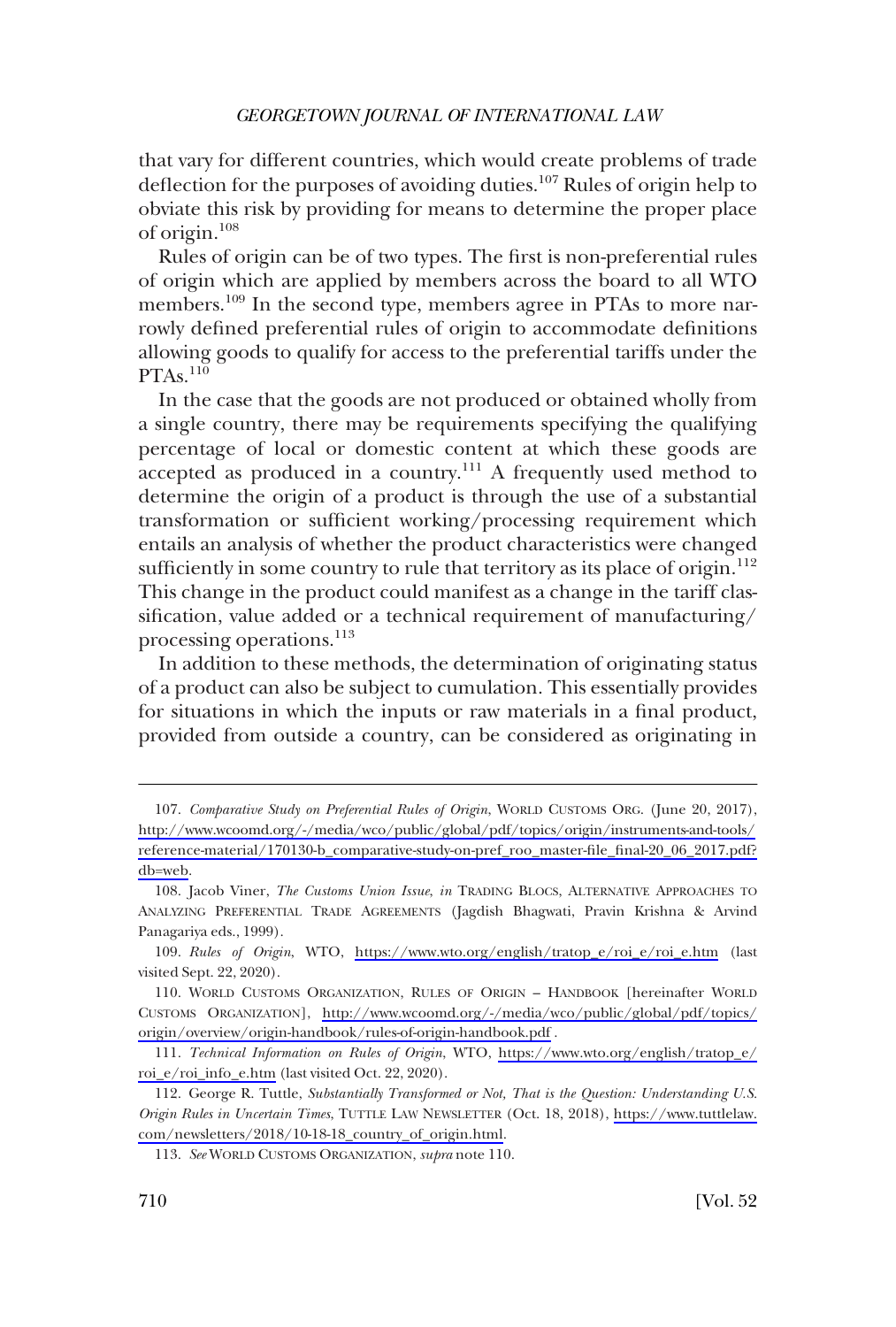the other country for the application of rules of origin. This cumulation provision can manifest in several different forms, which affect the way in which the cumulation works.

The first method is bilateral cumulation, in which the goods from country A are considered to originate in country B, based on a bilateral arrangement between the countries. An illustration of this would be in the treaty between the European Free Trade Association ("EFTA") and the Republic of Korea which uses the language: ". . . materials originating in another Party within the meaning of this Annex shall be considered to be materials originating in the Party concerned ...."<sup>114</sup>

The second method is through diagonal cumulation. An example of treaty language accommodating this would be the Regional Convention on Pan-Euro-Mediterranean preferential rules of origin ("PEM Convention"):

[P]roducts shall be considered as originating in the exporting Contracting Party if they are obtained there, incorporating materials originating in the Faroe Islands, any participant in the Barcelona Process other than Turkey, or any Contracting Party other than those referred to in paragraph  $1 \ldots$ .<sup>115</sup>

This is accompanied by language ensuring that the standards for rules of origin are identical to each of the other states participating in the diagonal cumulation. This uses the following treaty language: ". . . the cumulation provided for in this Article may be applied only provided that . . . materials and products have acquired originating status by the application of rules of origin identical to those given in this Protocol ...."<sup>116</sup>

The difference between these methods lies in the reach of cumulation. In bilateral cumulation, the provision only allows for cumulation across two regions bilaterally, whereas in diagonal cumulation the effect is significantly broader. This in effect allows for global supply chains to set up their operations, allowing them cumulation of products across territories without having to worry about the rules of origin effects of such an operation.

EU-Korea PTA, *supra* note 25; Free Trade Agreement between the EFTA States and the 114. Republic of Korea, Annex I, art. 3(1), (Dec. 15, 2005), THE EUROPEAN FREE TRADE ASS'N [hereinafter EFTA], [https://www.efta.int/sites/default/files/documents/legal-texts/free-trade](https://www.efta.int/sites/default/files/documents/legal-texts/free-trade-relations/republic-of-korea/annexes-rou-jd/Korea-FTA-Annex-I-Rules-of-Origin.pdf)[relations/republic-of-korea/annexes-rou-jd/Korea-FTA-Annex-I-Rules-of-Origin.pdf](https://www.efta.int/sites/default/files/documents/legal-texts/free-trade-relations/republic-of-korea/annexes-rou-jd/Korea-FTA-Annex-I-Rules-of-Origin.pdf).

<sup>115.</sup> Regional Convention on Pan-Euro-Mediterranean Preferential Rules of Origin, Appendix I, art. 3(2), 2013 O.J. (L 54) 3 [hereinafter PEM Convention].

<sup>116.</sup> *Id.*, art. 3(5).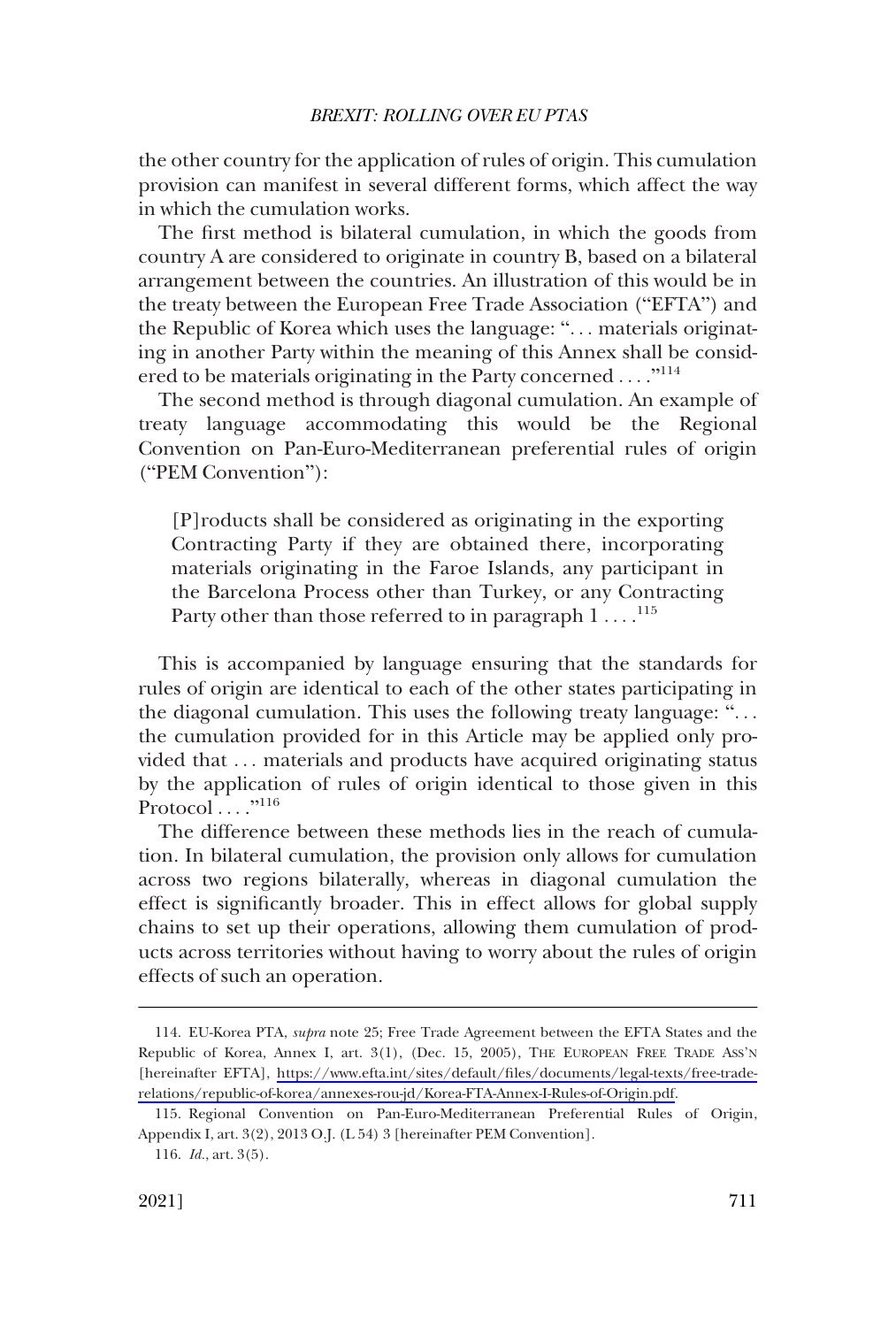In the context of Brexit, this poses a unique problem as the United Kingdom was previously a member of the EU and global supply chains could cumulate their goods across the EU for the purposes of availing themselves of PTA beneficial tariff rates. Essentially, manufacturers could produce goods in one territory and export them from other countries within the EU, without having any effect on the final tariff they had to pay. With the withdrawal of the United Kingdom, global supply chains can no longer avail themselves of these benefits while exporting from the United Kingdom. This has been explained by industry representatives of the United Kingdom as follows:

[M]ost free trade agreements tend to have a minimum [domestic content] threshold of 55% to 60%" for automotive goods. Therefore, merely copying and pasting the EU-South Korea PTA "would not benefit us because we would not qualify for the preferential trading arrangements [. . .] unless you could agree cumulation with the European content, which is what we currently enjoy.<sup>117</sup>

This problem is further exasperated considering that the United Kingdom does not have the ability to satisfy these origin requirements through its own industries. This leaves only two options. The first is to renegotiate these origin requirements to have a lower origin requirement in their PTAs with third-party states. This renegotiation would again require significant expenses and time to be concluded and could also involve the United Kingdom having to make compensatory concessions in other areas to convince third parties to agree to reducing the origin requirements.<sup>118</sup>

Considering that this option seems unlikely to succeed and comes at a great cost to the United Kingdom, the second option could be preferable. This would involve the United Kingdom participating in diagonal cumulation with the EU in order to match the origin requirements of PTAs with third countries. This can be achieved through re-joining the

<sup>117.</sup> Jan. 31, 2018, Parl. Deb. HC (2017-2019), INT'L TRADE COMM., ORAL EVIDENCE, 481-v, Q. 273, 281, 282; National Farmers' Union, *Written Evidence Submitted by the National Farmers' Union to the International Trade Committee on Continuing Application of EU Trade Agreements After Brexit (EUT0007)*, UK PARLIAMENT (Dec. 2017), [http://data.parliament.uk/writtenevidence/committee](http://data.parliament.uk/writtenevidence/committeeevidence.svc/evidencedocument/international-trade-committee/continuing-application-of-eu-trade-agreements/written/75143.pdf)  [evidence.svc/evidencedocument/international-trade-committee/continuing-application-of-eu](http://data.parliament.uk/writtenevidence/committeeevidence.svc/evidencedocument/international-trade-committee/continuing-application-of-eu-trade-agreements/written/75143.pdf)[trade-agreements/written/75143.pdf.](http://data.parliament.uk/writtenevidence/committeeevidence.svc/evidencedocument/international-trade-committee/continuing-application-of-eu-trade-agreements/written/75143.pdf)

<sup>118.</sup> David Blake, How Bright Are the Prospects for UK Trade and Prosperity Post-Brexit? (May 2018) (SSRN), [https://www.researchgate.net/publication/325441487\\_How\\_Bright\\_are\\_the\\_](https://www.researchgate.net/publication/325441487_How_Bright_are_the_Prospects_for_UK_Trade_and_Prosperity_Post-Brexit) [Prospects\\_for\\_UK\\_Trade\\_and\\_Prosperity\\_Post-Brexit.](https://www.researchgate.net/publication/325441487_How_Bright_are_the_Prospects_for_UK_Trade_and_Prosperity_Post-Brexit)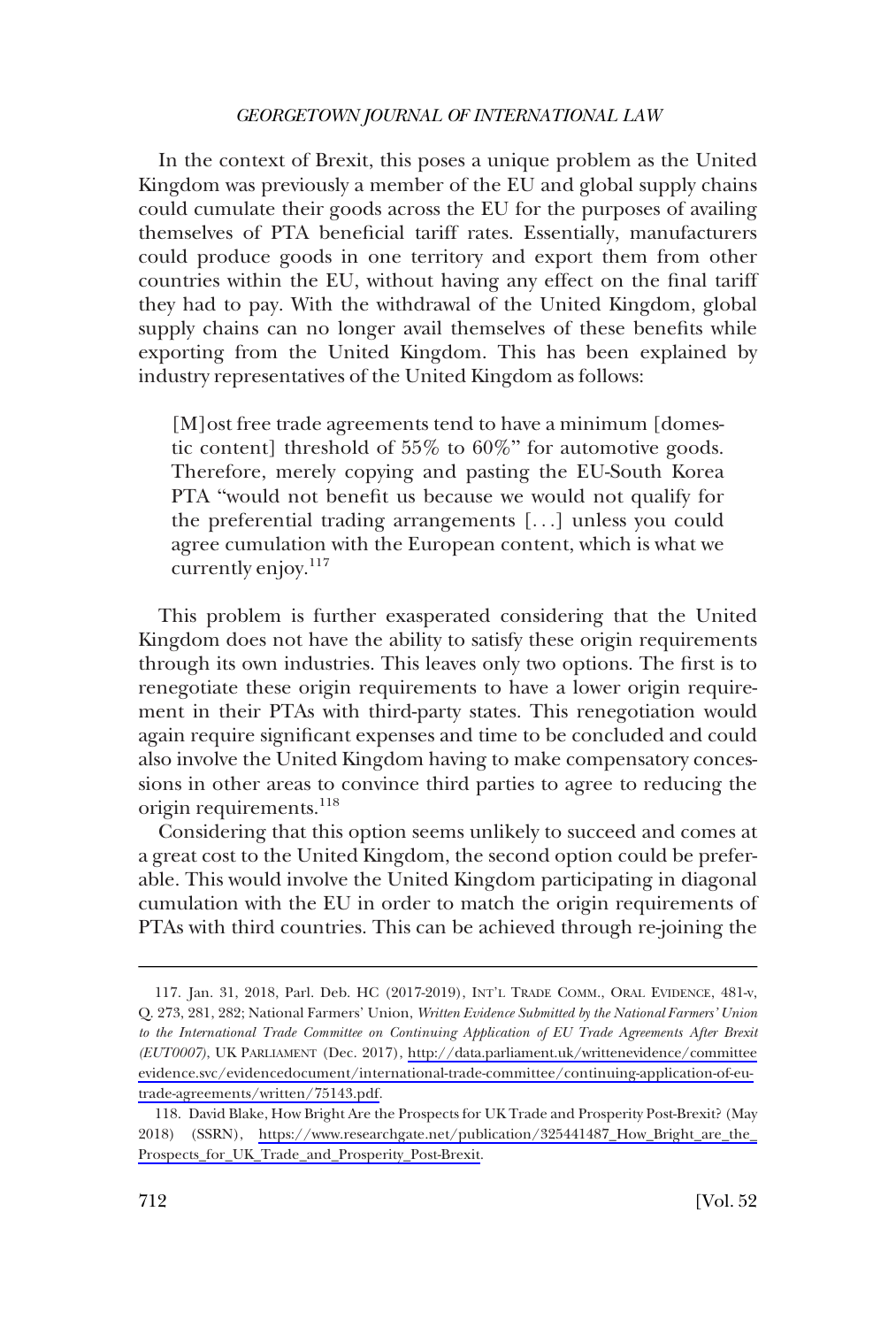PEM Convention after Brexit. Currently, the United Kingdom, as a member of the EU, obtains the benefits of cumulation arrangements under the PEM Convention, as the EU is a Contracting Party. The result of such cumulation would be that inputs and raw materials from the United Kingdom, EU, or a third party which is a member of the PEM Convention would count towards the required quota of originating content specified in PTAs.<sup>119</sup>

Under the PEM Convention, the requirements to join are considerably easy for the United Kingdom to satisfy even post-Brexit.<sup>120</sup> The Convention provides that a third party may become a Contracting Party to the Convention, provided that the candidate country or territory has a free trade agreement in force, providing for preferential rules of origin, with at least one of the Contracting Parties.<sup>121</sup> The Convention further requires that a joining party submit a written request for accession to the depositary of the Convention which, in turn, has to submit the request to the Joint Committee established by the Convention for its consideration.122 This Joint Committee adopts a decision, inviting parties to accede to the Convention.<sup>123</sup> The only stumbling block for the United Kingdom would be that the joining party must agree to adopt the PEM Convention Rules of Origin in each PTA it concludes and apply the same between all the parties to the Convention. The PEM Convention proves advantageous through its promulgation in several free trade agreements and the pool for diagonal cumulation is

*See HC – First Report*, *supra* note 86, at 21 n.81; British Retail Consortium, *Written Evidence*  119. *Submitted by British Retail Consortium (EUT0012)*, UK PARLIAMENT (Dec. 2017), [https://data.](https://data.parliament.uk/WrittenEvidence/CommitteeEvidence.svc/EvidenceDocument/International%20Trade/Continuing%20application%20of%20EU%20trade%20agreements/written/75161.html)  [parliament.uk/WrittenEvidence/CommitteeEvidence.svc/EvidenceDocument/International%](https://data.parliament.uk/WrittenEvidence/CommitteeEvidence.svc/EvidenceDocument/International%20Trade/Continuing%20application%20of%20EU%20trade%20agreements/written/75161.html) [20Trade/Continuing%20application%20of%20EU%20trade%20agreements/written/75161.](https://data.parliament.uk/WrittenEvidence/CommitteeEvidence.svc/EvidenceDocument/International%20Trade/Continuing%20application%20of%20EU%20trade%20agreements/written/75161.html)  [html](https://data.parliament.uk/WrittenEvidence/CommitteeEvidence.svc/EvidenceDocument/International%20Trade/Continuing%20application%20of%20EU%20trade%20agreements/written/75161.html); The UK Trade Policy Observatory, *Written Evidence Submitted by The UK Trade Policy Observatory (UKTPO) (EUT0009)*, UK PARLIAMENT (Dec. 2017), [http://data.parliament.uk/](http://data.parliament.uk/WrittenEvidence/CommitteeEvidence.svc/EvidenceDocument/International%20Trade/Continuing%20application%20of%20EU%20trade%20agreements/written/75156.html) [WrittenEvidence/CommitteeEvidence.svc/EvidenceDocument/International%20Trade/Continuing%](http://data.parliament.uk/WrittenEvidence/CommitteeEvidence.svc/EvidenceDocument/International%20Trade/Continuing%20application%20of%20EU%20trade%20agreements/written/75156.html) [20application%20of%20EU%20trade%20agreements/written/75156.html](http://data.parliament.uk/WrittenEvidence/CommitteeEvidence.svc/EvidenceDocument/International%20Trade/Continuing%20application%20of%20EU%20trade%20agreements/written/75156.html) [hereinafter UKTPO Evidence].

<sup>120.</sup> *Cf. Proposal for a Council Decision on the Position to be Adopted, on Behalf of the European Union, Within the Joint Committee Established by the Regional Convention on pan-Euro-Mediterranean Preferential Rules of Origin as Regards the Request of Ukraine to Become a Contracting Party to that Convention*, at 4, COM (2017) 72 final (Apr. 6, 2017).

<sup>121.</sup> PEM Convention, *supra* note 115, art. 5(1).

<sup>122.</sup> PEM Convention, *supra* note 115, art. 5(2) & (3).

<sup>123.</sup> PEM Convention, *supra* note 115, art. 4(3)(b).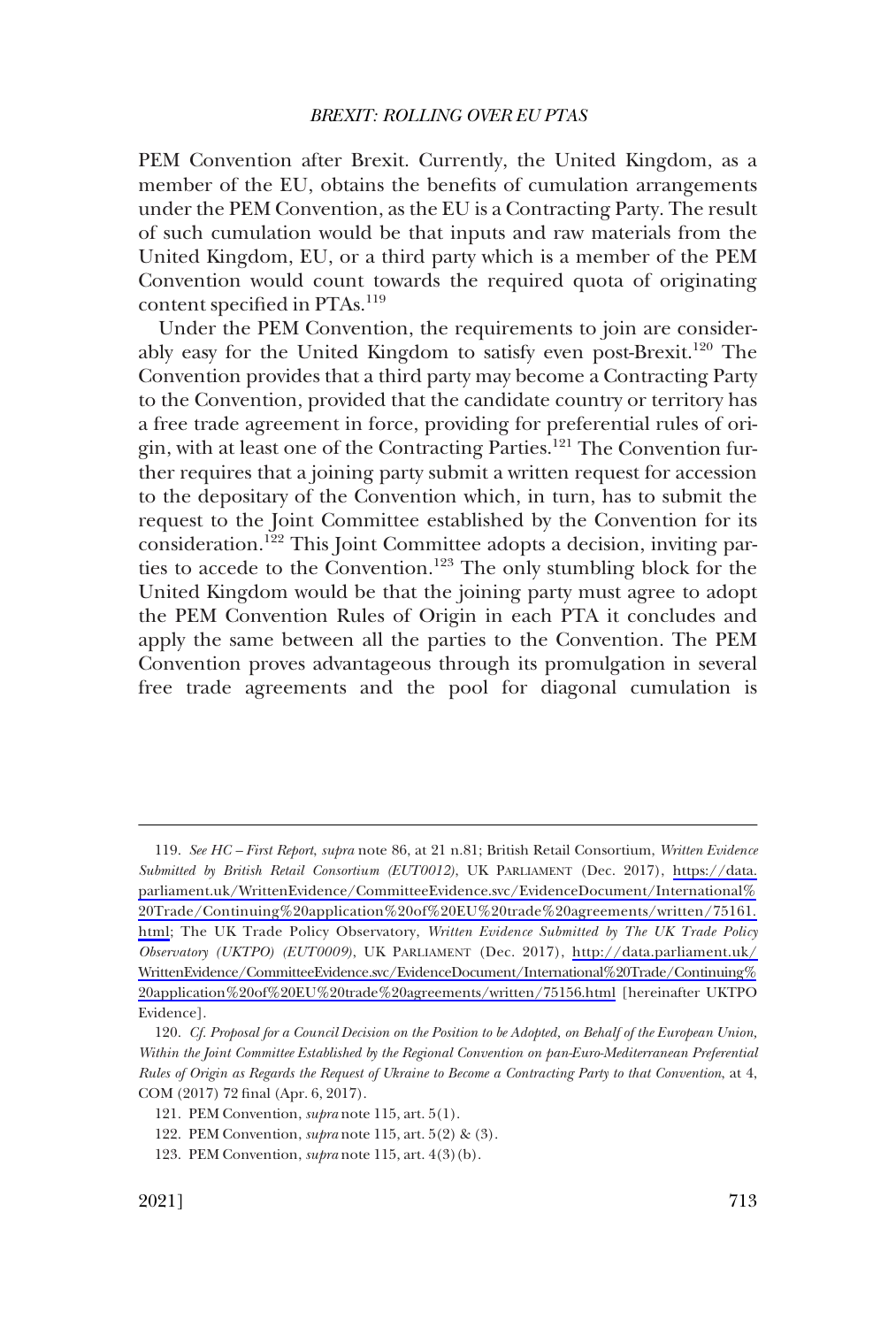enlarged.124 This would require the United Kingdom to conclude rollover agreements with several of the PEM Convention Members to properly avail itself of the benefits of diagonal cumulation.

After this stumbling block is surmounted, there is another problem which would be caused by the decline in relations between the EU and the United Kingdom due to Brexit. This problem arises from the nature of decision-making by the Joint Committee of the PEM Convention and the attitude of the EU towards the inclusion of new members in the PEM Convention. Under the PEM Convention, decisions on new members are made unanimously, $125$  with the exception that the process cannot be stalled by one single member.<sup>126</sup> The EU, being the dominant member, with more than one representative on the Joint Committee, can block the United Kingdom's application.<sup>127</sup> The reason, apart from animosity, is also grounded on the EU's past policy to only agree to diagonal cumulation when "all the countries involved [. . .] have free trade agreements among themselves, and all apply the EU's rules of origin," as embodied in the PEM Convention.<sup>128</sup>

Thus, the United Kingdom must conclude PTAs with all the members of the PEM Convention for there to be a possibility of the EU agreeing to its membership and, consequently, obtaining the benefits of diagonal cumulation. Considering these requirements, even diagonal cumulation could prove troublesome for the United Kingdom to acquire, though it is essential to ensuring future trade with its PTA trading partners.

The only proposed alternative to diagonal cumulation could be the United Kingdom and EU agreeing in their currently negotiated future PTA, to only apply rules of origin where the external tariffs differ. This could be combined with a preferential partner agreement, which would function by allowing a preferential partner to use intermediate materials of another preferential partner, with the provision that for each such input, the supplying partners rules of origin are used.<sup>129</sup> This proposal would also, however, require assent from the EU.

This broadly leaves three options from which the United Kingdom can choose for addressing the rules of origin problem. The solution in every case would involve negotiations with the EU to agree for

<sup>124.</sup> *HC – First Report*, *supra* note 86, Q121.

<sup>125.</sup> PEM Convention, *supra* note 115, art. 3(2).

<sup>126.</sup> PEM Convention, *supra* note 115, art. 5(4).

<sup>127.</sup> PEM Convention, *supra* note 115, art. 1(3).

<sup>128.</sup> *See* UKTPO Evidence, *supra* note 119.

<sup>129.</sup> *Id.*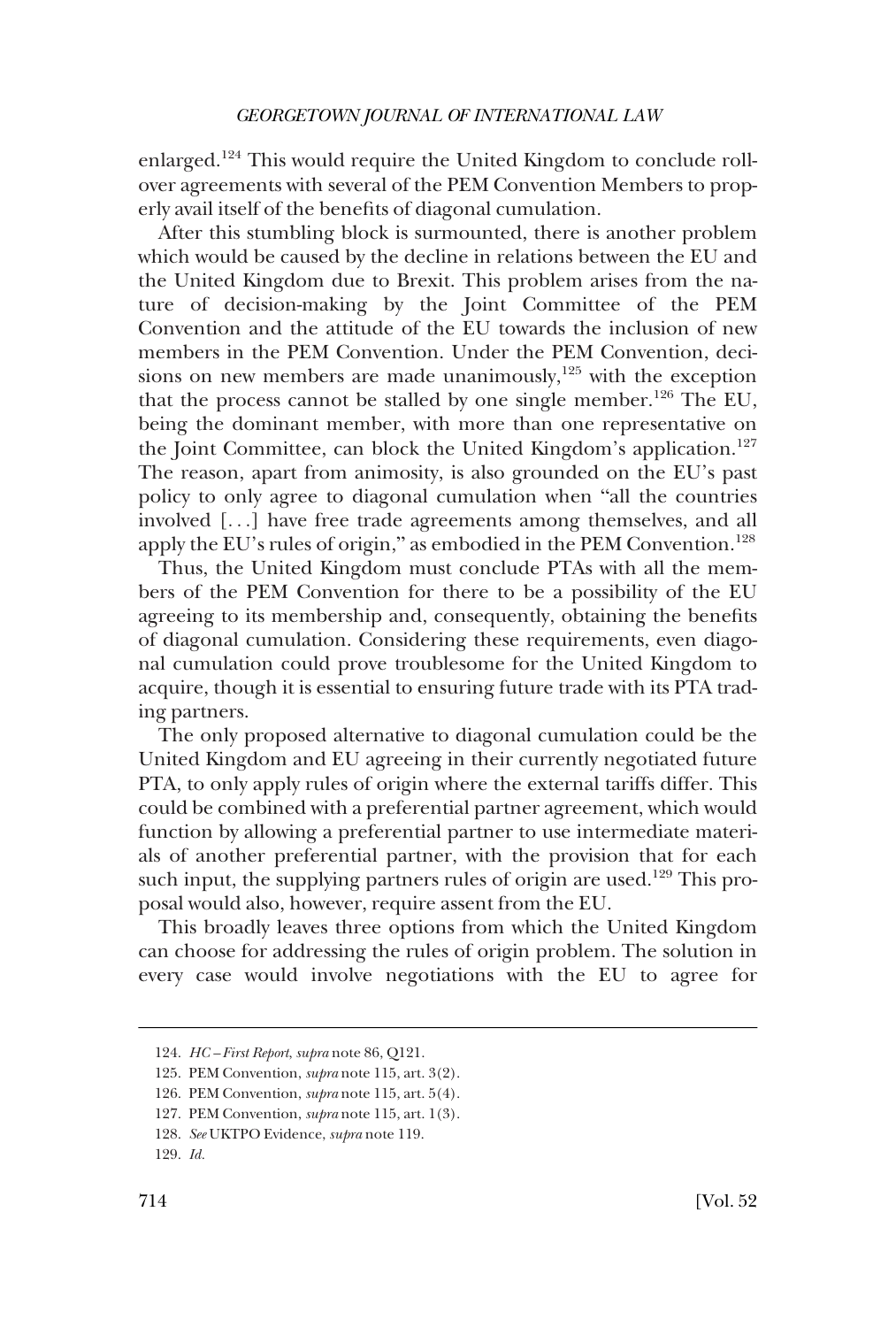<span id="page-36-0"></span>cumulation on varying terms. The U.K. Government approach has been divided on this issue with the Department of International Trade ("DIT") officials stating that "we need to make sure that when it comes to a rule of origin, the rule of origin is as close to what would reasonably be expected for a single arrangement between us and the third country as opposed to an EU one."130 This suggests that the U.K. Government supports the first approach of lowering the origin threshold in rolledover PTAs. Alternatively, other members of the Government have stated that they are still pursuing the option to join the PEM Convention.131 The combination of both of these strategies seems like the best approach. In the short term, it is better to attempt lowering of the origin requirements under PTAs, consider that joining the PEM Convention and the diagonal cumulation option could take considerable time.

This makes it evident that the provision regulating rules of origin in PTAs between the EU and third parties must be modified and cannot simply be copied.<sup>132</sup> To maintain the status quo, the United Kingdom will have to either negotiate reduction in the domestic content threshold or arrange for diagonal cumulation agreements. The only major difference between these options is that the reduction of domestic content threshold can be negotiated bilaterally while the diagonal cumulation would require trilateral negotiations between the United Kingdom, EU, and the party to the PTA. Regardless of the option chosen, the third party is likely to seek concessions from the United Kingdom in return for accommodating these origin amendments.

3. Mutual Recognition of Standards and Conformity Assessment

Another potential trade restrictive barrier would be in the form of the standards for mutual recognition. While discussing this issue, there are two similar concepts that are interchangeably used, namely, mutual recognition of conformity assessment and mutual recognition of mandatory regulatory standards, which must be differentiated to clearly understand the issue.<sup>133</sup>

<sup>130.</sup> Nov. 2017, Parl. Deb. HC (2017-2019), INTERNATIONAL TRADE COMMITTEE, ORAL EVIDENCE: THE WORK OF THE DEPARTMENT FOR INTERNATIONAL TRADE, 436-ii, Q163, Q164; *HC – First Report*, *supra* note 86, Q191.

<sup>131.</sup> *HC – First Report*, *supra* note 86, Q280.

<sup>132.</sup> Peter Holmes & Michael Gasiorek, *Grandfathering Free Trade Agreements and Rules of Origin*: *What Might Appear Bilateral Is in Fact Trilateral!*, UK TRADE POL'Y OBSERVATORY (Sept. 27, 2017), [https://blogs.sussex.ac.uk/uktpo/2017/09/27/grandfathering-ftas-and-roos/.](https://blogs.sussex.ac.uk/uktpo/2017/09/27/grandfathering-ftas-and-roos/)

<sup>133.</sup> Peter Holmes & Michael Gasiorek, *Grandfathering: What Appears Bilateral is Trilateral*, UK TRADE POL'Y OBSERVATORY (Dec. 2017), [http://blogs.sussex.ac.uk/uktpo/publications/grand](http://blogs.sussex.ac.uk/uktpo/publications/grandfathering-what-appears-bilateral-is-trilateral/#couldbp13) [fathering-what-appears-bilateral-is-trilateral/#couldbp13](http://blogs.sussex.ac.uk/uktpo/publications/grandfathering-what-appears-bilateral-is-trilateral/#couldbp13).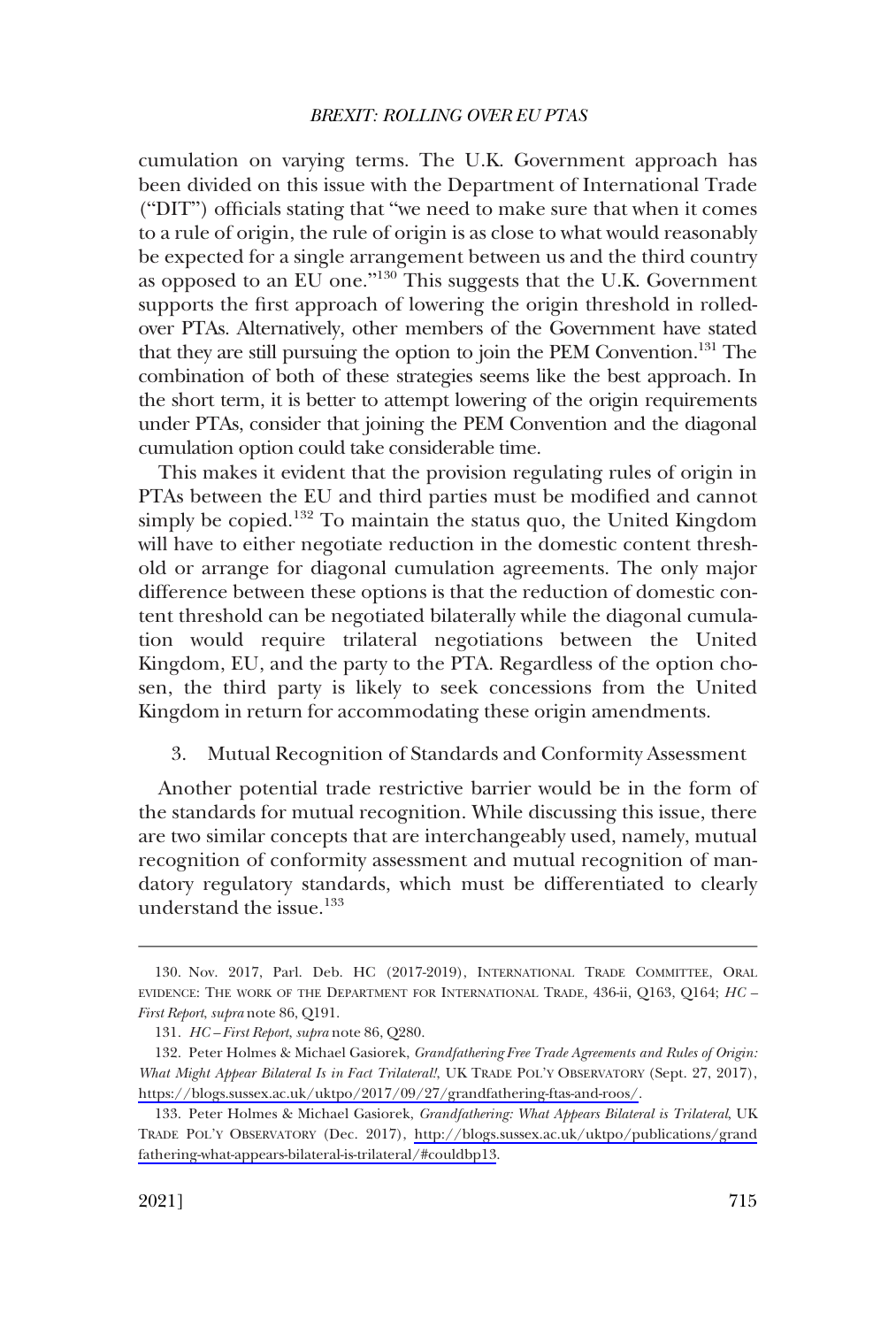The distinction between these concepts lies in their application and effects. Conformity assessment refers to the process through which applicable standards are deemed to be satisfied, which includes the process of certification and inspection of goods. These tests are required to decide whether the particular goods satisfy the standards decided by a particular country to allow goods to enter its territory.<sup>134</sup> The standards that apply while assessing whether a good is allowed to enter the market are based on the Technical Barriers to Trade ("TBT") or Sanitary and Phytosanitary Standards ("SPS") of a country and constitute the mandatory regulatory standards.

The linkage between these concepts arises when there are mutual recognition agreements for conformity procedures, but the respective countries have different standards.<sup>135</sup> For example, in a scenario in which two WTO Members have a mutual recognition agreement which states that they recognize the conformity assessment procedures of the other party—for producers in one market to sell in the other market, they must show that they satisfy the standards for products in that other market. The mutual recognition agreement facilitates this by allowing the producer to simply show instead that they have performed a testing in a certified lab in their country as the mutual recognition agreement legitimizes this testing as equivalent to testing in the other country, despite having a different standard to which goods must conform. Thus, any product exported from Germany to Mexico would usually have to meet Mexican standards and be tested for the same, but a mutual recognition agreement would render this testing unnecessary, requiring the German company to merely prove that it tested the products in Germany before exporting.

The extent to which conformity assessment is mutually recognized has been quite limited as the EU has managed to conclude free trade agreements containing such provisions only with the EFTA to form the European Economic Area ("EEA").<sup>136</sup> In addition to these agreements there are several free-standing mutual recognition agreements (called Conformity Assessment and Acceptance Agreements ("ACAAs")) which have been concluded between the EU on one side and Australia, Canada, Israel, Japan, New Zealand, Switzerland, and the United States

*Conformity Assessment*, EUR. COMM'N, [https://ec.europa.eu/growth/single-market/goods/](https://ec.europa.eu/growth/single-market/goods/building-blocks/conformity-assessment_en)  134. [building-blocks/conformity-assessment\\_en](https://ec.europa.eu/growth/single-market/goods/building-blocks/conformity-assessment_en) (last visited Oct. 21, 2020).

*Mutual Recognition Agreements*, EUR. COMM'N, [https://ec.europa.eu/growth/single-market/](https://ec.europa.eu/growth/single-market/goods/international-aspects/mutual-recognition-agreements_en)  135. [goods/international-aspects/mutual-recognition-agreements\\_en](https://ec.europa.eu/growth/single-market/goods/international-aspects/mutual-recognition-agreements_en) (last visited Oct. 22, 2020) [hereinafter *Mutual Recognition Agreements*].

<sup>136.</sup> EEA Agreement, EUR. FREE TRADE ASS'N, <https://www.efta.int/eea/eea-agreement> (last visited Nov. 7, 2020).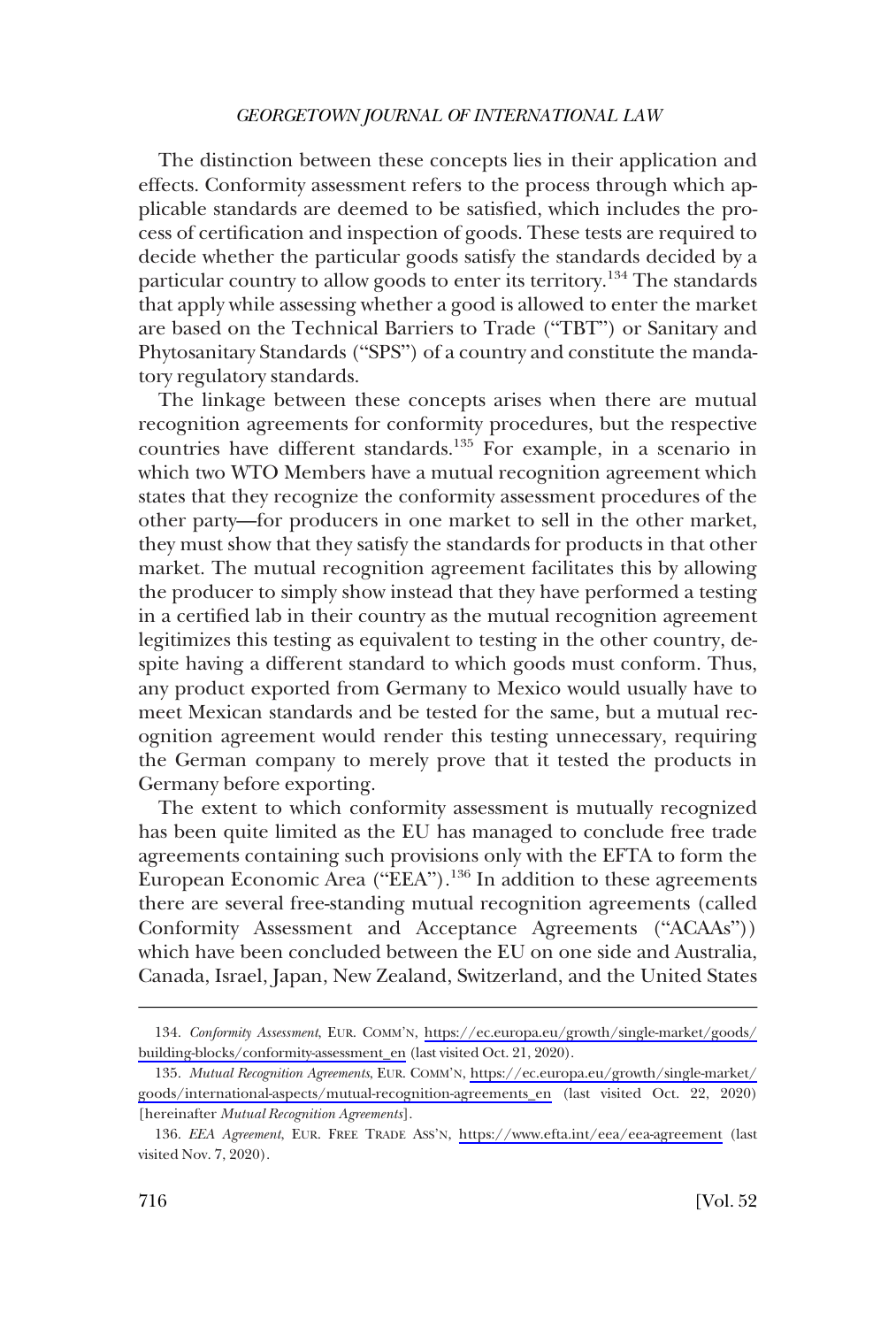on the other.137 The only other agreement that contains such provisions is the EU-South Korea PTA, which includes mutual recognition of testing and certification for limited sectors such as vehicles and consumer electronics.<sup>138</sup>

In their recent policy statements, the EU has set clear standards which must be adhered to for the signing of any future mutual recognition agreements.<sup>139</sup> The standard that has to be conformed with is that the third country must adopt the EU regulations and standards for all its exports and its domestic production as well. This has been stated as follows:

An ACAA requires the prior full alignment of the partner country's legal framework with EU legislation and standards and the upgrading of the implementing infrastructure in line with the model of the EU system, in relation to standardisation, accreditation, conformity assessment, metrology and market surveillance.<sup>140</sup>

The problem that the United Kingdom would face post-Brexit would be that this mutual recognition arrangement assumes that parties use either mandatory standards of either Korea or the EU. In this illustration, even if the United Kingdom rolled over the EU-Korea PTA, it would effectively be accepting the mutual recognition of conformity assessment for electronic goods. The corollary consequence of this acceptance would be that the United Kingdom will have to align its domestic regulations to that of the  $EU^{141}$ .

As is evident from the stance adopted by the EU, the requirement for full alignment with EU standards and regulations is essential for them to agree to any mutual recognition of conformity assessment. In effect, even post-Brexit, if the United Kingdom wants to agree to a Mutual Recognition Agreement ("MRA") with the EU, whether as a part of a future EU PTA or as a standalone agreement, it will have to undertake compliance with the EU standards and regulations. This would apply even when the United Kingdom is simply rolling over its other PTAs with third parties because their recognition is based on the EU

<sup>137.</sup> *Mutual Recognition Agreements*, *supra* note 135.

<sup>138.</sup> EU-Korea PTA, *supra* note 25, Annex 2-B, art. 3.

<sup>139.</sup> Huileng Tan, *The EU Is Reportedly Stripping 5 Countries of Some Market Access Rights* — that *May Impact the UK After Brexit*, CNBC (July 29, 2019), [https://www.cnbc.com/2019/07/29/eu-to](https://www.cnbc.com/2019/07/29/eu-to-strip-canada-brazil-singapore-of-market-access-rights-ft.html)[strip-canada-brazil-singapore-of-market-access-rights-ft.html](https://www.cnbc.com/2019/07/29/eu-to-strip-canada-brazil-singapore-of-market-access-rights-ft.html).

<sup>140.</sup> The 'Blue Guide' on the Implementation of EU Products Rules 2016, 2016 O.J. (C 272) 1.

<sup>141.</sup> *See* Holmes, *supra* note 133, at 110.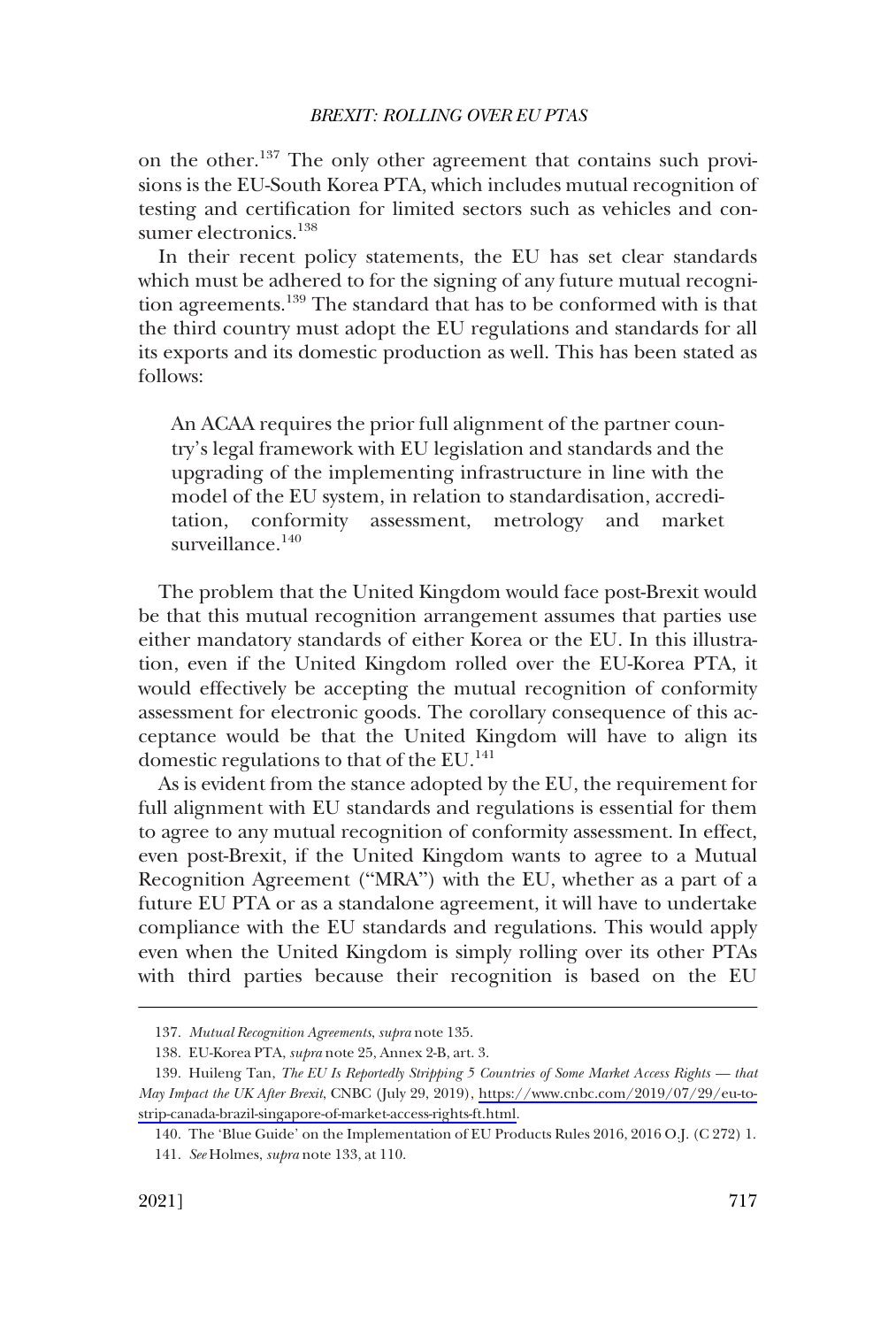standards. This creates a significant problem for the United Kingdom moving forward as the EU standard for mutual recognition requires that both the conformity assessment procedure and the standard for the product are adhered to strictly.

The only potential alternative solution to this has been suggested by the Legatum Institute in the United Kingdom. This proposal tries to find a way around conforming with the EU standards by shifting the United Kingdom's focus to concluding multiple mutual recognition agreements with all the countries already recognized by the EU. Through this method, assuming the United Kingdom concludes an agreement with the United States, and the EU in turn recognizes the U.S. standards and conformity assessment, the EU should recognize the U.K. products based on their conformity with U.S. standards.<sup>142</sup> This position is, however, flawed as this proposal can only work if all the parties involved recognize each other's standards.<sup>143</sup> The problem of formulating these many agreements over all sectors could also prove extremely difficult to practically apply, considering that the EU, with its significant trade negotiation resources, has been unable to conclude more than a handful of such agreements.

Additionally, the primary concern of the EU seems to be that the United Kingdom could be attempting to gain a competitive trade advantage through the relaxation of regulations.<sup>144</sup> This concern would remain unaddressed if this alternate proposal was accepted and the United Kingdom attempted to circumvent the EU standards. This problem would thus require the United Kingdom to conform to the EU standards on products, which would effectively defeat some of the major claims of the regulatory freedom that the Brexit campaigners have often cited as the reason for leaving the EU.<sup>145</sup>

<sup>142.</sup> SHANKER SINGHAM, RADOMIR TYLECOTE & VICTORIA HEWSON, LEGATUM INSTITUTE: SPECIAL TRADE COMMISSION, THE BREXIT INFLECTION POINT: THE PATHWAYS FROM POVERTY TO PROSPERITY (2017), [https://www.li.com/activities/publications/the-brexit-inflection-point-the-pathway-to](https://www.li.com/activities/publications/the-brexit-inflection-point-the-pathway-to-prosperity)[prosperity](https://www.li.com/activities/publications/the-brexit-inflection-point-the-pathway-to-prosperity).

<sup>143.</sup> For a pro-Brexit critique of the flaws in their argument, in particular the failure to understand the relationship between MR of mandatory standards and conformity assessment, see Richard North, *Brexit: Legatum's amateur time,* EU REFERENDUM.COM (Nov. 6, 2017), [http://](http://eureferendum.com/blogview.aspx?blogno=86660) [eureferendum.com/blogview.aspx?blogno=86660.](http://eureferendum.com/blogview.aspx?blogno=86660)

<sup>144.</sup> THOMAS SAMPSON, SWATI DHINGRA, GIANMARCO OTTAVIANO & JOHN VAN REENEN, LSE: CENTRE FOR ECONOMIC PERFORMANCE, ECONOMISTS FOR BREXIT: A CRITIQUE, [http://cep.lse.ac.uk/](http://cep.lse.ac.uk/pubs/download/brexit06.pdf) [pubs/download/brexit06.pdf](http://cep.lse.ac.uk/pubs/download/brexit06.pdf) (last visited Oct. 27, 2020).

<sup>145.</sup> Anu Bradford, *Why Brexit Will Not Deliver the UK Regulatory Freedom*, HARV. L. REV. BLOG (Mar. 15, 2019), [https://blog.harvardlawreview.org/why-brexit-will-not-deliver-the-uk-regulatory](https://blog.harvardlawreview.org/why-brexit-will-not-deliver-the-uk-regulatory-freedom/)[freedom/](https://blog.harvardlawreview.org/why-brexit-will-not-deliver-the-uk-regulatory-freedom/).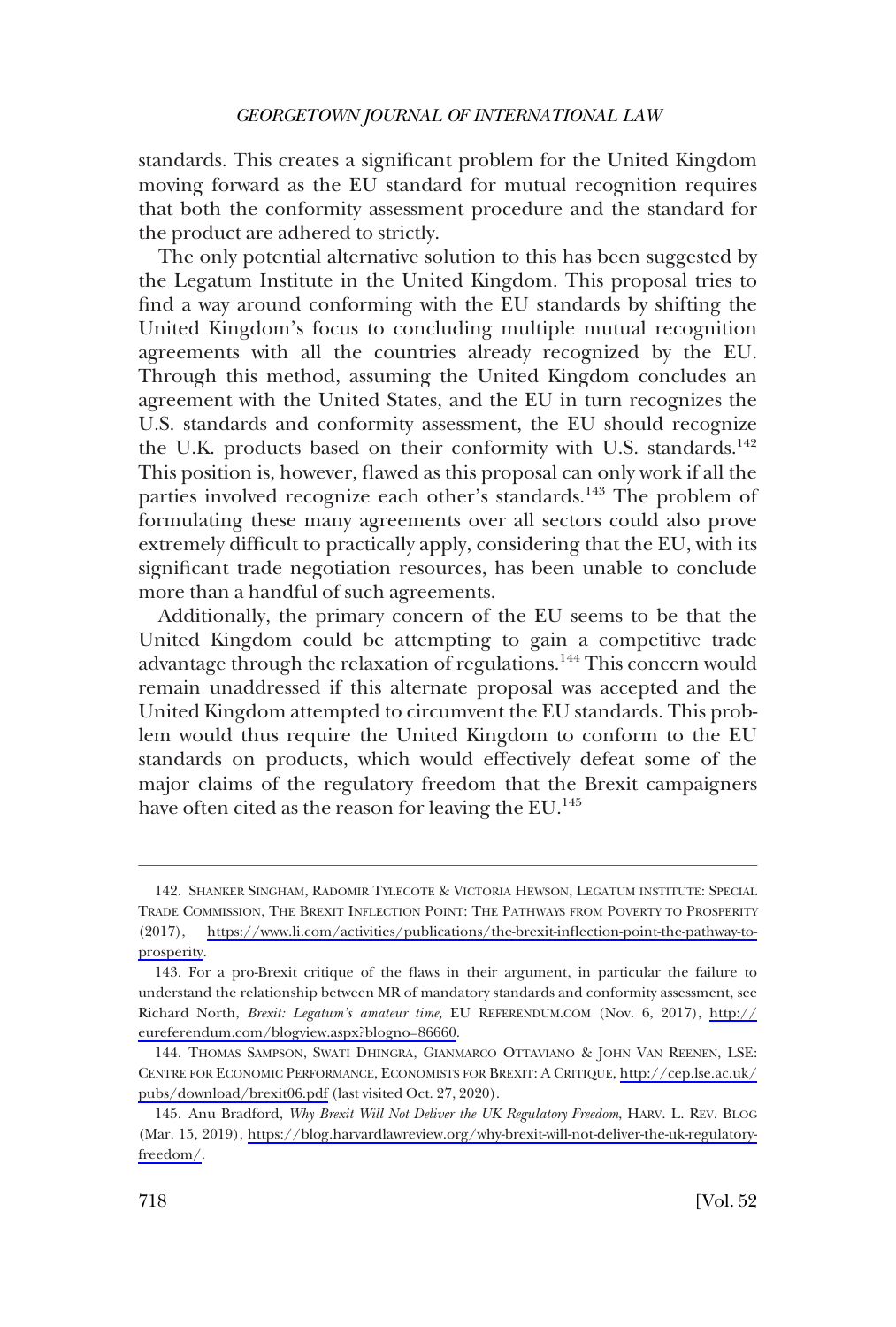### 4. Trade in Services

<span id="page-40-0"></span>The United Kingdom relies heavily on the services sector, which accounts for over two-thirds of its economy.<sup>146</sup> Additionally, nearly half of all their cross-border exports are in the trade of services.<sup>147</sup> While the focus has been primarily on the impact that Brexit will have on the trade of goods due to the relatively fewer commitments in the services sector, there are significant regulatory changes in the services context as well that cannot be ignored. The U.K. government has been optimistic of improving the services sector post-Brexit through the rollover of the existing trade deals and conclusion of new services PTAs with countries outside the EU.<sup>148</sup> This raises the pertinent question of what exactly the United Kingdom can achieve through rolling over its existing agreements in services and whether ensuring these commitments is essential or presents any hurdles.

### *a. Benefits of Services Chapters in PTAs*

The primary focus of services negotiations, as opposed to tariff reduction in goods negotiations, is the reduction of regulatory oversight and the freer flow of services.<sup>149</sup> The rationale for this approach was set through the Uruguay Round and codified in the General Agreement of Trade in Services ("GATS"), which provided clarity to businesses by enshrining WTO Member's commitments towards liberalization in market access and national treatment.<sup>150</sup>

The major issue in services negotiations is the fear of infringement of the policy and regulatory space of countries. This leads to treaty parties of trade agreements, which include services commitments, reticent to make deep commitments towards liberalizing trade.<sup>151</sup> On the contrary,

Emily Cadman, *Services Close to 80% of UK Economy*, FIN. TIMES (Mar. 31, 2016), [https://](https://www.ft.com/content/2ce78f36-ed2e-11e5-888e-2eadd5fbc4a4) 146. [www.ft.com/content/2ce78f36-ed2e-11e5-888e-2eadd5fbc4a4](https://www.ft.com/content/2ce78f36-ed2e-11e5-888e-2eadd5fbc4a4).

<sup>147.</sup> Daniel Robinson, *International Trade in Services*, *UK: 2017*, OFF. FOR NAT'L STAT. (Jan. 31, 2019), [https://www.ons.gov.uk/businessindustryandtrade/internationaltrade/bulletins/inter](https://www.ons.gov.uk/businessindustryandtrade/internationaltrade/bulletins/internationaltradeinservices/2017)  [nationaltradeinservices/2017](https://www.ons.gov.uk/businessindustryandtrade/internationaltrade/bulletins/internationaltradeinservices/2017).

<sup>148.</sup> Julia Magntorn, Most Favoured Nation Clauses in EU Trade Agreements: One More Hurdle for *UK Negotiators,* UK TRADE POL'Y OBSERVATORY (Nov. 2018), [http://blogs.sussex.ac.uk/uktpo/](http://blogs.sussex.ac.uk/uktpo/files/2018/11/Briefing-paper-25-interactive1.pdf)  [files/2018/11/Briefing-paper-25-interactive1.pdf.](http://blogs.sussex.ac.uk/uktpo/files/2018/11/Briefing-paper-25-interactive1.pdf)

<sup>149.</sup> Alejandro Jara & M. del Carmen Domı´nguez, *Liberalization of Trade in Services and Trade Negotiations*, 40 J. WORLD TRADE 113, 119–20 (2006).

<sup>150.</sup> Aaditya Mattoo, *Economics and Law of Trade in Services*, (World Bank, Working Paper, 2005), [https://openknowledge.worldbank.org/bitstream/handle/10986/25928/111781-WP-](https://openknowledge.worldbank.org/bitstream/handle/10986/25928/111781-WP-PUBLIC-ECONOMIC.pdf?sequence=1&isAllowed=y)[PUBLIC-ECONOMIC.pdf?sequence=1&isAllowed=y](https://openknowledge.worldbank.org/bitstream/handle/10986/25928/111781-WP-PUBLIC-ECONOMIC.pdf?sequence=1&isAllowed=y) (last visited Oct. 22, 2020).

<sup>151.</sup> Aaditya Mattoo & Carsten Fink, *Regional Agreements and Trade in Services: Policy Issues*, 19 J. ECON. INTEGRATION 742, 765–70 (2004).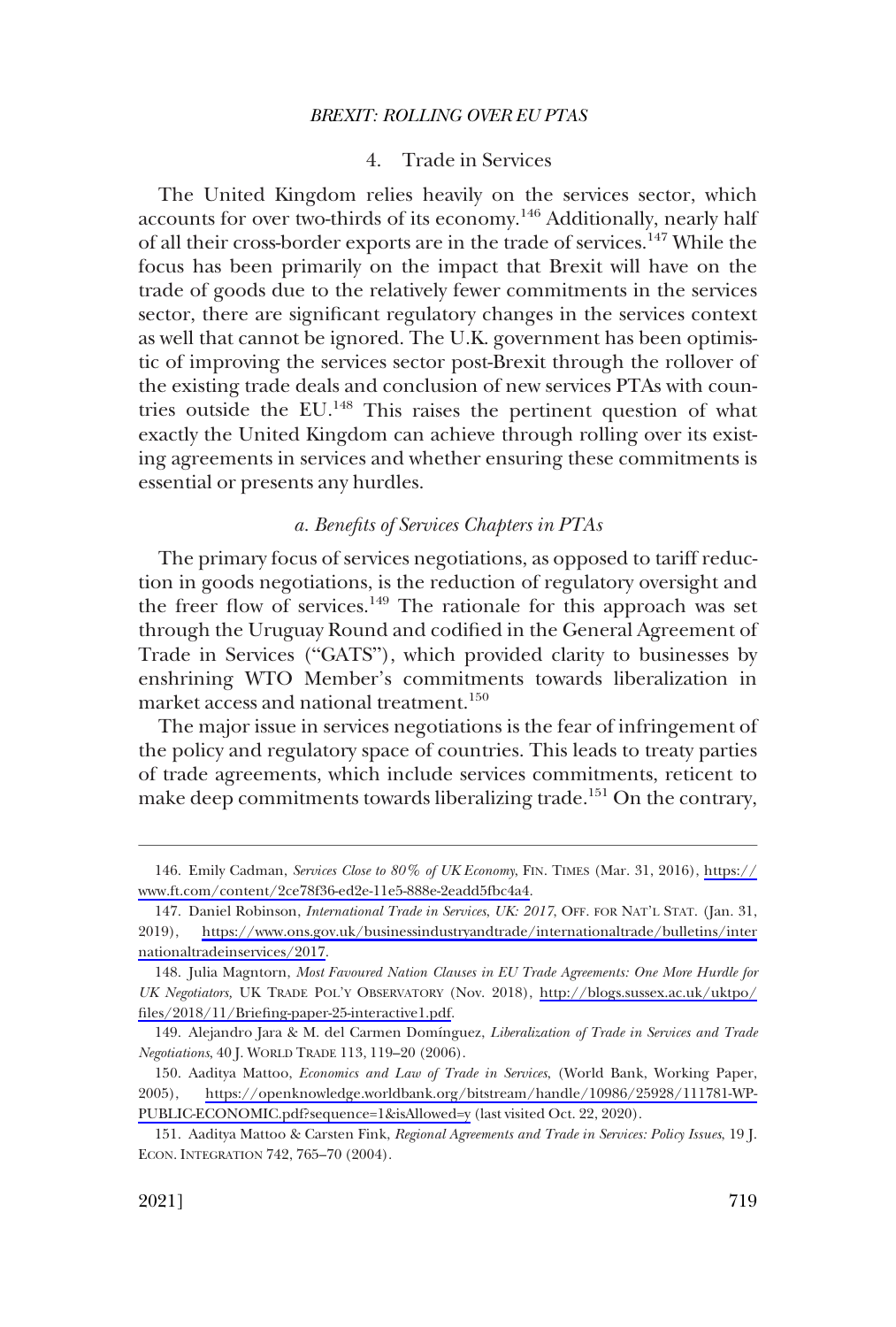the applied regulatory regime for services is often far more liberal than the commitments made either in the GATS or in PTAs.<sup>152</sup> This leads to a situation in which the reserved policy space (referred to as "water"), is maintained for future situations in which regulation may be required. This creates a system in which the level of commitment in the GATS is the least, followed by additional liberalization in PTAs and further liberalization in the actual applied trade policy.<sup>153</sup> This situation has even led to multilateral discussions on services being rendered meaningless due to the reticence of WTO members to make any additional commitments.154

In this context, the conclusion of PTAs becomes essential to further develop the services disciplines and encourage more liberalization in the services sector. Countries, on average, are far more open to making commitments in PTAs rather than liberalizing under the GATS as these commitments only bind them towards specific members. Most countries make commitments which are 'GATS+' in their PTAs. This trend towards further liberalization has grown with the development of the services sector, with more recent PTAs such as the EU-Canada Comprehensive Economic and Trade Agreement ("CETA"), CPTPP and the EU-Japan PTA providing for far deeper and comprehensive commitments than in previous PTAs.<sup>155</sup> However, there is still significant scope for improvement.<sup>156</sup>

Considering these issues, it becomes essential that the United Kingdom maintain all the existing EU PTAs by rolling over the commitments to create U.K. PTAs providing for services liberalization. This

<sup>152.</sup> Sébastien Miroudot & Kätlin Pertel, *Water in the GATS: Methodology and Results* (OECD, Trade Policy Paper No. 185, 2015), [https://www.oecd-ilibrary.org/docserver/5jrs6k35nnf1-en.](https://www.oecd-ilibrary.org/docserver/5jrs6k35nnf1-en.pdf?expires=1605031809&id=id&accname=guest&checksum=7BD8FA8F64F26AAC07742A3E463CA288) [pdf?expires=1605031809&id=id&accname=guest&checksum=7BD8FA8F64F26AAC07742A3E46](https://www.oecd-ilibrary.org/docserver/5jrs6k35nnf1-en.pdf?expires=1605031809&id=id&accname=guest&checksum=7BD8FA8F64F26AAC07742A3E463CA288) [3CA288](https://www.oecd-ilibrary.org/docserver/5jrs6k35nnf1-en.pdf?expires=1605031809&id=id&accname=guest&checksum=7BD8FA8F64F26AAC07742A3E463CA288) (last visited Oct. 22, 2020).

<sup>153.</sup> Martin Roy, Services Commitments in Preferential Trade Agreements: An Expanded Dataset (WTO, Staff Working Paper ERSD-2011-18, 2011), [https://www.wto.org/english/res\\_e/reser\\_e/](https://www.wto.org/english/res_e/reser_e/ersd201118_e.pdf) [ersd201118\\_e.pdf](https://www.wto.org/english/res_e/reser_e/ersd201118_e.pdf) (last visited Nov. 12, 2020).

<sup>154.</sup> Ingo Borchert, Batshur Gootiiz & Aaditya Mattoo, Services in Doha: What's on the *Table?*, *in* UNFINISHED BUSINESS? THE WTO'S DOHA AGENDA 115 (Will Martin & Aaditya Mattoo eds., 2011), [https://voxeu.org/sites/default/files/file/unfinished\\_business\\_web.pdf.](https://voxeu.org/sites/default/files/file/unfinished_business_web.pdf)

<sup>155.</sup> Martin Roy, Services Commitments in Preferential Trade Agreements: Surveying the Empirical *Landscape*, (NCCR Trade Regulation, Working Paper 2012/02, 2012), [https://www.wti.org/](https://www.wti.org/media/filer_public/10/ab/10ab502c-9f82-428b-8735-c862a16a0838/roy_chapter-servicescommitmentsinptas-dataupload.pdf)  [media/filer\\_public/10/ab/10ab502c-9f82-428b-8735-c862a16a0838/roy\\_chapter-servicescommit](https://www.wti.org/media/filer_public/10/ab/10ab502c-9f82-428b-8735-c862a16a0838/roy_chapter-servicescommitmentsinptas-dataupload.pdf)  [mentsinptas-dataupload.pdf](https://www.wti.org/media/filer_public/10/ab/10ab502c-9f82-428b-8735-c862a16a0838/roy_chapter-servicescommitmentsinptas-dataupload.pdf) (last visited Oct. 21, 2020).

<sup>156.</sup> Julia Magntorn & L. Alan Winters, *European Union Services Liberalisation in CETA*, (Dep't of Econ., Univ. of Sussex, Working Paper Series No. 08-2018, 2018), [https://www.sussex.ac.uk/](https://www.sussex.ac.uk/webteam/gateway/file.php?name=wps-08-2018.pdf&site=24) [webteam/gateway/file.php?name=wps-08-2018.pdf&site=24](https://www.sussex.ac.uk/webteam/gateway/file.php?name=wps-08-2018.pdf&site=24).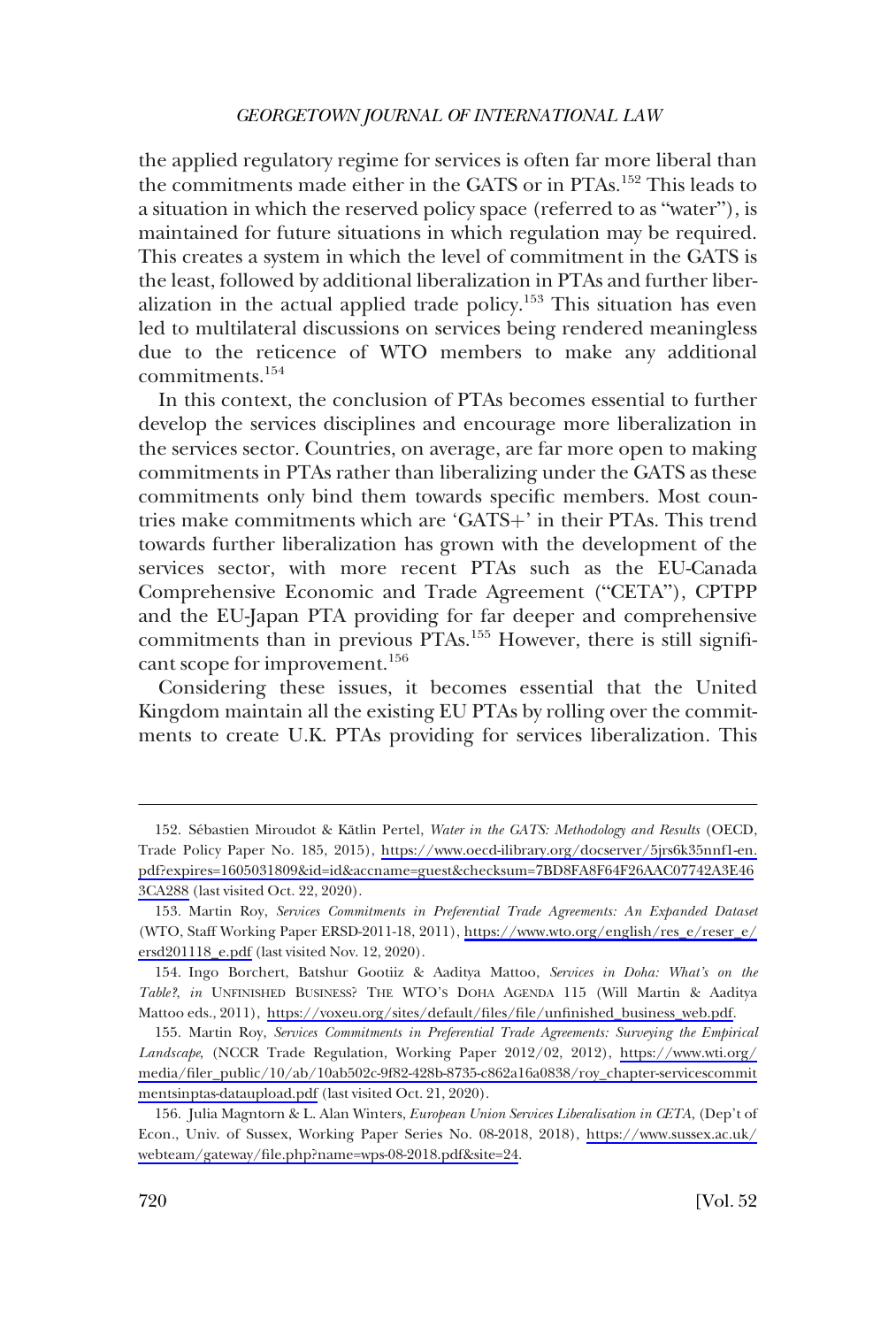<span id="page-42-0"></span>would, however, face certain problems due to the presence of Most Favored Nation ("MFN") clauses in several of the EU PTAs.

#### *b. MFN Clauses*

The presence of MFN clauses in existing PTAs creates a unique problem as it erodes a country's motivation to make significant commitments to any future PTA partner. This is achieved because the effect of an MFN clause's presence in a PTA is that the parties to the treaty are required to automatically extend any benefits of future deals with PTA partners to the original parties.157 These clauses are a common feature in most PTAs concluded between developed countries.<sup>158</sup> The scope and depth of these MFN clauses may, however, vary depending on the development level of the parties. An illustration of this would be the United States-Mexico-Canada Agreement ("USMCA"), which covers the cross-border supply of services and the financial services sector.159 Similarly, the EU's PTAs include MFN clauses in particular modes or sectors.160 One illustration of this is the CETA, which has coverage similar to that of the USMCA.161

These EU PTAs usually contain MFN clauses that cover both investment and services liberalization.<sup>162</sup> Some of the notable agreements featuring this include the EU-Korea PTA, CETA, and the EU-Caribbean Forum (Antigua and Barbuda, Bahamas, Barbados, Belize, Dominica, Dominican Republic, Grenada, Guyana, Haiti, Jamaica, Saint Christopher and Nevis, Saint Lucia, Saint Vincent and the Grenadines, Suriname, and Trinidad and Tobago) ("CARIFORUM") PTA. The MFN provision in the EU-Korea, which is mirrored in several of these PTAs, states that:

[E]ach Party shall accord to services and service suppliers of the other Party treatment no less favourable than that it

<sup>157.</sup> *See* Magntorn, *supra* note 148.

<sup>158.</sup> Negotiating Services Free Trade Agreements (FTAs) with the European Union: Some Issues for *Developing Countries to Consider*, SOUTH CTR. (June 2009), [https://www.southcentre.int/wp](https://www.southcentre.int/wp-content/uploads/2013/08/AN_EPA21_Negotiating-Services-FTAs-with-EU_EN.pdf)[content/uploads/2013/08/AN\\_EPA21\\_Negotiating-Services-FTAs-with-EU\\_EN.pdf](https://www.southcentre.int/wp-content/uploads/2013/08/AN_EPA21_Negotiating-Services-FTAs-with-EU_EN.pdf).

<sup>159.</sup> *See* The United States-Mexico-Canada Agreement arts. 14.5, 15.4, 17.4, 20, Oct.1, 2018, 134 Stat. 11 [hereinafter USMCA]; s*ee also* The North American Free Trade Agreement art. 1203, Dec. 8, 1993, 107 Stat. 2057 [hereinafter NAFTA].

<sup>160.</sup> *See* Magntorn, *supra* note 148.

<sup>161.</sup> *See* Magntorn & Winters, *supra* note 156.

<sup>162.</sup> Ingo Borchert & Nicolò Tamberi, *The Engagement of UK Regions in Mode 5 Services Exports*, UK TRADE POL'Y OBSERVATORY (Sept. 2018), [http://blogs.sussex.ac.uk/uktpo/files/2018/09/](http://blogs.sussex.ac.uk/uktpo/files/2018/09/Briefing-Paper-22a-1.pdf) [Briefing-Paper-22a-1.pdf](http://blogs.sussex.ac.uk/uktpo/files/2018/09/Briefing-Paper-22a-1.pdf).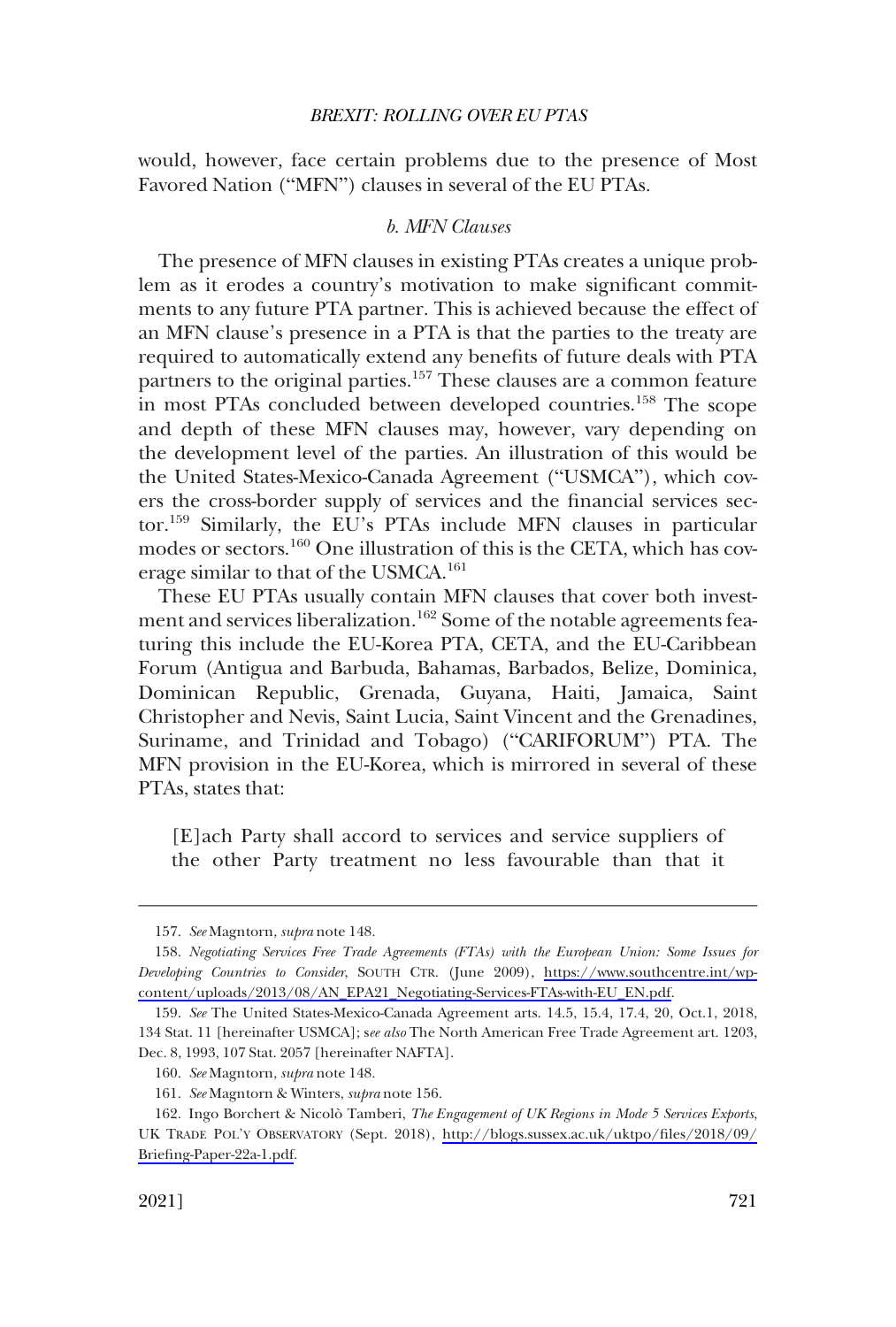accords to like services and service suppliers of any third country in the context of an economic integration agreement signed after the entry into force of this Agreement.<sup>163</sup>

This can be interpreted as a classic MFN provision providing that if either party offers more favorable access to any other country in a future PTA, then this more favorable degree of access must be extended to the partner as well. The issue in the Brexit context arises when the United Kingdom attempts to conclude a PTA with the EU covering both investment and services, making comprehensive commitments, and then rolls over the existing EU PTAs containing MFN provisions. In this scenario, the United Kingdom would be obligated to provide the same level of access to the PTA partners as it would offer to the EU. Additionally, if the United Kingdom further liberalized or provided for deeper integration in services with any other party, during the course of its Brexit negotiations for rolling over agreements or while concluding new agreements, these would be subject to the MFN commitments.

Considering that the United Kingdom has already rolled over the EU-CARIFORUM agreement,<sup>164</sup> which includes an MFN provision,<sup>165</sup> any benefits of the future EU-United Kingdom PTA would have to be extended to the CARIFORUM countries as well if the latter PTA provides for deeper commitment in services. This trilateral dimension of the negotiations is quite likely to impact the ability and timing of other negotiations and the willingness of parties to make deep commitments in the services sector. This would effectively lead to an issue of timing for both the EU and the United Kingdom while creating a future relationship through the EU-United Kingdom PTA.

Thus, for the United Kingdom to avoid this issue, the best possible approach would be to first conclude the EU-United Kingdom PTA, which would most likely contain deeper services commitments to continue the existing single market relationship, and then to rollover the remaining agreements. This could help the United Kingdom avoid the issue of extending any additional benefits to PTA partners such as Korea or Canada. However, the issue would be that the EU, which

<sup>163.</sup> EU-Korea PTA, *supra* note 25, art. 7.8 (1).

<sup>164.</sup> Economic Partnership Agreement Between the CARIFORUM States, of the One Part, and the United *Kingdom of Great Britain and Northern Ireland, of the Other Part,* Mar. 22, 2019, FOREIGN & COMMONWEALTH AFFAIRS OFFICE, [https://assets.publishing.service.gov.uk/government/uploads/](https://assets.publishing.service.gov.uk/government/uploads/system/uploads/attachment_data/file/803413/1._CARIFORUM_Command_Paper_Part_One.pdf) [system/uploads/attachment\\_data/file/803413/1.\\_CARIFORUM\\_Command\\_Paper\\_Part\\_One.](https://assets.publishing.service.gov.uk/government/uploads/system/uploads/attachment_data/file/803413/1._CARIFORUM_Command_Paper_Part_One.pdf)  [pdf.](https://assets.publishing.service.gov.uk/government/uploads/system/uploads/attachment_data/file/803413/1._CARIFORUM_Command_Paper_Part_One.pdf)

<sup>165.</sup> *Id.* art. 19.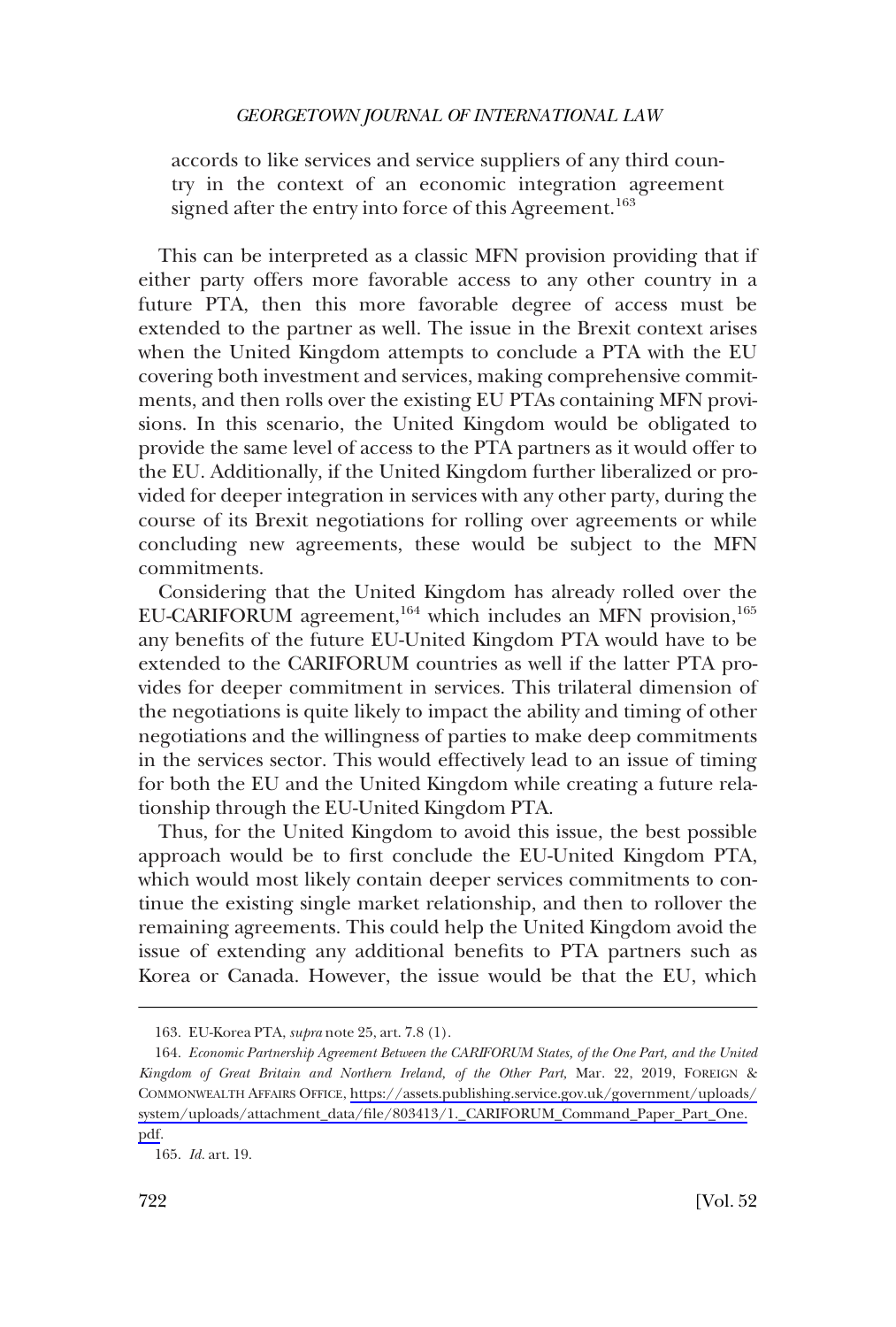already has agreements with countries containing this MFN clause, would not be able to avoid this issue of extending similar benefits of any future EU-United Kingdom agreement to its PTA partners.<sup>166</sup> This would restrain the EU from providing any meaningful commitments in services.<sup>167</sup> Thus, the negotiations for any solution would have to be trilateral.

Another possible solution to this problem is through the use of optout clauses, which are a feature of the CETA168 and the EU-Korea PTA.169 In the EU-Korea PTA, the MFN exception applies when the new PTA being concluded "stipulates a significantly higher level of obligations" than those undertaken by the EU-Korea PTA. 170 The term 'significantly higher' is further clarified to mean "creation of an internal market on services and establishment".<sup>171</sup> Alternatively, this exception will also apply if the PTA contains the right of establishment and the "alignment of the legislation of one or more of the parties to the regional economic integration agreement with the legislation of the other party or parties to that agreement."<sup>172</sup>

However, even in the case of this solution, the only options for the United Kingdom would be to agree to single market access to the EU for services or to align its regulatory regime to the current EU regime. Considering the open status of the negotiations, $173$  the invocation of the MFN clauses could potentially play a big role in determining the level of commitments that become a part of the future EU-United Kingdom PTA.

From the EU perspective, the United Kingdom falling short of the requirement of "aligning legislation" would trigger the application of the MFN clause contained in its PTAs. Thus, if the United Kingdom

<sup>166.</sup> Minako Morita-Jaeger & L. Alan Winters, *The UK's Future Services Trade Deals with Non-EU Countries: A Reality Check*, UK TRADE POL'Y OBSERVATORY (Nov. 2018), [http://blogs.sussex.ac.uk/](http://blogs.sussex.ac.uk/uktpo/publications/the-uks-future-services-trade-deals-with-non-eu-countries-a-reality-check/) [uktpo/publications/the-uks-future-services-trade-deals-with-non-eu-countries-a-reality-check/](http://blogs.sussex.ac.uk/uktpo/publications/the-uks-future-services-trade-deals-with-non-eu-countries-a-reality-check/).

<sup>167.</sup> Christophe Bondy, *Prospects for a UK-EU Trade Deal: The Challenge of MFN in Existing EU Trade Agreements*, LEXOLOGY (Apr. 11, 2018), [https://www.lexology.com/library/detail.aspx?g=](https://www.lexology.com/library/detail.aspx?g=06068944-fcb7-4320-94f6-343d24311ff3)  [06068944-fcb7-4320-94f6-343d24311ff3.](https://www.lexology.com/library/detail.aspx?g=06068944-fcb7-4320-94f6-343d24311ff3)

<sup>168.</sup> CETA, *supra* note 44, art. 9.5(3).

<sup>169.</sup> Mark Simpson, *The MFN Clause as a Challenge to a Bold and Ambitious UK-EU FTA*, NORTON ROSE FULBRIGHT (May 20, 2017), [https://www.insidebrexitlaw.com/blog/the-mfn-clause-as-a](https://www.insidebrexitlaw.com/blog/the-mfn-clause-as-a-challenge-to-a-bold-and-ambitious-uk-eu-fta)[challenge-to-a-bold-and-ambitious-uk-eu-fta.](https://www.insidebrexitlaw.com/blog/the-mfn-clause-as-a-challenge-to-a-bold-and-ambitious-uk-eu-fta)

<sup>170.</sup> EU-Korea PTA, *supra* note 25, art. 7.14(2).

<sup>171.</sup> *See* MCIVER, BERTHIER & WOOTON, *supra* note 105, at 33.

<sup>172.</sup> EU-Korea PTA, *supra* note 25, Annex 7-B.

<sup>173.</sup> Anna Mikhailova, *Boris Johnson Says UK Could Stay in EU Customs Union and Single Market for Two Years After Brexit Deadline*, THE TELEGRAPH (Sept. 30, 2019), [https://www.telegraph.co.uk/](https://www.telegraph.co.uk/politics/2019/07/30/boris-johnson-says-uk-could-stay-eu-customs-union-single-market/) [politics/2019/07/30/boris-johnson-says-uk-could-stay-eu-customs-union-single-market/](https://www.telegraph.co.uk/politics/2019/07/30/boris-johnson-says-uk-could-stay-eu-customs-union-single-market/).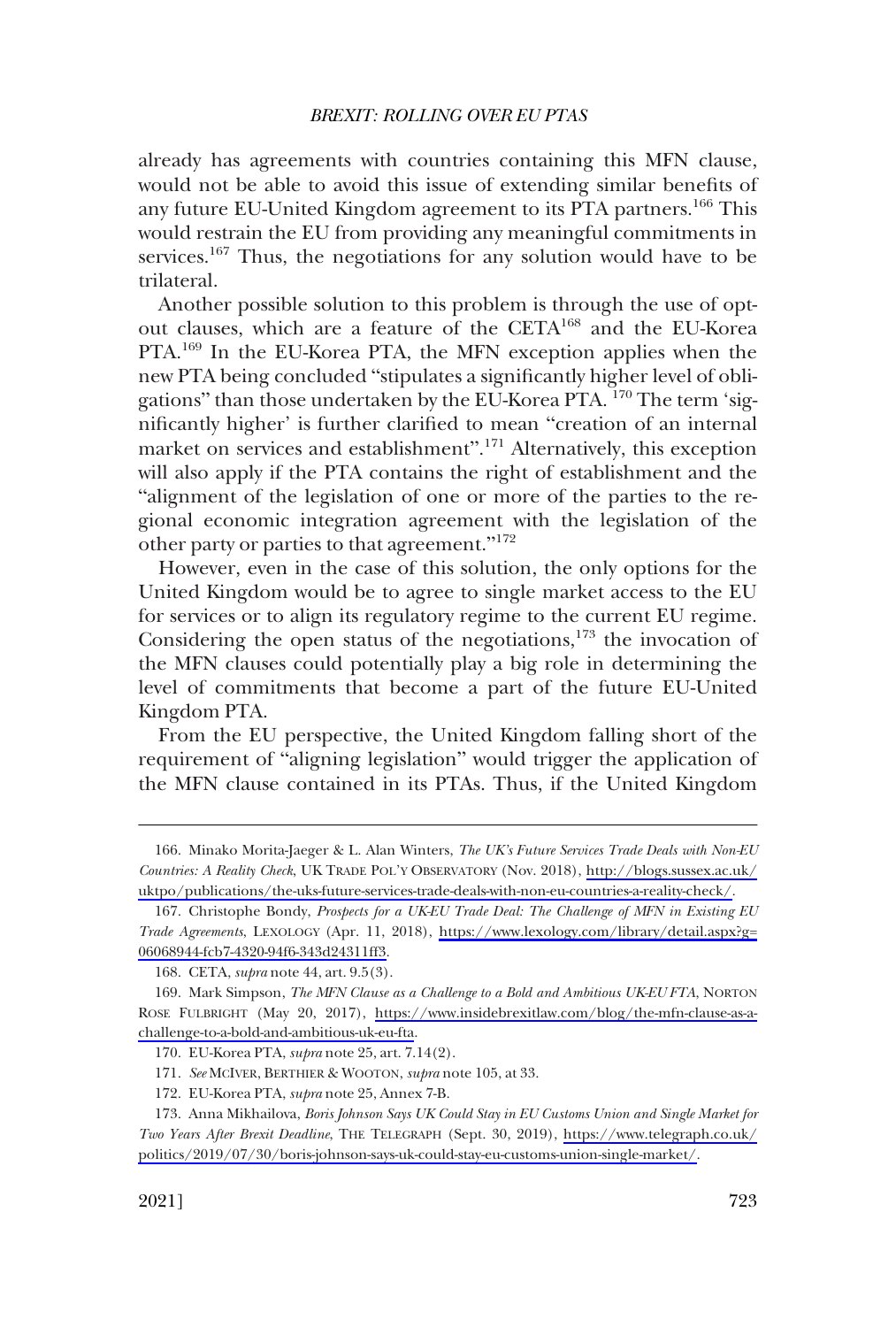<span id="page-45-0"></span>does not agree to full alignment, the EU may be unwilling to offer any additional undertakings over and above its existing agreements. This would ultimately result in rendering a purely bilateral issue, in addition to the timing and order of future negotiations, as discussed above, having potential trilateral ramifications.

### 5. Generalized System of Preferences – Opportunities to Improve

From the perspective of third countries that are trading with the United Kingdom, there are some significant problems that can arise due to the change in the regulatory regime after Brexit. One area of major concern for developing economies will be the validity of the Generalized System of Preferences Scheme ("GSP"), which allows for tariff-free trade with developed countries.<sup>174</sup> As discussed previously, after the United Kingdom formally exits the EU, all the rights and obligations contained in the EU's various agreements would cease to bind the United Kingdom. This effectively ensures that the United Kingdom will have to devise its own trade policy, which could impact third parties significantly.<sup>175</sup>

The legal basis for this GSP scheme can be found in the "Decision on Differential and More Favourable Treatment, Reciprocity and Fuller Participation of Developing Countries."<sup>176</sup> Under this provision, developed countries offer preferential treatment to goods originating from developing countries on a non-reciprocal basis (including zero rate imports or low duties on imports).<sup>177</sup> This scheme is based on the rationale that allowing developed countries to provide such tariff-free goods trade would allow developing countries to achieve economic growth quicker, while also aiding developed countries obtain goods at lower cost compared to their domestic markets.<sup>178</sup> The WTO Members

*See* Decision of 25 June 1971 on Generalized System of Preferences, WTO Doc. No. L/ 174. 3545 (June 28, 1971), [https://www.wto.org/gatt\\_docs/English/SULPDF/90840258.pdf;](https://www.wto.org/gatt_docs/English/SULPDF/90840258.pdf) *see also*  Decision of 28 November 1979 on Differential and More Favourable Treatment, Reciprocity and Fuller Participation of Developing Countries, WTO Doc. No. L/4903, BISD 26S/203 (1979) [hereinafter Enabling Clause], [https://www.wto.org/english/docs\\_e/legal\\_e/enabling1979\\_e.](https://www.wto.org/english/docs_e/legal_e/enabling1979_e.htm) [htm](https://www.wto.org/english/docs_e/legal_e/enabling1979_e.htm).

<sup>175.</sup> ROYAL AFRICAN SOCIETY, THE FUTURE OF AFRICA-UK TRADE AND DEVELOPMENT COOPERATION RELATIONS IN THE TRANSITIONAL AND POST-BREXIT PERIOD 59 (2017) [hereinafter *The Future of Africa*], [https://royalafricansociety.org/wp-content/uploads/2019/10/APPG-for-](https://royalafricansociety.org/wp-content/uploads/2019/10/APPG-for-Africa_Future-of-Africa-UK-Relations-Post-Brexit.pdf)[Africa\\_Future-of-Africa-UK-Relations-Post-Brexit.pdf.](https://royalafricansociety.org/wp-content/uploads/2019/10/APPG-for-Africa_Future-of-Africa-UK-Relations-Post-Brexit.pdf)

<sup>176.</sup> Enabling Clause, *supra* note 174, ¶ 2(a).

<sup>177.</sup> *Id.* 

<sup>178.</sup> Stephan Klasen, Inmaculada Martínez-Zarzoso, Felicitas Nowak-Lehmann & Matthias Bruckner, *Trade Preferences for Least Developed Countries. Are they Effective? Preliminary Econometric Evidence*, *in* CDP POLICY REVIEW SERIES OCTOBER 2016 1, 2–3 (United Nations Comm. for Dev.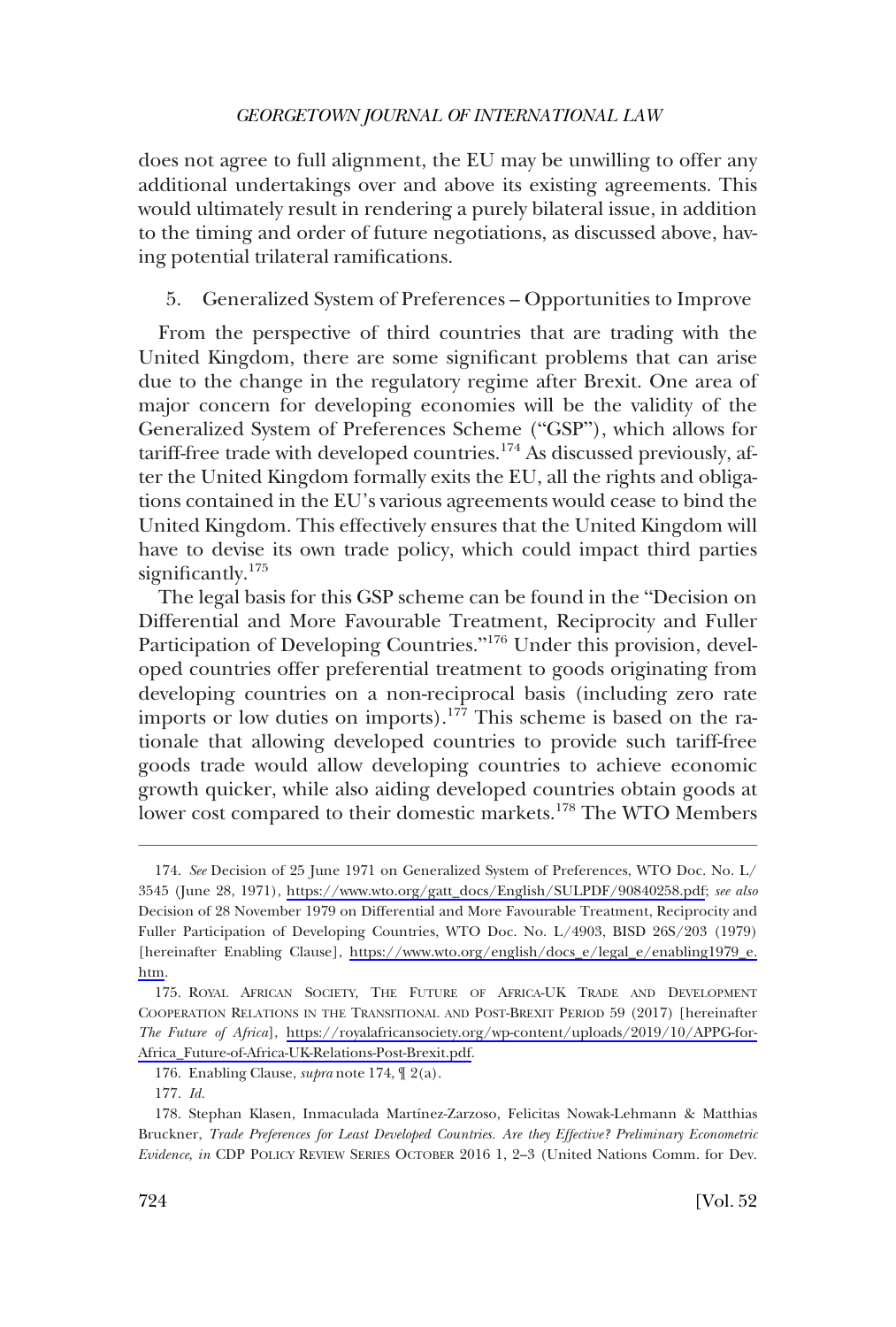providing these schemes can also determine which countries and products to include within their schemes as this is purely voluntary,  $179$  with the only caveat being that these schemes cannot discriminate between similarly situated countries.<sup>180</sup>

The issue arises, however, that when the United Kingdom exits the EU, the EU's GSP Schemes will no longer apply to the United Kingdom.181 Taking the example of the East African Community ("EAC"), the trade impact of this change is easily evident. A majority of the exports from the EAC to the United Kingdom have been possible due to the two preferential arrangements created by the  $EU$ .<sup>182</sup> These programs are called the EU standard GSP Program, GSP+, and the EU GSP-based Everything But Arms ("GSP-EBA") initiative.<sup>183</sup> If this treatment is withdrawn due to the withdrawal of the United Kingdom from the EU, all products from the EAC would immediately become subject to the MFN duties on entering the U.K. market. Though the MFN duties currently applied by the United Kingdom on products imported from the EAC are low, there are several products for which the EAC has significant export interest which have high tariffs levied on them.<sup>184</sup> Some of these products include goods such as meat, vegetables, clothing, and seafood, which are essential exports from the EAC and contribute significantly to their economy.<sup>185</sup> These new tariff rates could consequently severely impact the EAC exporters' competitiveness and

Pol'y, Policy Review Series, 2016), [https://www.un.org/en/development/desa/policy/cdp/](https://www.un.org/en/development/desa/policy/cdp/cdp_news_archive/2016_Member_Trade_Preferences_Klasen.pdf) [cdp\\_news\\_archive/2016\\_Member\\_Trade\\_Preferences\\_Klasen.pdf](https://www.un.org/en/development/desa/policy/cdp/cdp_news_archive/2016_Member_Trade_Preferences_Klasen.pdf).

<sup>179.</sup> *See* EDMOND MCGOVERN, INTERNATIONAL TRADE REGULATION 276 (2d ed. 1986); *see also*  JOHN H. JACKSON, WILLIAM J. DAVEY & ALAN O. SYKES, JR., LEGAL PROBLEMS OF INTERNATIONAL ECONOMIC RELATIONS 1171 (4th ed. 2002).

<sup>180.</sup> Appellate Body Report, *European Communities — Conditions for the Granting of Tariff Preferences to Developing Countries*, ¶¶ 184–88, WTO Doc. WT/DS246/AB/R (adopted Apr. 7, 2004) [hereinafter *EC-Tariff Preferences*].

<sup>181.</sup> Matt Grady, *Unilateral Preferences: Options for improved market access*, *in* MAKING UK TRADE WORK FOR DEVELOPMENT POST-BREXIT WORKSHOP REPORT 23 (Emily Jones & Conrad Copeland eds., 2017).

<sup>182.</sup> See DANIEL HANNAN & MIKE ROTICH, THE FUTURE OF UK-EAST AFRICA TRADE, [http://](http://ifreetrade.org/pdfs/IFT-UK-EAC-preview%28low-res%29.pdf) [ifreetrade.org/pdfs/IFT-UK-EAC-preview%28low-res%29.pdf](http://ifreetrade.org/pdfs/IFT-UK-EAC-preview%28low-res%29.pdf) (last visited Oct. 23, 2020).

<sup>183.</sup> Report on the Generalized Scheme of Preferences Covering the Period 2018-2019, EUR. COMM'N, at 3 (Feb. 10, 2020), [https://trade.ec.europa.eu/doclib/docs/2018/january/tradoc\\_156536.pdf.](https://trade.ec.europa.eu/doclib/docs/2018/january/tradoc_156536.pdf)

Marcus Gustafsson, Aakanksha Mishra, Hiram Jackson Kisamo & Robert Ssuuna, *The EAC-*184. *EU EPA and Brexit: Legal and Economic Implications for EAC LDCs*, TRADELAB 21–22 (May 13, 2017), [https://georgetown.app.box.com/s/bovxnx9c4qb9xk768k3yw50ejwn1xl73.](https://georgetown.app.box.com/s/bovxnx9c4qb9xk768k3yw50ejwn1xl73)

*See* Mohammad Razzaque & Brendan Vickers, *Post-Brexit UK-ACP Trading Arrangements:*  185. *Some Reflections*, 137 THE COMMONWEALTH: TRADE HOT TOPICS 1, 2-3, 6 (2016), [https://](https://thecommonwealth.org/sites/default/files/news-items/documents/5jln9q109bmr-en.pdf) [thecommonwealth.org/sites/default/files/news-items/documents/5jln9q109bmr-en.pdf.](https://thecommonwealth.org/sites/default/files/news-items/documents/5jln9q109bmr-en.pdf)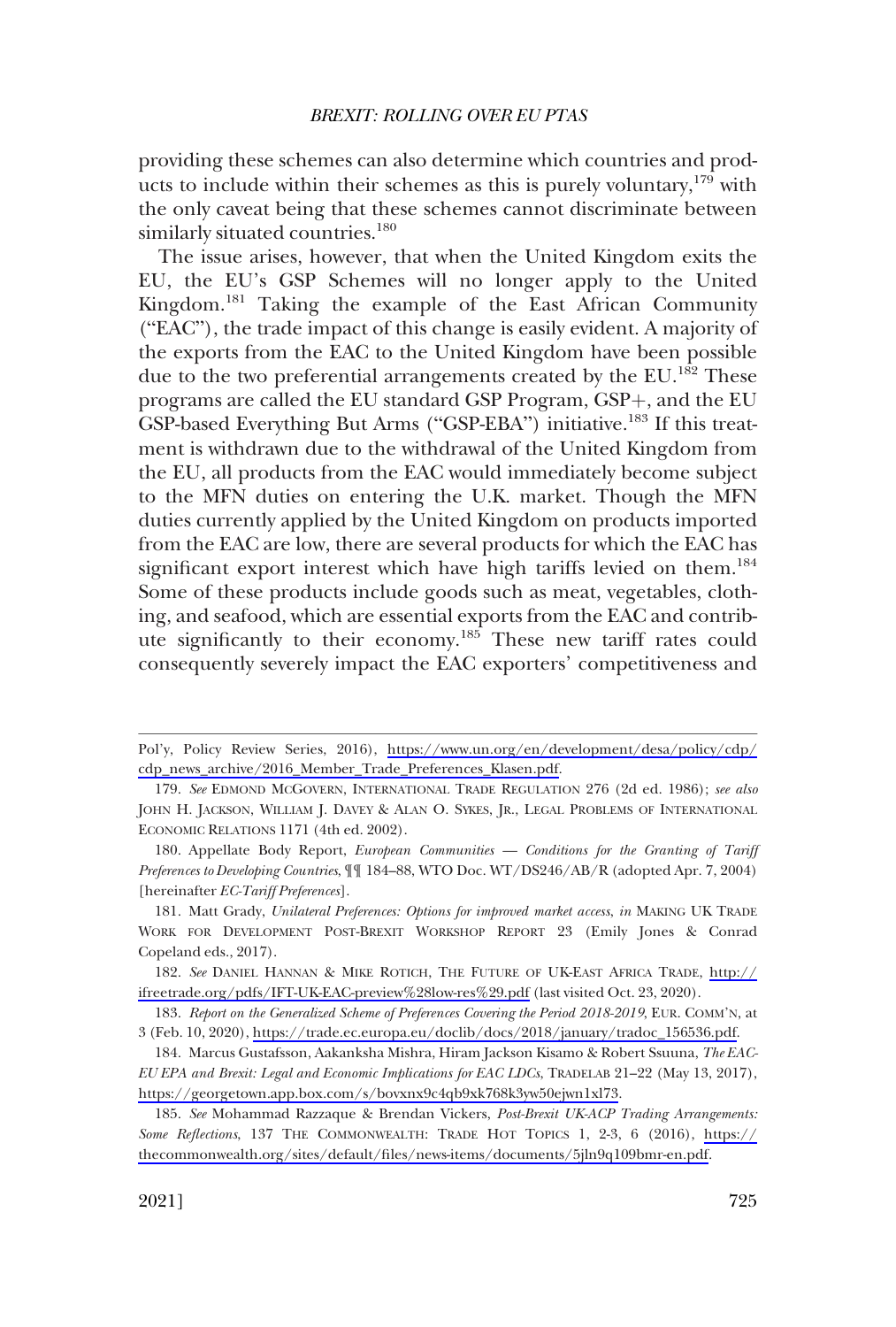create a disparity in prices between their goods and those available in the U.K. market.<sup>186</sup>

The tariff and non-tariff regulatory measures that grant the EAC exporters' preferences are inseparable from the EU's agricultural policy. The future United Kingdom's domestic agricultural policy and trade policy in agriculture could severely impact the value of the EAC trade preferences and would make this an issue of considerable importance to the EAC.187 Such a disruption in the trading relations between the United Kingdom and the EAC could create a significant imbalance and deeply impact the economies of both trading parties.<sup>188</sup> This would be especially true for the EAC states which rely heavily on the benefits of the GSP schemes to trade profitably with the United Kingdom. For example, amongst the EAC members, Kenya and Rwanda rely disproportionately on the U.K. market, exporting 27.8% and 17% of their total exports to the United Kingdom, respectively.189

The only method to avoid the adverse effects would be if the U.K. government offered the EAC States a non-reciprocal GSP and EBA scheme, which would provide equivalent or at least comparable market access to that guaranteed under the current EU GSP regime. The requirements to provide such a GSP Scheme are provided in the WTO under the Enabling Clause, which are broadly worded<sup>190</sup> and should accommodate a suitable scheme.

Due to the nature of EAC parties, which includes Kenya, a developing country as opposed to the rest of the EAC, which are categorized as least developed countries ("LDCs"), the United Kingdom would need to request waivers at the WTO to accommodate these schemes. There are several precedents for such arrangements, such as the African Growth and Opportunity Act ("AGOA"), where the United States obtained waivers from the WTO Members for its trade initiatives.<sup>191</sup>

189. *See Securing ACP Interests*, *supra* note 187, at 41.

<sup>186.</sup> *The Future of Africa*, *supra* note 175, at 59; see also HANNAN & ROTICH, *supra* note 182, at 77–78 for a discussion on Higher MFN tariffs.

<sup>187.</sup> EDWIN LAURENT, LORAND BARTELS, PAUL GOODISON, PAULA HIPPOLYTE & SINDRA SHARMA, AFTER BREXIT. . . SECURING ACP ECONOMIC INTERESTS 34, 43, 44 (2017) [hereinafter *Securing ACP Interests*], [https://api.ramphalinstitute.org/wp-content/uploads/2020/08/brexit\\_book\\_](https://api.ramphalinstitute.org/wp-content/uploads/2020/08/brexit_book_ramphalinst.pdf) [ramphalinst.pdf](https://api.ramphalinstitute.org/wp-content/uploads/2020/08/brexit_book_ramphalinst.pdf).

<sup>188.</sup> *The Future of Africa*, *supra* note 175, at 49–51.

*Generalized System of Preferences*, UNCTAD, [https://unctad.org/topic/trade-agreements/](https://unctad.org/topic/trade-agreements/generalized-system-of-preferences)  190. [generalized-system-of-preferences](https://unctad.org/topic/trade-agreements/generalized-system-of-preferences) (last visited Oct. 21, 2020).

<sup>191.</sup> Council for Trade in Goods, *Goods Council Approves AGOA Waiver, Hears Call for Talks on Illicit Trade,* WTO (Nov. 10, 2015), [https://www.wto.org/english/news\\_e/news15\\_e/good\\_](https://www.wto.org/english/news_e/news15_e/good_10nov15_e.htm) [10nov15\\_e.htm.](https://www.wto.org/english/news_e/news15_e/good_10nov15_e.htm)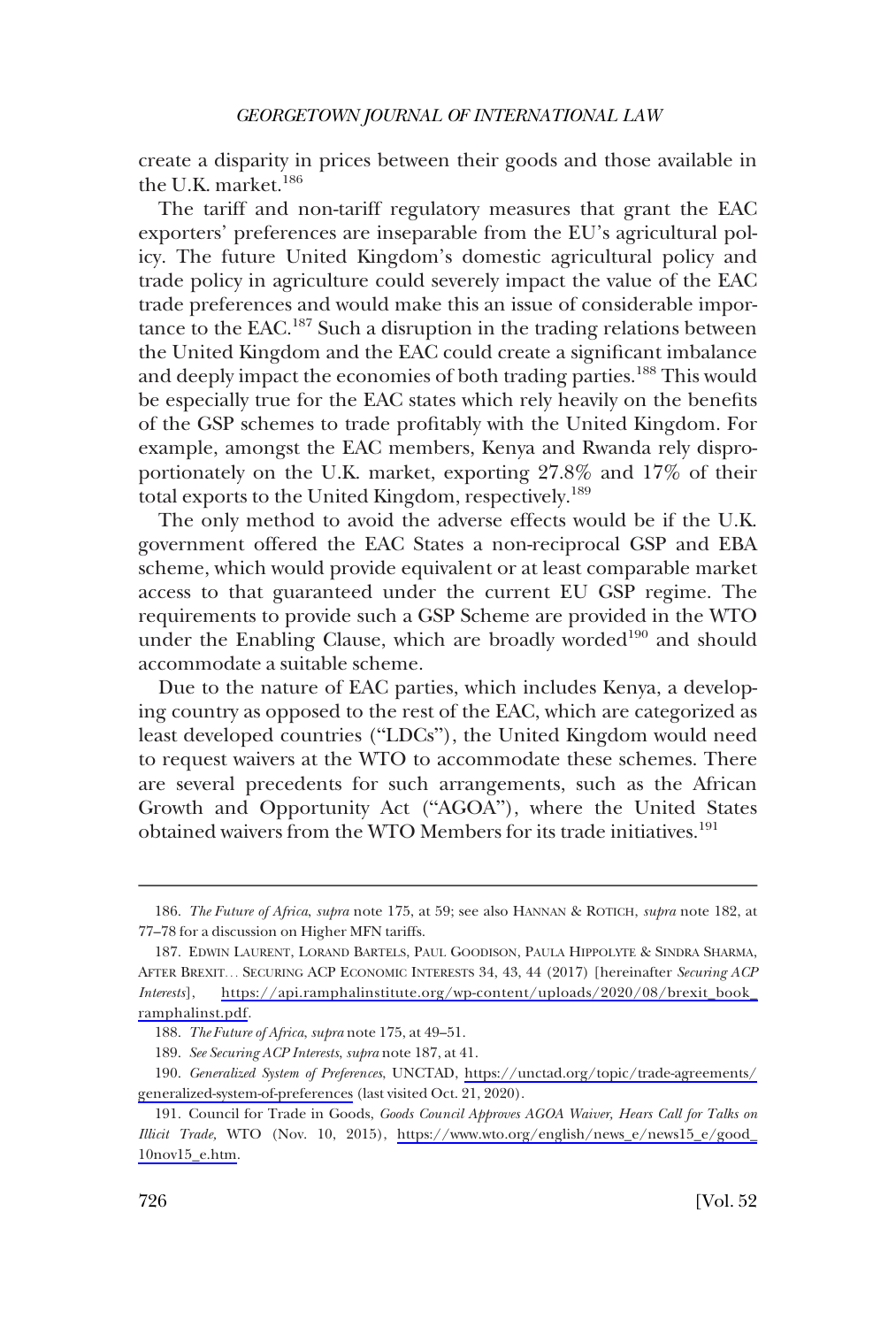The issue arises due to the opposition of the EU to any such waiver, which may lead to the EU blocking any attempt to seek such a waiver.<sup>192</sup> Thus, in the case of LDCs there will not be much problem in obtaining preferential access to the U.K. market on a similar basis as the GSP-EBA scheme allowing for duty-free and quota-free access. In the case of Kenya there could be significant problems due to higher tariff barriers.<sup>193</sup> The benefit of these preferences could be extended to LDCs easily as the duty-free and quota-free access is a unilateral measure under WTO rules, but, as with most of these negotiations, there is a significant trilateral element required to be able to extend these benefits immediately after Brexit.<sup>194</sup>

This leaves the United Kingdom with two options essentially. The first is to develop a GSP program to accommodate the requirements of both developing countries and LDCs after obtaining a waiver at the WTO. This may be problematic due to the EU's opposition. The other option is to negotiate these GSP commitments as a part of PTA negotiations or the rolling over of EU agreements, which would require significant time and expenditure to accommodate all the previous benefits of GSP into the PTAs. The flaw in this model of renegotiating PTAs is that it would require substantial commitment on the part of developing and LDC economies to satisfy the requirement for substantial coverage in Article XXIV of the GATT. This seems quite unlikely as the governments of these countries would be unlikely to agree to liberalize their economy to this degree.195

While developing its own GSP regime, the United Kingdom also has the option of making improvements to the previous EU regime by providing for additional benefits. The United Kingdom could go further than the current schemes to provide deeper commitment in terms of tariff preferences. This new scheme could be based on different principles than the EU scheme, making it more tailor-made to the domestic industry concerns of the United Kingdom. In this context, the United

*See* Victoria Hewson, *Does the EU Help or Hinder Farmers and Manufacturers in Developing*  192. *Countries?*, BREXITCENTRAL (May 16, 2018), [https://brexitcentral.com/eu-help-hinder-farmer](https://brexitcentral.com/eu-help-hinder-farmer-manufacturers-developing-countries/)[manufacturers-developing-countries/](https://brexitcentral.com/eu-help-hinder-farmer-manufacturers-developing-countries/).

<sup>193.</sup> Cf. INTERNATIONAL TRADE COMMITTEE, UK TRADE OPTIONS BEYOND 2019, FIRST REPORT OF SESSION (2016-2017), HC 817, at 58, [https://www.publications.parliament.uk/pa/cm201617/](https://www.publications.parliament.uk/pa/cm201617/cmselect/cmintrade/817/817.pdf) [cmselect/cmintrade/817/817.pdf.](https://www.publications.parliament.uk/pa/cm201617/cmselect/cmintrade/817/817.pdf)

<sup>194.</sup> *See Securing ACP Interests*, *supra* note 187, at 56, 58–59.

<sup>195.</sup> Post-Brexit Trade Report: Options for Continued and Improved Market Access Arrangements for *Developing Countries*, TRAIDCRAFT 11 (Feb. 27, 2017), [https://www.traidcraft.co.uk/Search?](https://www.traidcraft.co.uk/Search?keywords=brexit)  [keywords=brexit](https://www.traidcraft.co.uk/Search?keywords=brexit).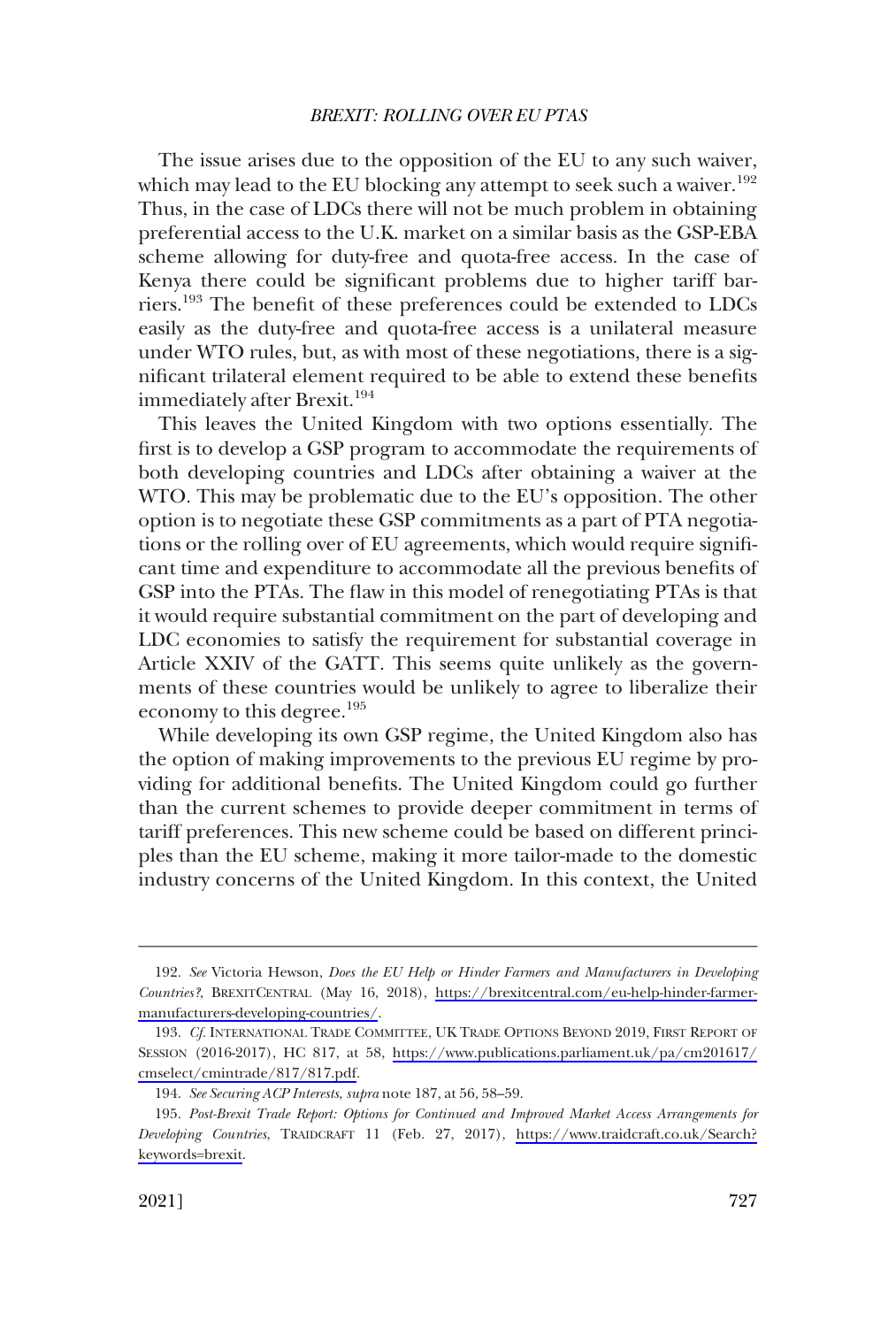<span id="page-49-0"></span>Kingdom may also use this to provide political favors to some developing countries to foster better trade relations in the future.<sup>196</sup>

Trade preferences are an important mechanism to address challenges faced by goods exported from developing countries.<sup>197</sup> Some of the improvements the United Kingdom could consider, to better foster trade and enable smoother rolling over of the EU PTAs, would be to introduce improvements in the EU GSP Scheme. The silver lining in Brexit may be that the United Kingdom could use this opportunity to create a GSP scheme based purely on its domestic industry concerns and build on the existing scheme's most effective elements to create the new gold standard of GSP schemes. This could be achieved by incorporating improved rules of origin and extending zero duty and quota preferences to a broader range of countries.<sup>198</sup> There are several methods by which the United Kingdom could expand existing schemes and improve the preferences granted.

### *a. Extended Product Coverage*

The EU GSP scheme covers a wide variety of products and offers one of the broadest schemes of preferential market access. However, the GSP scheme has a few limitations when it is applied in the U.K. context. This is evident from how, though the EU GSP scheme applies to over 66% of all the product lines, only 28% of products that have an MFN tariff higher than zero, imported into the United Kingdom from developing countries, receive duty-free access.<sup>199</sup> This figure increases exponentially to around  $88\%$  in the case of the GSP+ scheme, which targets extremely low-income countries. Even this scheme fails to completely address the coverage gaps. For example, the  $GSP+$  scheme fails to

<sup>196.</sup> Alice Tidey, UK Outlines Post-Brexit Trading Vision, Prepares to Shift to the East, EURONEWS (Feb. 1, 2019), [https://www.euronews.com/2019/02/01/uk-outlines-post-brexit-trading-vision](https://www.euronews.com/2019/02/01/uk-outlines-post-brexit-trading-vision-prepares-to-shift-to-the-east)[prepares-to-shift-to-the-east.](https://www.euronews.com/2019/02/01/uk-outlines-post-brexit-trading-vision-prepares-to-shift-to-the-east)

<sup>197.</sup> KIMBERLY ANN ELLIOTT, TRADE PREFERENCES FOR THE LEAST DEVELOPED COUNTRIES: OPPORTUNITIES NOT PANACEAS 1–3 (2015), [http://e15initiative.org/wp-content/uploads/2015/](http://e15initiative.org/wp-content/uploads/2015/09/E15-Finance-Elliott-final.pdf) [09/E15-Finance-Elliott-final.pdf.](http://e15initiative.org/wp-content/uploads/2015/09/E15-Finance-Elliott-final.pdf)

*See* Lee Crawfurd, Ian Mitchell & Michael Anderson, *Beyond Brexit: Four Steps To Make*  198. *Britain A Global Leader On Trade For Development*, Ctr. for Glob. Dev., Policy Paper No. 100, 2017, <https://www.cgdev.org/sites/default/files/beyond-brexit-britain-global-leader-trade.pdf>.

<sup>199.</sup> Derived from data from Eurostat COMEXT and UNCTAD TRAINS databases; see also MAXIMILIANO MENDEZ-PARRA, DIRK WILLEM TE VELDE & JANE KENNAN, POST-BREXIT TRADE POLICY AND DEVELOPMENT: CURRENT DEVELOPMENTS; NEW DIRECTIONS? (2017), [https://odi.org/en/](https://odi.org/en/publications/post-brexit-trade-policy-and-development-current-developments-new-directions/)  [publications/post-brexit-trade-policy-and-development-current-developments-new-directions/](https://odi.org/en/publications/post-brexit-trade-policy-and-development-current-developments-new-directions/).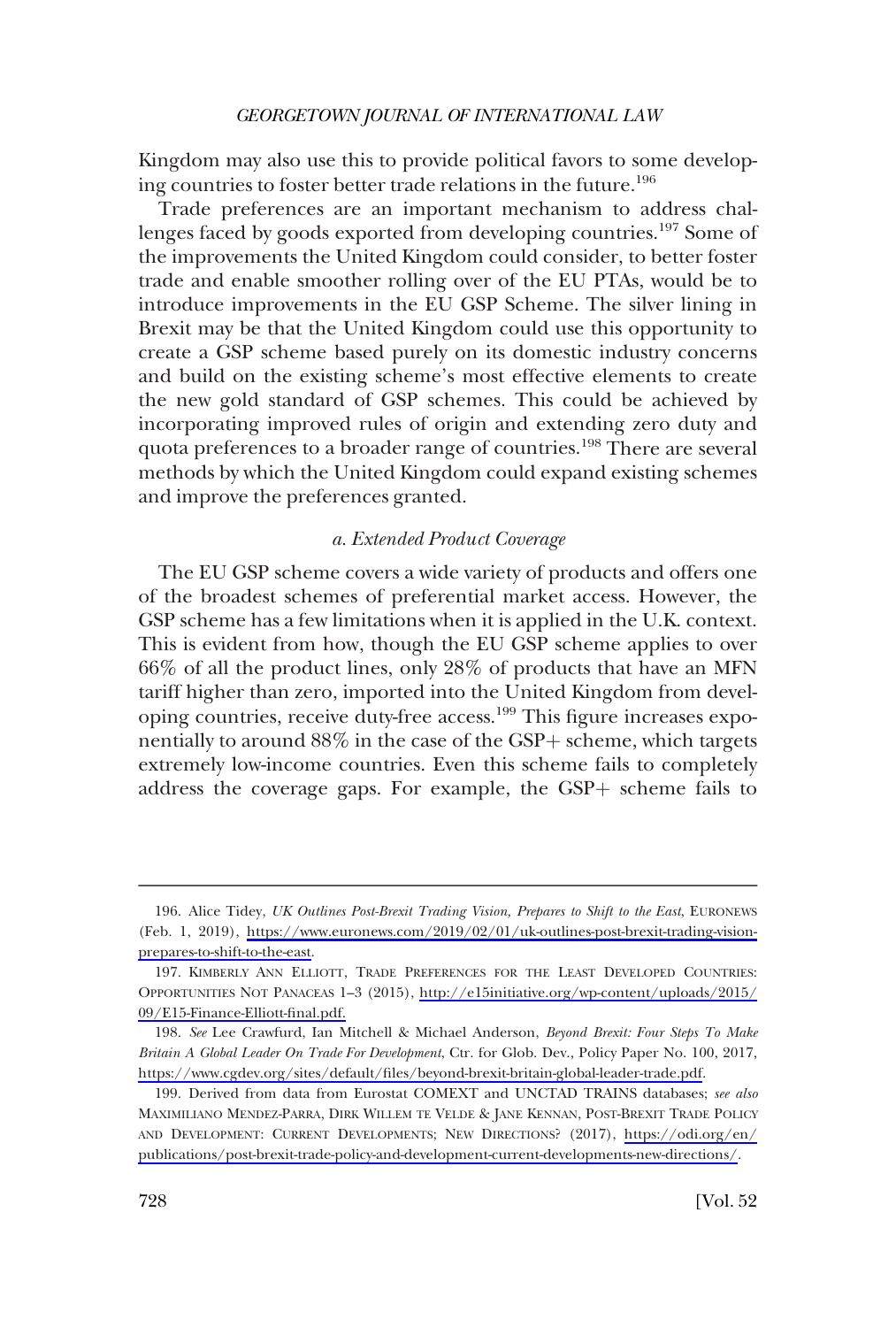<span id="page-50-0"></span>cover bananas, which is a key export for Belize and Ghana, and sugar, which is a key export for Jamaica, Mauritius, and Swaziland.<sup>200</sup>

This problem is made considerably worse by the limitations of the products covered as they usually only involve unprocessed goods. The key for any country to increase its development is to create industries that are capable of processing and selling a higher quality of goods in the market.<sup>201</sup> These higher tariffs on processed goods significantly inhibit the capability of LDCs and developing countries that are trying to increase their processing capability. An illustration of this under the GSP scheme is the case of roasted and unroasted coffee. Under the GSP scheme, unroasted coffee beans are tariff-free, however, the tariff applied to roasted coffee is 2.6% *ad valorem*. 202 In contrast to the GSP scheme, the GSP EBA provides approximately 99% coverage of goods on a duty- and quota-free basis, with the only caveat being that this scheme is limited to LDCs.<sup>203</sup> The United Kingdom could combine both these schemes to provide a GSP EBA product coverage and a GSP country coverage.

### *b. Improved Eligibility Criteria for Countries*

To provide this scheme, the United Kingdom could take advantage of the lack of any universally accepted or adopted method to identify categories of countries. The only requirement under GATT and the Enabling Clause is for the GSP scheme to be based on an objective criterion for distinguishing levels of development.<sup>204</sup> The current classification of countries into lower income, LDCs, and middle-income countries fails to completely assess the level of development of countries as it is based exclusively on income assessment.<sup>205</sup> The better

<sup>200.</sup> *See* Peg Murray-Evans, *Myths of Commonwealth Betrayal: UK–Africa Trade Before and After Brexit*, 105 COMMONWEALTH J. INT. AFF. 489, 489–98 (2016). The author notes that Swaziland has been renamed Eswatini recently.

<sup>201.</sup> Allan Rae & Tim Josling, *Processed Food Trade and Developing Countries: Protection and Trade Liberalization*, 28 FOOD POL'Y 147, 148 (2003).

<sup>202.</sup> *See* UNCTAD, *Generalized System of Preferences: Handbook on The Scheme of The European Union*, U.N. Doc. UNCTAD/ITCD/TSB/Misc.25/Rev.4 (2015).

<sup>203.</sup> See Gustaffson, Mishra, Kisamo & Ssuuna, *supra* note 184.

<sup>204.</sup> *EC-Tariff Preferences*, *supra* note 180.

<sup>205.</sup> Henry Gao, *The Development Debate in the WTO*, INT'L ECON. L. & POL'Y BLOG (Mar. 1, 2019), [https://worldtradelaw.typepad.com/ielpblog/2019/03/the-development-debate-in-the](https://worldtradelaw.typepad.com/ielpblog/2019/03/the-development-debate-in-the-wto.html)[wto.html;](https://worldtradelaw.typepad.com/ielpblog/2019/03/the-development-debate-in-the-wto.html) *see* Agreement on Subsidies and Countervailing Measures, Apr. 15, 1994, Marrakesh Agreement Establishing the World Trade Organization, Annex 1A, 1869 U.N.T.S. 14, art. 8.2(b), AnnexVII; *see also An Undifferentiated WTO: Self-Declared Development Status Risks Institutional Irrelevance-Communication from the United States*, TRALAC (Jan. 17, 2019), https://www.tralac.org/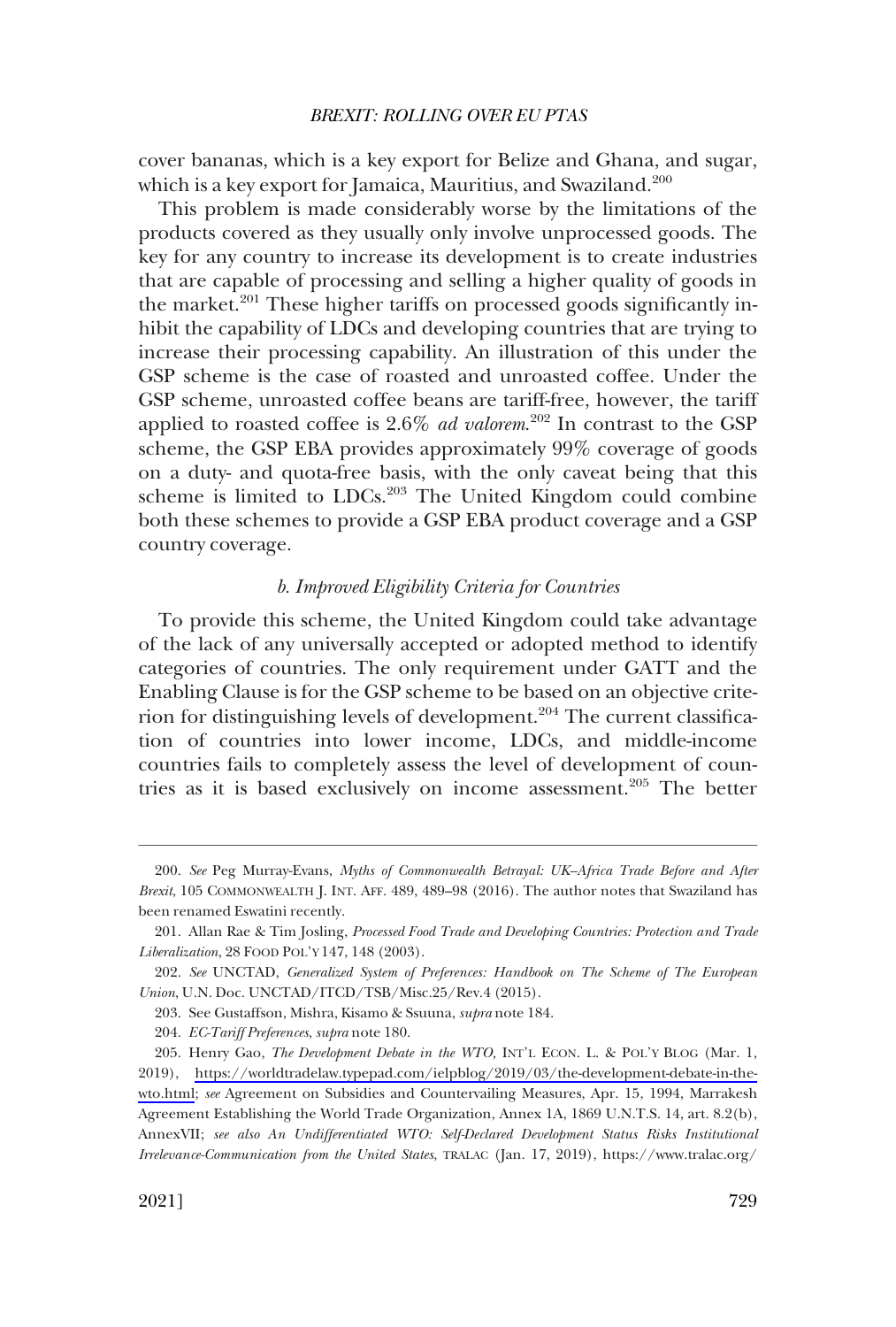<span id="page-51-0"></span>approach to determine level of development would be through the use of economic vulnerability criteria.

This method, which is used by the EU while administering the  $GSP<sub>+</sub>$ scheme, employs criteria such as size of an economy, diversity, health, literacy, domestic infrastructure, and susceptibility to natural disasters to identify structurally vulnerable small economies.206 This allows a wider range of countries to be categorized as developing, including land-locked developing countries and island states which would otherwise have been excluded based on an income classification.

While this proposal seems to primarily benefit developing countries, which the United Kingdom would be reticent to spend political and economic capital on, especially in a time of recession due to Brexit, there is an underlying policy reason for it as well. Matching the EU GSP scheme would help the United Kingdom roll over several agreements without any complaints being raised regarding the withdrawal of benefits post-Brexit as the regulatory regime would be effectively the same.

However, under this pretext of improving development for countries, the United Kingdom could effectively provide developing countries with additional tariff-free benefits and potentially signal that it is a new and far better market for trade. Considering the deep impact that Brexit could have on countries trading with the United Kingdom, providing such a positive signal could significantly boost trade with the United Kingdom and increase its chances of securing several new trade deals in the future.

### *c. Improving Rules of Origin in GSP Schemes*

One other area where the United Kingdom could significantly improve on the EU GSP scheme is by providing for more flexible rules on cumulation. The AGOA allows for cumulation by providing that goods should be either grown, produced, or manufactured in an AGOA beneficiary country.<sup>207</sup> This is supplemented by a provision allowing materials from any non-beneficiary country to be used in goods, with a caveat that 35% of the final product value must originate from an AGOA beneficiary. The current EU GSP adopts a far more complex approach by providing for different thresholds based on the

[news/article/13839-an-undifferentiated-wto-self-declared-development-status-risks-institutional](https://www.tralac.org/news/article/13839-an-undifferentiated-wto-self-declared-development-status-risks-institutional-irrelevance.html)[irrelevance.html](https://www.tralac.org/news/article/13839-an-undifferentiated-wto-self-declared-development-status-risks-institutional-irrelevance.html).

<sup>206.</sup> Lorand Bartels, *The WTO Legality of the EU's GSP+ Arrangement*, 10 J. INT'L ECON. L. 869, 871 (2007).

*AGOA's General Rules of Origin*, AGOA.INFO, [https://agoa.info/about-agoa/rules-of-origin.](https://agoa.info/about-agoa/rules-of-origin.html) 207. [html](https://agoa.info/about-agoa/rules-of-origin.html) (last visited Oct. 22, 2020).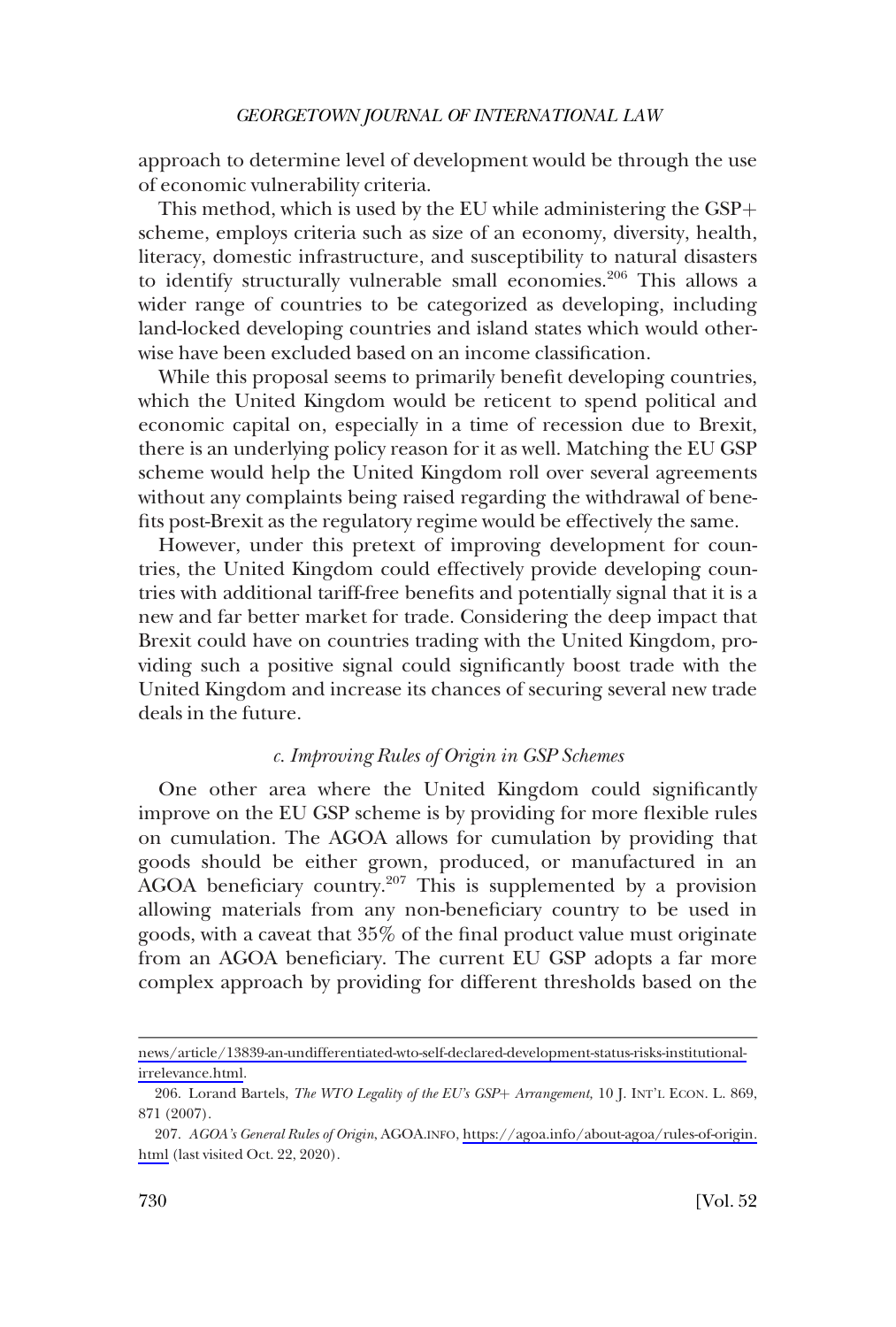<span id="page-52-0"></span>Harmonized System of Nomenclature chapter of the product.<sup>208</sup> For this issue, adopting a more flexible approach that allows better access to the EU market for products made in developing countries would be an improvement on the EU GSP scheme.

This could also work to the benefit of the United Kingdom in the long term because by agreeing to such arrangements in the GSP scheme, these flexible rules can also be made part of the Rules of Origin in their rolling over of PTAs, which, as highlighted previously, is a significant problem. For example, in the rolling over of the EU-CARIFORUM PTA, the grant of flexible rules of origin in the U.K. GSP scheme could convince the CARIFORUM to allow for flexible rules of origin when modifying the rollover agreement.

### IV. THE WAY FORWARD FOR THE UK

PTAs are the modern trade regime's primary mode for expansion.<sup>209</sup> With multilateral efforts at the WTO failing to provide any concrete increase in commitments,<sup>210</sup> the trade agenda continues to expand under bilateral and multilateral arrangements between Member States. WTO rules and regulations primarily provide for disciplines relating to dispute settlement, intellectual property, and trade in goods and services. However, modern PTAs go well beyond these disciplines to liberalize commitments further, especially in areas such as services and intellectual property rights, where the WTO commitments are minimal.211 This has further shown immense development in investment, competition policy regulation, and regulatory harmonization.<sup>212</sup>

This could indeed prove beneficial to the United Kingdom, considering that after its exit from the EU, it can decide unilaterally on these issues and create a new trade policy far better suited to its business environment. However, as the CETA and the TTIP have shown, this comes

<sup>208.</sup> *See* Rae & Josling, *supra* note 201.

<sup>209.</sup> Nelnan Koumtingué, Proliferation of Preferential Trade Agreements: An Empirical Analysis, MPRA Paper No. 68917, 2010, [https://mpra.ub.uni-muenchen.de/68917/1/MPRA\\_paper\\_](https://mpra.ub.uni-muenchen.de/68917/1/MPRA_paper_68917.pdf)  [68917.pdf.](https://mpra.ub.uni-muenchen.de/68917/1/MPRA_paper_68917.pdf)

*See* Christophe Bellmann, Jonathan Hepburn & Marie Wilke, *The Challenges Facing the*  210. *Multilateral Trading System in Addressing Global Public Policy Objectives*, 3 INT'L DEV. POL'Y (2012), <https://journals.openedition.org/poldev/1012>.

<sup>211.</sup> Andreas Du¨r & Manfred Elsig, *Introduction: The Purpose, Design and Effects of Preferential Trade Agreements*, *in* TRADE COOPERATION: THE PURPOSE, DESIGN AND EFFECTS OF PREFERENTIAL TRADE AGREEMENTS 1, 2 (Andreas Du¨r & Manfred Elsig eds. 2015).

<sup>212.</sup> Jean-Pierre Chauffour & David Kleimann, *The Challenge of Implementing Preferential Trade Agreements in Developing Countries – Lessons for Rule Design*, (Soc'y of Int'l Econ. L., Working Paper No. 57, 2012),<https://ssrn.com/abstract=2104183>.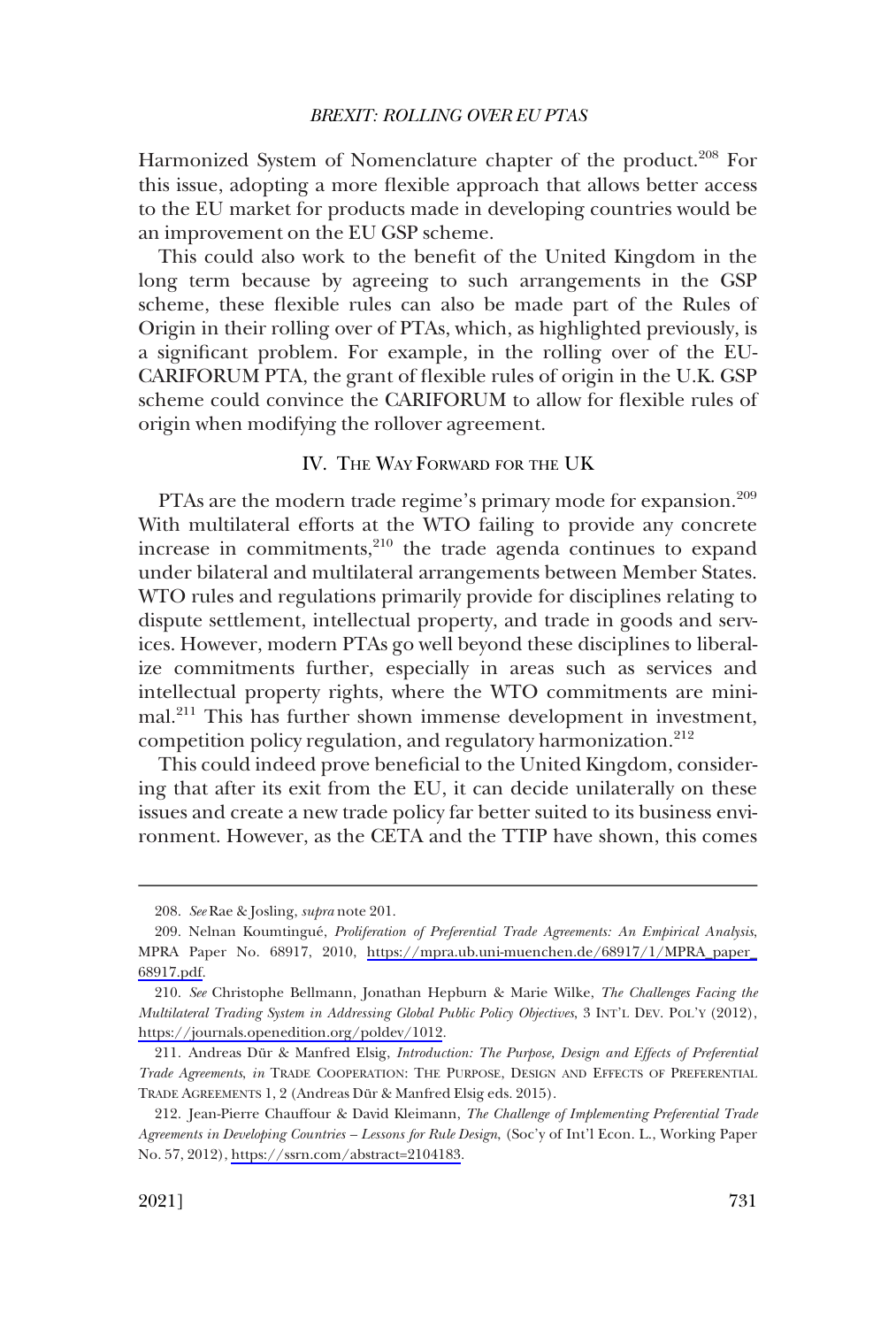at the cost of strong domestic opposition from the industry, $2^{13}$  which the U.K. Government will have to face. The responsibility for these decisions, which were previously taken at the supranational level by EU policy makers, and thus evaded by the U.K. Parliament, will now fall squarely within the competency of the U.K. Parliament, raising more severe opposition from domestic industries.

The costs of Brexit and the economic implications on the U.K. economy are in a constant state of flux with wildly varying estimates.<sup>214</sup> In this legal myriad, even a seemingly simple process such as copying previous EU commitments and ensuring that they continue after the United Kingdom's exit from the EU could give rise to a plethora of complex issues. Several of the problems faced in this process of rolling over the existing PTAs need to be properly analyzed and tackled, keeping in mind the long-term impact of these changes.

The first problem highlighted in this analysis is the position of the United Kingdom as a party to the existing PTAs and the implications this could have on the rolling over of these treaties if they are unattended. The implications of triggering the survival clauses, with their impact on possible future investment arbitration claims being initiated against the United Kingdom cannot be ignored. Regardless of whether the treaty is terminated or rendered permanently inoperable due to the United Kingdom leaving the EU, which would exclude it from the personal and territorial scope of the treaty, the survival clauses would be triggered. The only method to alleviate these concerns would be through agreement by the contracting parties to waive the survival clause, which seems unlikely. The solution to this issue can only be achieved through trilateral negotiations between the EU, United Kingdom, and the concerned PTA partner.

While the general modifications to the PTA do not pose any significant threats to the process of rolling over EU PTAs, due attention must

Laurie Buonanno & Carolyn Marie Dudek, *Opposition to the TTIP in the EU and the US:*  213. *Implications for the EU's "Democratic Deficit*,*"* Presented at the European Union Studies Association Fourteenth Biennial Conference (2015), <http://aei.pitt.edu/78895/1/Buonanno.Dudek.pdf> (last visited Oct. 21, 2020); *see also* IRISH CONGRESS OF TRADE UNIONS, NO DEAL: WHY UNIONS OPPOSE TTIP & CETA- BRIEFING ON THE TRANSATLANTIC TRADE & INVESTMENT PARTNERSHIP (TTIP) & CANADA EUROPE TRADE AGREEMENT (CETA) (2016), [https://nipsa.org.uk/](https://nipsa.org.uk/attachments/article/109/no_deal.pdf) [attachments/article/109/no\\_deal.pdf](https://nipsa.org.uk/attachments/article/109/no_deal.pdf).

Adam Samson, *Brexit Costs UK £600m Per Week, Says Goldman Study*, FIN. TIMES (Apr. 1, 214. 2019), [https://www.ft.com/content/fb6285a4-5460-11e9-a3db-1fe89bedc16e;](https://www.ft.com/content/fb6285a4-5460-11e9-a3db-1fe89bedc16e) Ben Chapman, *Brexit Has Cost UK Economy £66bn So Far, Study Finds,* INDEPENDENT (Apr. 4, 2019), [https://www.](https://www.independent.co.uk/news/business/news/brexit-cost-how-much-uk-economy-money-spent-a8854726.html) [independent.co.uk/news/business/news/brexit-cost-how-much-uk-economy-money-spent](https://www.independent.co.uk/news/business/news/brexit-cost-how-much-uk-economy-money-spent-a8854726.html)[a8854726.html.](https://www.independent.co.uk/news/business/news/brexit-cost-how-much-uk-economy-money-spent-a8854726.html)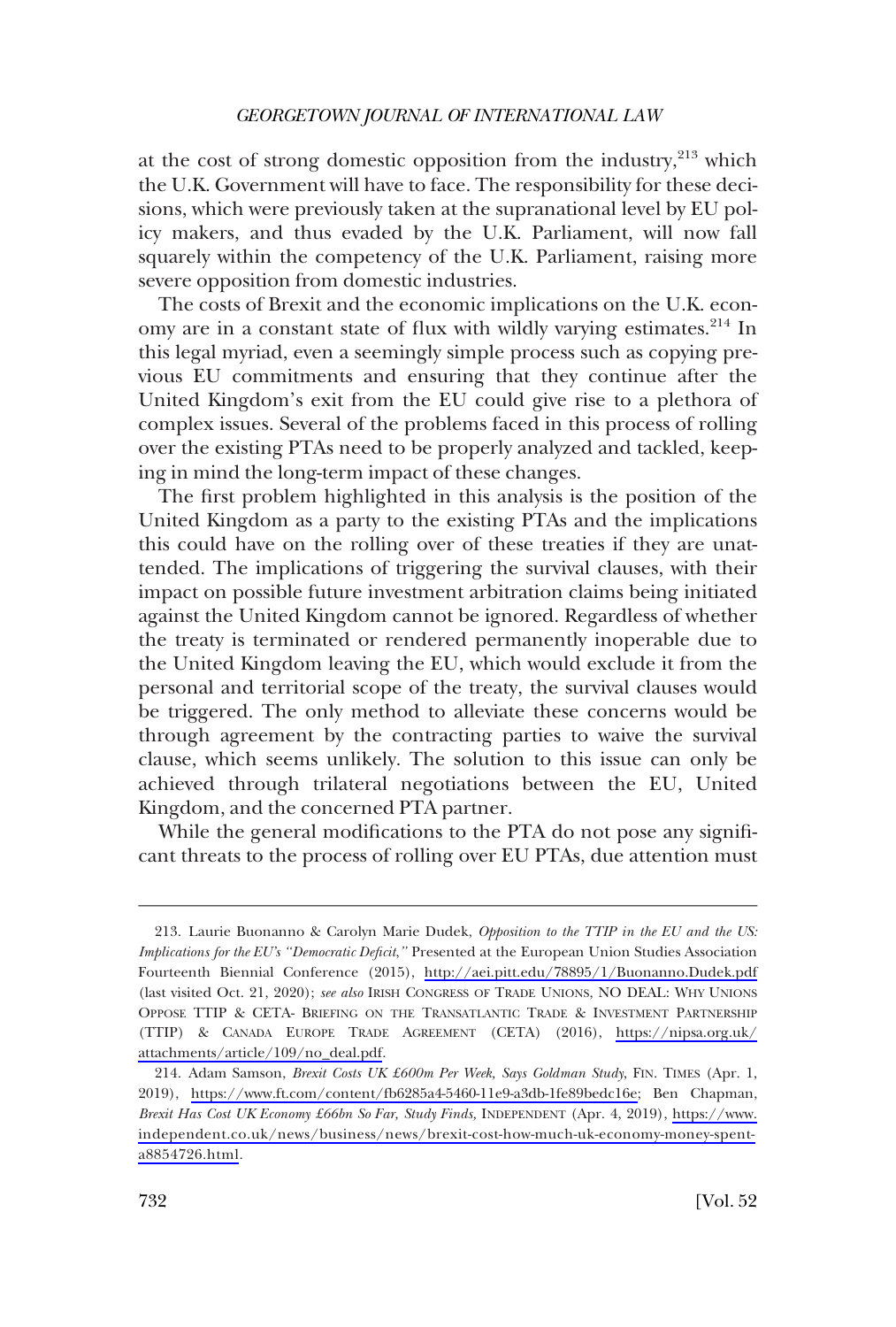be given to changing the scope of the treaties and accommodate new temporal periods which reflect the requirements of the new U.K. PTA. The second major concern would thus be the substantial modifications required in these treaties, such as modification of TRQs, Rules of Origin, Services Commitments, and Mutual Recognition of Standards and Conformity Measures.

In the case of TRQs, the calculation method adopted by the United Kingdom and EU, which focuses on historical averages over a threeyear period could potentially lead to opposition from several WTO Members. It suffers from several flaws as it cannot calculate for products that lack historical data and cannot account for changes in the demand of certain goods which could be affected in the three-year period. The United Kingdom and EU should consider a more accommodating and transparent method of disaggregating TRQs. Regardless of the method chosen for this process, there will be sustained opposition to the reduction of TRQs as the economic impact on some countries will be adverse.

Rules of origin pose another significant problem, due to the lack of cumulation between EU and U.K. products. This would leave the United Kingdom with the option of either negotiating for the lowering of the origin requirements or joining the PEM Convention. Both of these options provide their own set of challenges which must be surmounted to avoid paying high tariffs on U.K. goods. In the context of the mutual recognition of conformity standards, this means the United Kingdom would thus be required to conform to the EU standards on products, which would effectively defeat some of the major claims of regulatory freedom that the Brexit campaigners have often cited as the reason for leaving the EU.

Trade in services provides a unique set of problems which the United Kingdom has been unable to alleviate. On the one hand, there is the issue of timing the negotiations between rolling over PTAs and the ongoing PTA negotiations with the EU to avoid extending similar benefits under the MFN provision. On the other hand, the only way the United Kingdom could achieve any meaningful additional undertakings in the EU-United Kingdom PTA would be through full alignment of its regulations with the EU regulations. This would once again result in a seemingly bilateral issue having potential trilateral ramifications.

In the GSP context, the reliance of developing countries on the dutyfree and tariff-free access to the U.K. market under the EU GSP scheme could jeopardize any future negotiations, unless the United Kingdom agrees to provide similar benefits under a new GSP scheme. In rolling over prior EU PTAs, these developing countries would make demands